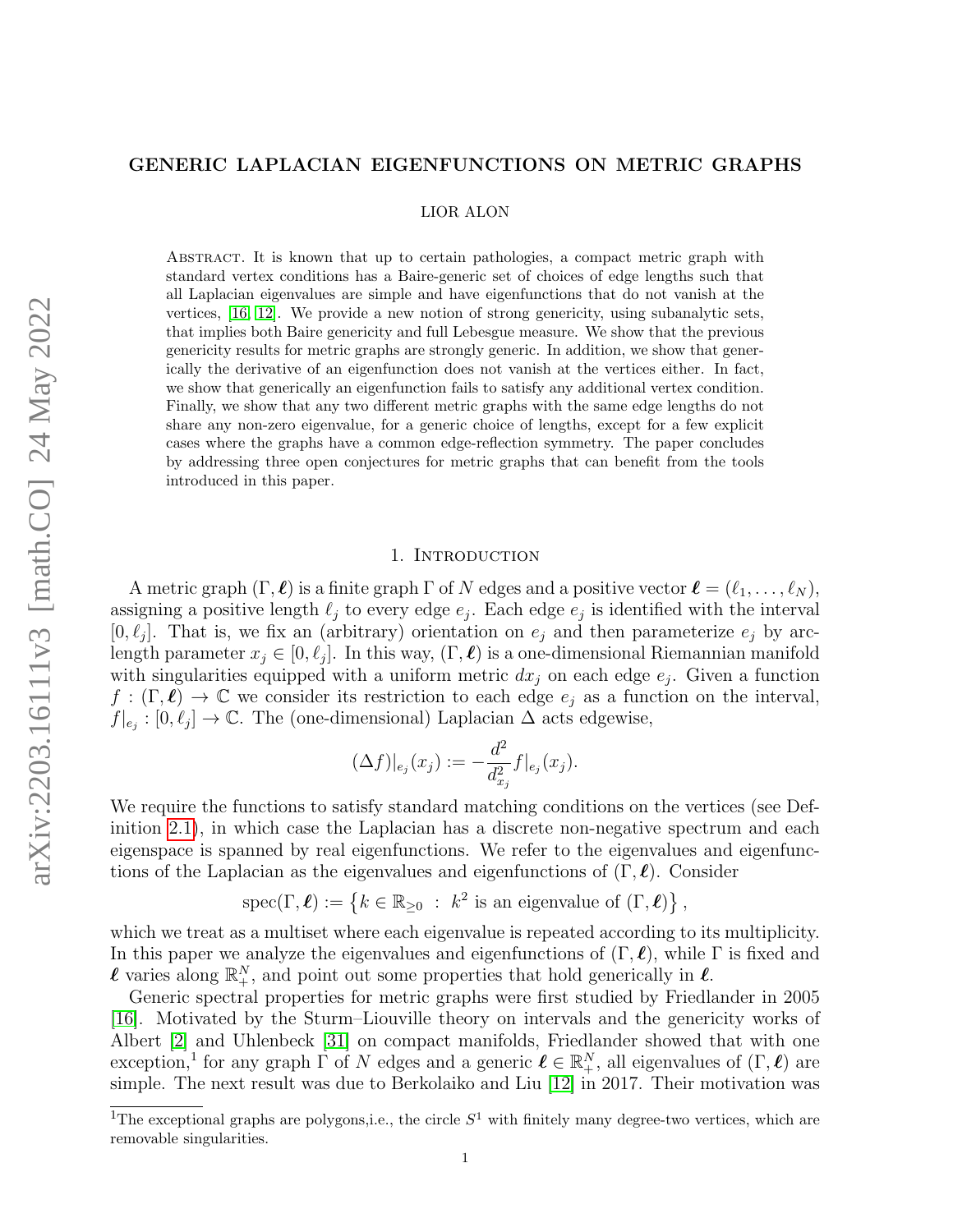a series of works on zeros of eigenfunctions, where the repeated assumption is that the eigenvalue is simple and the eigenfunction does not vanish at any vertex; see [\[20,](#page-34-3) [9\]](#page-34-4) and the references therein. Berkolaiko and Liu [\[12\]](#page-34-1) showed that for any graph  $\Gamma$  that has no loops,<sup>2</sup> and for a generic  $\ell$ , any eigenfunction of  $(\Gamma, \ell)$  would not vanish at any vertex. Let us remark that the result of [\[12\]](#page-34-1) also treats graphs with loops and other vertex conditions. In both [\[16\]](#page-34-0) and [\[12\]](#page-34-1), the term "generic  $\ell$ " means that  $\ell$  belongs to a set  $G \subset \mathbb{R}^N_+$  that is Baire generic; namely, G contains a countable intersection of open dense sets. A Bairegeneric set is generic in a topological sense but may be very small in terms of measure theory. In fact, a Baire-generic set can have a zero Lebesgue measure.<sup>3</sup> If, for example, we choose  $\ell \in (0,T)^N$  uniformly at random for some  $T \gg 1$ , one may ask:

## Does  $(\Gamma, \ell)$  satisfy these generic properties with high probability?

We would like to say that the "good" set  $G$  is both Baire generic and has full Lebesgue measure, in which case the above question can be answered in the affirmative. To this end, we define a new notion of *strong genericity*, which classifies  $G$  in terms of *subanalytic* sets (see [\[17,](#page-34-5) [14\]](#page-34-6) or definition [2.2\)](#page-6-0). Heuristically, a subanalytic set is a set that locally can be defined as a projection of a level set (or sub-level set) of a real analytic function.

<span id="page-1-1"></span>**Definition 1.1** (Strong genericity). We say that  $G \subset \mathbb{R}^N_+$  is *strongly generic* if its complement in  $\mathbb{R}^N_+$  is a countable union of closed subanalytic sets of positive codimension.

We will show later that a strongly generic  $G$  is both Baire generic and has full Lebesgue measure. We believe that strong genericity should appear in various eigenvalue problems for operators that depends analytically on finitely many parameters. For example, generic sets of similar nature appear in genericity results for Laplacian eigenvalues of planar polygons and hyperbolic triangles [\[22,](#page-34-7) [23\]](#page-34-8).

Another type of genericity result is of an ergodic nature. We say that  $\ell$  is Q-independent if  $\ell \cdot q \neq 0$  for every non-zero rational vector  $q \in \mathbb{Q}^N \setminus \{0\}$ . The behavior of the spectrum of  $(\Gamma, \ell)$  when  $\ell$  is  $\mathbb Q$ -independent is believed to be "almost chaotic" [\[25,](#page-34-9) [8\]](#page-34-10).

<span id="page-1-0"></span>**Definition 1.2** (Ergodic genericity). Let P be some property of the eigenpairs of  $(\Gamma, \ell)$ . Define the set spec(Γ,  $\ell$ , P) of square root eigenvalues  $k \in \text{spec}(\Gamma, \ell)$  with a corresponding eigenfunction f such that  $(k^2, f)$  satisfies P. We say that P is ergodically generic, if, for any  $\mathbb{O}\text{-independent } \ell,$ 

$$
\lim_{T \to \infty} \frac{|\operatorname{spec}(\Gamma, \ell, \mathcal{P}) \cap [0, T]|}{|\operatorname{spec}(\Gamma, \ell) \cap [0, T]|} = 1.
$$

Namely, for any Q-independent  $\ell$ , almost every eigenpair of  $(\Gamma, \ell)$  satisfies P.

The Baire generic results of [\[16,](#page-34-0) [12\]](#page-34-1) were shown to be ergodically generic (without using this term) in [\[4\]](#page-34-11). As the term "ergodic" suggests, there is an ergodic system in the background. Let  $\mathbb{T}^N$  be the subset of  $\boldsymbol{z} \in \mathbb{C}^N$  with  $|z_j|=1$  for all j. The secular manifold of a graph  $\Gamma$  with N edges is a hypersurface  $\Sigma(\Gamma) \subset \mathbb{T}^N$  such that for any  $\ell \in \mathbb{R}^N_+$  and  $k \geq 0$ ,

$$
\exp(ik\boldsymbol{\ell}) := (e^{ik\ell_1}, e^{ik\ell_2}, \dots, e^{ik\ell_N}) \in \Sigma(\Gamma) \iff k \in \operatorname{spec}(\Gamma, \boldsymbol{\ell}).
$$

<sup>&</sup>lt;sup>2</sup>If we neglect degree-two vertices (which are removable singularities), then a loop is an edge connecting a vertex to itself.

<sup>&</sup>lt;sup>3</sup>For example, number the rational points in  $\mathbb{R}^N_+$  and let  $B_{j,\epsilon}$  be the open ball of volume  $\epsilon 2^{-j}$  centered at the j-th rational point. The set  $O_{\epsilon} = \bigcup_{j \in \mathbb{N}} B_{j,\epsilon}$  is open dense and has Lebesgue measure at most  $\epsilon$ . Then  $G = \bigcap_{n\in\mathbb{N}} O_{\frac{1}{n}}$  is Baire generic and has measure zero. By contrast, its complement  $G^c$  is a full measure set which is not Baire generic.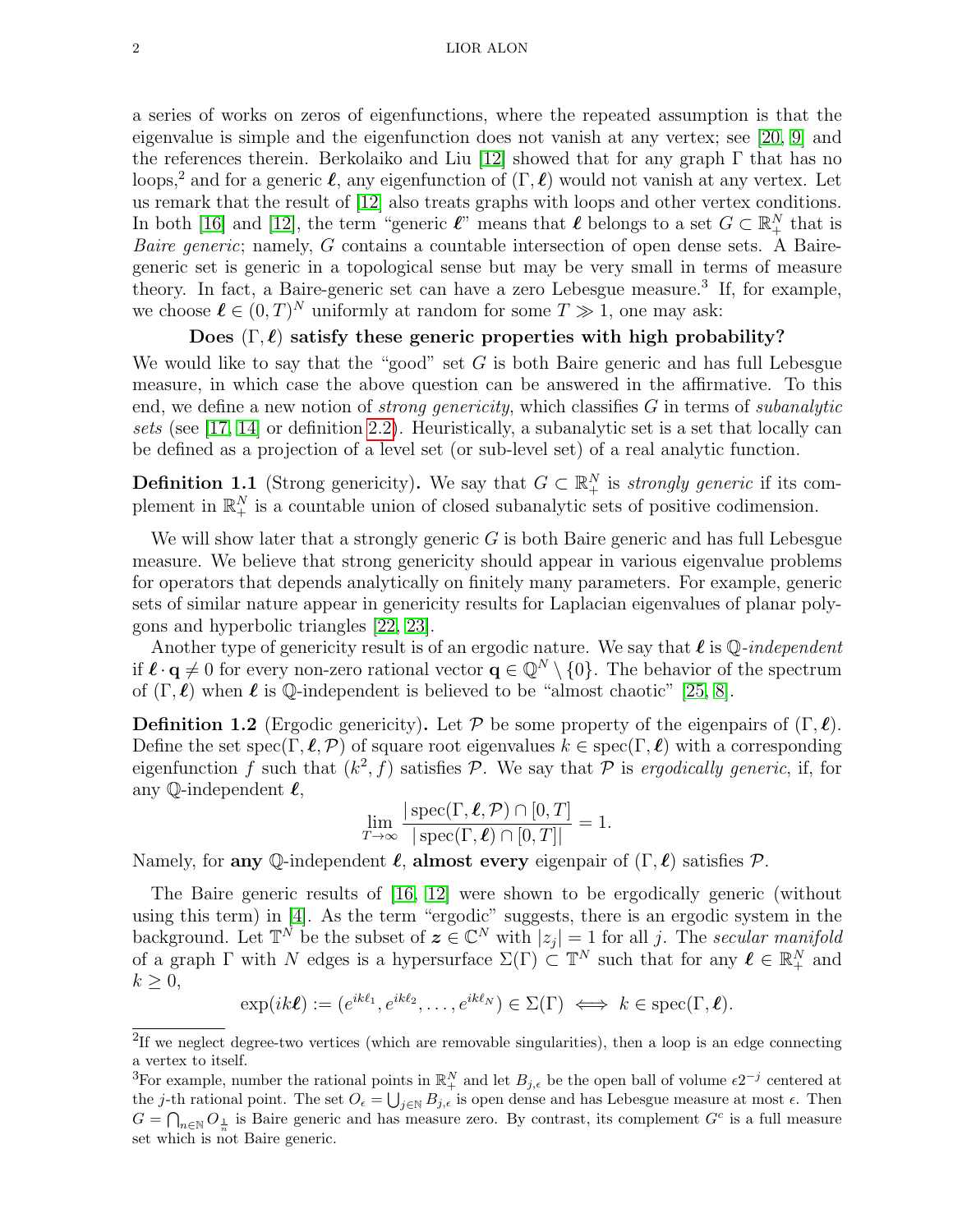If  $\ell$  is Q-independent, the sequence of  $\exp(ik\ell)$  for  $k \in \text{spec}(\Gamma, \ell)$  equidistributes with respect to a certain measure on  $\Sigma(\Gamma)$  [\[8,](#page-34-10) [13,](#page-34-12) [15\]](#page-34-13). In this ergodic case, certain averages over spec(Γ,  $\ell$ ) can replaced by integration over  $\Sigma(\Gamma)$  [\[4,](#page-34-11) [8,](#page-34-10) [18,](#page-34-14) [19\]](#page-34-15).

In this paper we extend the previous genericity results for metric graphs. Consider the properties discussed so far:

- (1) the eigenvalue  $k^2$  is simple,
- <span id="page-2-0"></span> $(2)$  the eigenfunction f does not vanish at any vertex,

and the following additional property,

(3) the derivative of f does not vanish at vertices of degree larger than one.<sup>4</sup>

In Theorem [3.2,](#page-7-0) we show that properties  $(1), (2),$  and  $(3)$  are strongly and ergodically generic, if we assume that the graph has no loops. The case of graphs with loops is treated later by excluding eigenfunctions that are supported on a single loop.

At this point, we may observe that properties (2) and (3) can be interpreted as additional (scaling-independent) vertex conditions. Intuitively, adding another vertex condition should make the system over-determined and so we do not expect to see, generically, eigenfunctions that satisfy the additional condition. However, certain conditions, such as  $f(v) = f(u)$  for different vertices, may appear infinitely often in the presence of  $\ell$ independent reflection symmetries. Excluding such symmetries leads to a dichotomy, as Theorem [3.5](#page-8-0) suggests. Every scaling-independent condition is either satisfied for all eigenfunctions of all simple eigenvalues for every  $\ell$ , or it is (both strongly and ergodically) generically never satisfied. This dichotomy extends to polynomial scaling-invariant vertex conditions.

Next, we go back to a well known theorem on the spectrum of metric graphs, whereby  $(\Gamma, \ell)$  can be constructed from the spectrum, as long as  $\ell$  is Q-independent [\[21,](#page-34-16) [27\]](#page-35-1). In particular, two different metric graphs have different spectra spec( $\Gamma, \ell$ )  $\neq$  spec( $\Gamma', \ell'$ ) under the assumption that  $\ell$  and  $\ell'$  are Q-independent. However, a priori spec(Γ,  $\ell$ ) and spec( $\Gamma', \ell'$ ) may only disagree for a small set of eigenvalues. In Theorem [3.3,](#page-7-1) we compare the spectra of distinct graphs  $\Gamma$  and  $\Gamma'$  with equal edge lengths  $\ell = \ell'$ . We show that except for some pathological cases, for any two distinct graphs of  $N$  edges, there is a strongly generic set of  $\ell$ 's for which

$$
\operatorname{spec}(\Gamma,\boldsymbol{\ell})\cap(\Gamma',\boldsymbol{\ell})=\{0\}.
$$

Moreover, for any  $\mathbb Q$ -independent  $\ell$ ,

$$
\lim_{T \to \infty} \frac{|\operatorname{spec}(\Gamma, \ell) \cap (\Gamma', \ell) \cap [0, T]|}{|\operatorname{spec}(\Gamma, \ell) \cap [0, T]|} = 1.
$$

The general strategy in the genericity proofs of all the theorems mentioned above is similar. Consider the torus subset

$$
\Sigma(\Gamma) := \left\{ \exp(ik\boldsymbol{\ell}) \in \mathbb{T}^N \ : \ k \in \text{spec}(\Gamma, \boldsymbol{\ell}) \right\}, \qquad \exp(ik\boldsymbol{\ell}) := (e^{ik\ell_1}, e^{ik\ell_2}, \dots, e^{ik\ell_N}).
$$

A main fact being used (see Lemma [6.1\)](#page-23-0), is that whenever  $B \subset \Sigma(\Gamma)$  is a subvariety<sup>5</sup> of  $\Sigma(\Gamma)$  with positive codimension, then it is strongly and ergodically generic to have  $\exp(ik\ell) \notin B$ . Hence, to prove that a certain property P is generic, we first need to construct a "bad" subvariety B that captures the negation of  $P$ . We then need to show

<sup>&</sup>lt;sup>4</sup>On vertices of degree one the derivative vanish due to the vertex condition.

<sup>&</sup>lt;sup>5</sup>By "subvariety of  $\Sigma(\Gamma)$ " we mean the intersection of  $\Sigma(\Gamma) \subset \mathbb{C}^N$  with a common zero set of finitely many polynomials in  $\mathbb{C}^N$ .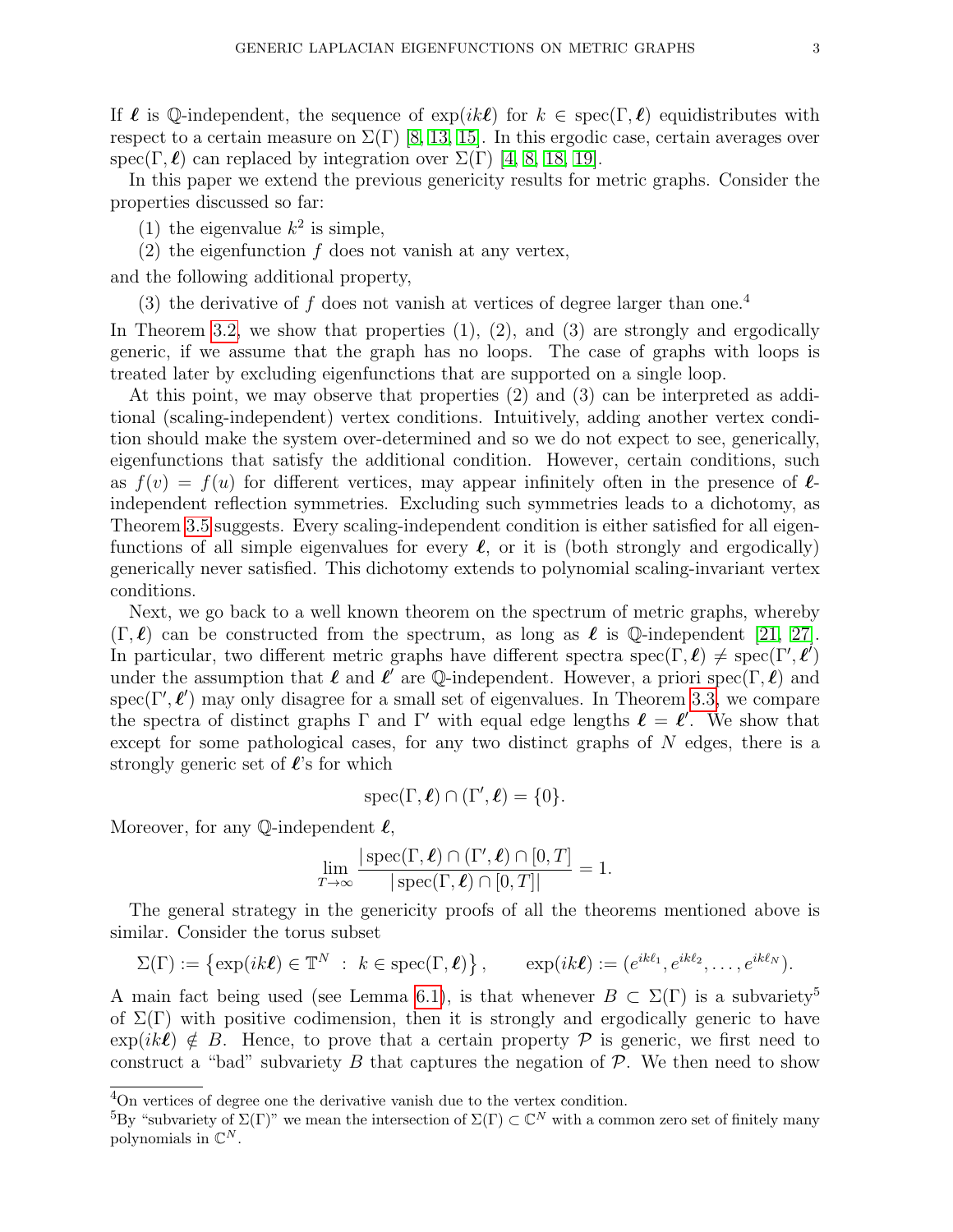that B has a positive codimension in  $\Sigma(\Gamma)$ . Let us elaborate on these two steps.

First step: Constructing a subvariety B for a given property  $P$ . For the multiplicity of eigenvalues, B will be the singular set of  $\Sigma(\Gamma)$ . To capture properties of eigenfunctions we introduce the trace space. To every eigenpair  $(f, k^2)$  of  $(\Gamma, \ell)$  we associate a vector  $\text{tr}_k(f) \in \mathbb{C}^{4N}$ , called the *scale-invariant trace*, which consists of a 4-tuple  $(A_j, B_j, C_j, D_j)$ for every edge j. These are the amplitudes for which the restriction of  $f$  to  $e_j$  is

$$
f|_{e_j}(t_j) = A_j \cos(kt_j) + B_j \sin(kt_j) = C_j \cos(k(\ell_j - t_j)) + D_j \sin(k(\ell_j - t_j)).
$$

The collection of A's and C's is often called the Dirichlet trace and the Neumann trace is the collection of B's and D's, scaled by k. The trace space is defined as

$$
\mathcal{T}(\Gamma) := \left\{ (\exp(ik\boldsymbol{\ell}), \text{tr}_k(f)) \in \Sigma(\Gamma) \times \mathbb{C}^{4N} : (k^2, f) \text{ is an eigenpair of } (\Gamma, \boldsymbol{\ell}) \right\}.
$$

Denoting the points in  $\mathcal{T}(\Gamma)$  by  $(z, x) = (\exp(ik\ell), \text{tr}_k(f))$ , we show that the x fiber above any regular point  $\boldsymbol{z} \in \Sigma(\Gamma)$  is a one-dimensional complex vector space (spanned by a real vector), and we analyze its  $z$  dependence. Properties of eigenfunctions are then carried over to properties of x fibers, which can be projected down to  $z \in \Sigma(\Gamma)$ . This general procedure associates a "bad" subvariety  $B$  to a given property  $\mathcal{P}$ .

Second step: Showing that  $B$  has a positive codimension. To this end, we use the irreducible structure of  $\Sigma(\Gamma)$ , which was conjectured by Colin de Verdière [\[15\]](#page-34-13) and recently proved by Kurasov and Sarnak [\[26,](#page-34-17) [29\]](#page-35-2). Neglecting some pathologies for the moment, this result provides the needed dichotomy; any B subvariety of  $\Sigma(\Gamma)$  is either equal to  $\Sigma(\Gamma)$  or it has a positive codimension in  $\Sigma(\Gamma)$ .

The structure of the paper is as follows. Section 2 provides some necessary preliminaries to Section 3, in which the main results are presented. In Section 4 we construct and analyze the secular manifold  $\Sigma(\Gamma)$  and the trace space  $\mathcal{T}(\Gamma)$ . Section 5 deals with the irreducible structure of  $\Sigma(\Gamma)$  as shown by Kurasov and Sarnak [\[26,](#page-34-17) [29\]](#page-35-2). In Section 6 we prove the main results. In Section 7 we suggest future work. In particular, three open conjectures regarding metric graphs that may benefit from the trace space and genericity concepts are introduced.

Acknowledgments. The author would like to thank Peter Sarnak, Mark Goresky, Karen Uhlenbeck, Pavel Kurasov, and Ram Band for insightful discussions, important remarks and relevant references. The author was supported by the Ambrose Monell Foundation and the Institute for Advanced Study.

## 2. Preliminaries and notation

<span id="page-3-0"></span>2.1. Metric graphs. Let  $(\Gamma, \ell)$  be a metric graph with N edges. It is convenient to describe functions on  $(\Gamma, \ell)$  in terms of their restrictions to edges. Using the arc-length parameter  $t_j \in [0, \ell_j]$  along each edge  $e_j$ , we can write the restrictions of a function  $f : (\Gamma, \ell) \to \mathbb{C}$  to edges as univariate functions, i.e.,

$$
f|_{e_j} : [0, \ell_j] \to \mathbb{C}, \qquad j = 1, 2, \dots, N.
$$

In this way, we can associate an  $L^2$  Hilbert space and an  $H^2 = W^{2,2}$  Sobolev space to each edge to get

$$
L^2(\Gamma, \ell) := \bigoplus_{j=1}^N L^2([0, \ell_j]),
$$
 and  $H^2(\Gamma, \ell) := \bigoplus_{j=1}^N H^2([0, \ell_j]).$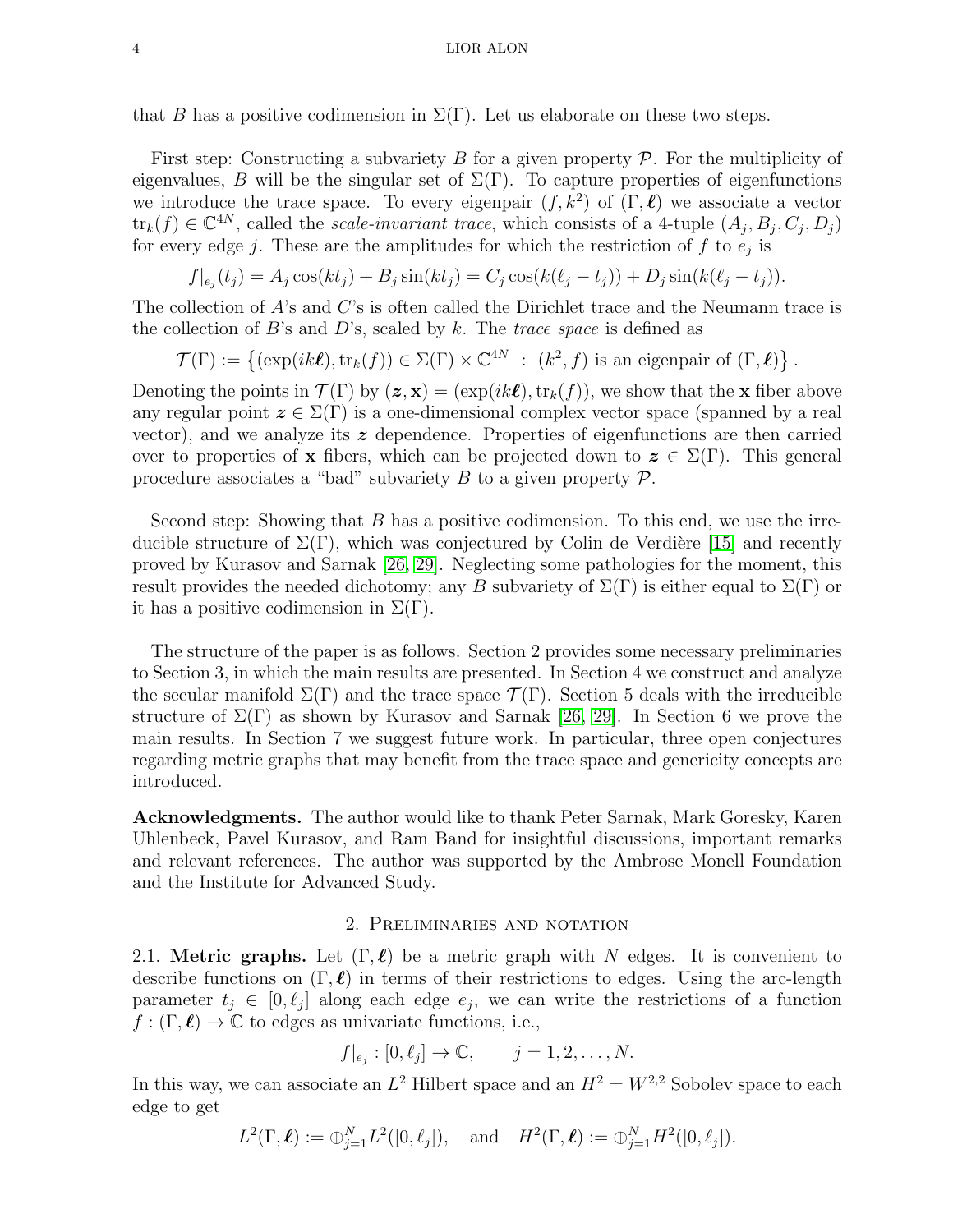It is a standard result that functions in  $H^2([0, \ell_j])$  are  $C^1$  (i.e., have a continuous derivative). Given  $f \in H^2(\Gamma, \ell)$  we denote its derivative along each edge by  $f'|_{e_j}$ . Its second derivative  $f''|_{e_j}$  is defined as a weak derivative. The non-negative Laplacian  $\Delta: H^2(\Gamma, \ell) \to L^2(\Gamma, \ell)$  acts edgewise by

$$
(\Delta f)|_{e_j} = -f''|_{e_j}, \qquad j = 1, 2, ..., N.
$$

To get a self-adjoin operator we need to specify a choice of vertex conditions (in analogy with boundary conditions). The Dirichlet and Neumann traces of  $f|_{e_j}$  are defined by,

$$
\gamma_D(f|_{e_j}) := (f|_{e_j}(0), f|_{e_j}(\ell_j)) \in \mathbb{C}^2, \text{ and}
$$
  

$$
\gamma_N(f|_{e_j}) := (f'|_{e_j}(0), -f'|_{e_j}(\ell_j)) \in T_0\mathbb{C} \times T_{\ell_j}\mathbb{C} = \mathbb{C}^2.
$$

The sign in the last derivative reflects that it is a normal (or outgoing) derivative. Given  $f \in H^2(\Gamma, \ell)$ , its Dirichlet trace  $\gamma_D(f) \in \mathbb{C}^{2N}$  is the collection of the Dirichlet traces  $\gamma_D(f|_{e_j})$  for all edges. The Neumann trace  $\gamma_N(f) \in \mathbb{C}^{2N}$  is defined in the same manner. Given  $f, g \in H^2(\Gamma, \ell)$  we calculate, using integration by parts,

$$
\langle \Delta f, g \rangle_{L^2(\Gamma, \ell)} - \langle f, \Delta g \rangle_{L^2(\Gamma, \ell)} = \langle \gamma_N(f), \gamma_D(g) \rangle_{\mathbb{C}^{2N}} - \langle \gamma_D(f), \gamma_N(g) \rangle_{\mathbb{C}^{2N}}.
$$

Hence,  $\Delta$  is self-adjoint when restricted to a dense domain in  $H^2(\Gamma, \ell)$  on which the above right-hand side vanish. To this end, we impose vertex conditions; a restriction of the traces  $(\gamma_D(f), \gamma_N(f))$  to a 2N-dimensional subspace of  $\mathbb{C}^{4N}$  on which the sesquilinear form on the right-hand side vanishes.<sup>6</sup> We only consider the *standard vertex conditions* (also known as Neumann or Kirchhoff).

<span id="page-4-0"></span>**Definition 2.1** (Standard Vertex Conditions). Let v be a vertex and let  $\mathcal{E}_{v,o}$  be the set of edges whose origin is v, such that  $t_j = 0$  at v. Let  $\mathcal{E}_{v,t}$  be the edges that terminate at v, such that  $t_j = \ell_j$  at v. The standard vertex conditions at v are

Continuity: 
$$
\forall e_j \in \mathcal{E}_{v,o}, \forall e_i \in \mathcal{E}_{v,t}, \quad f|_{e_j}(0) = f|_{e_i}(\ell_i) =: f(v),
$$
 and  
Balanced derivatives: 
$$
\sum_{e_j \in \mathcal{E}_{v,o}} f'|_{e_j}(0) + \sum_{e_i \in \mathcal{E}_{v,t}} (-f'|_{e_i}(\ell_i)) = 0.
$$

We define  $\mathcal{D}_{standard}(\Gamma, \ell) \subset H^2(\Gamma, \ell)$  to be the subspace of functions that satisfy the standard vertex conditions at every vertex.

The Laplacian, restricted to  $\mathcal{D}_{standard}(\Gamma, \ell)$  is self-adjoint, non-negative, and has a dis-crete<sup>7</sup> spectrum with eigenvalues of finite multiplicity and real eigenfunctions; see [\[10,](#page-34-18) [19\]](#page-34-15) for a thorough review of the subject. Also, zero is a simple eigenvalue whenever  $\Gamma$  is connected. From here on, we focus on the eigenvalue problem

$$
\Delta f = k^2 f
$$
,  $f \in \mathcal{D}_{\text{standard}}(\Gamma, \ell)$ .

We refer to solutions  $(k^2, f) \in \mathbb{R}_{\geq 0} \times \mathcal{D}_{std}(\Gamma, \ell)$  as eigenpairs of  $(\Gamma, \ell)$ , where  $k^2$  is an eigenvalue and f an eigenfunction  $(\Gamma, \ell)$ . By a common abuse of terminology, we refer to the set of non-negative square roots of eigenvalues as the spectrum,

spec
$$
(\Gamma, \ell) = \{k \in \mathbb{R}_{\geq 0} : k^2 \text{ is an eigenvalue of } (\Gamma, \ell)\},\
$$

<sup>&</sup>lt;sup>6</sup>If we restrict to  $\mathbb{R}^{4N}$  instead of  $\mathbb{C}^N$ , then this bi-linear form is the standard symplectic form on  $\mathbb{R}^{4N}$  and a 2N-dimensional subspace on which it vanishes is called Lagrangian; See [\[11\]](#page-34-19).

<sup>7</sup>Here we assume that the graph is finite.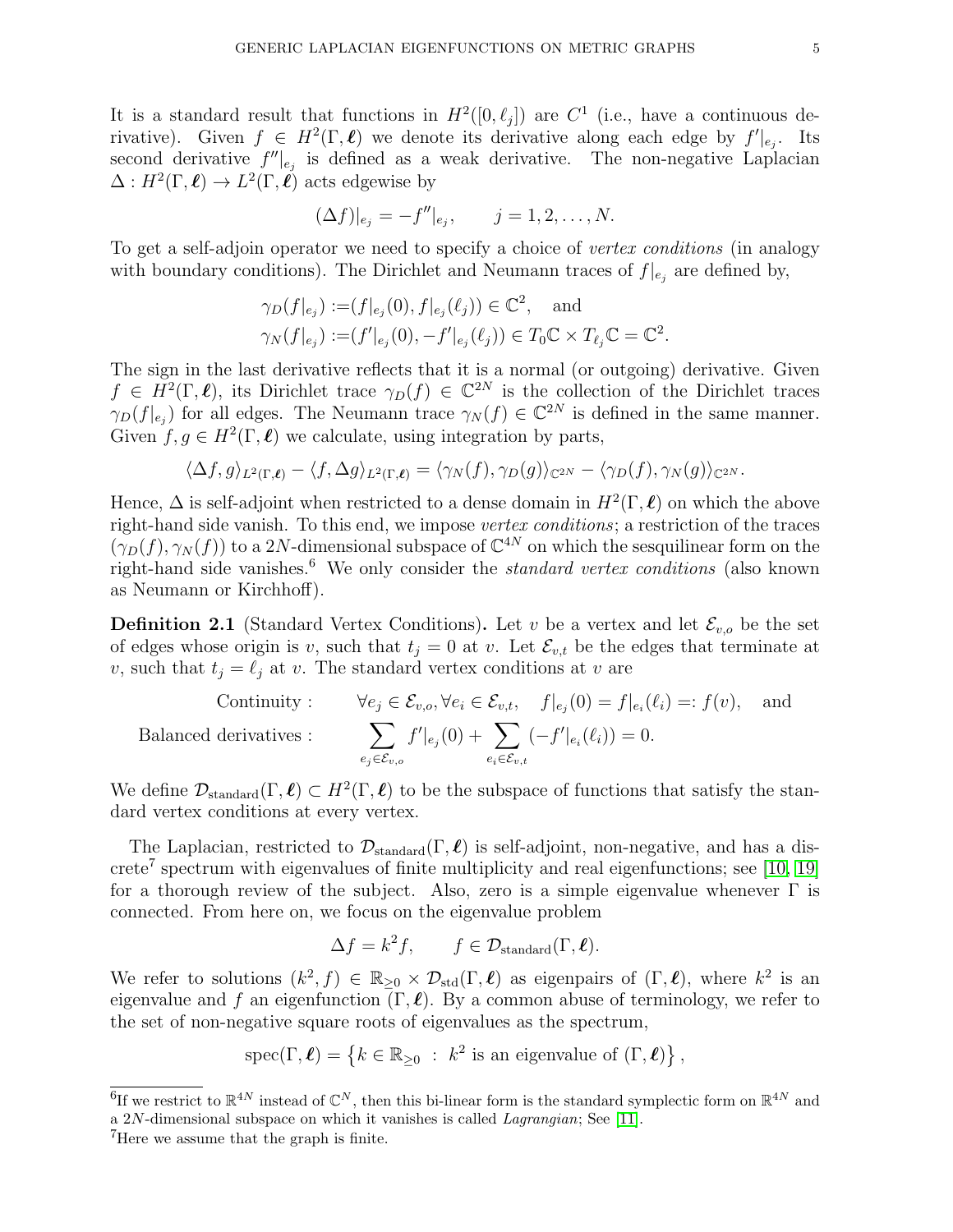that should be understood as a multi-set where each  $k$  is repeated according to its multiplicity. The multiplicity of  $k$  is the dimension of the associated eigenspace

 $\text{Eig}(\Gamma, \ell, k) := \{ f \in \mathcal{D}_{\text{standard}}(\Gamma, \ell) \; : \; \Delta f = k^2 f \}.$ 

An eigenvalue is called *simple* when dim(Eig( $\Gamma$ ,  $\ell$ , k)) = 1, and *multiple* when > 1.

If we scale a graph  $(\Gamma, \ell) \mapsto (\Gamma, r\ell)$  by some positive factor  $r > 0$ , the functions in  $\mathcal{D}_{\text{standard}}(\Gamma, \ell)$  are mapped to  $\mathcal{D}_{\text{standard}}(\Gamma, r\ell)$  by  $f \mapsto r.f$  with  $(r.f)|_{e_j}(rt_j) = f|_{e_j}(r_j)$ . The spectrum and the traces are scaled as follows:

$$
\operatorname{spec}(\Gamma, r\ell) = \left\{ \frac{k}{r} : k \in \operatorname{spec}(\Gamma, \ell) \right\}
$$

$$
(\gamma_D(r.f), \gamma_N(r.f)) = (\gamma_D(f), \frac{1}{r} \gamma_N(f)).
$$

,

<span id="page-5-0"></span>**Definition 2.2.** Given an eigenpair  $(k^2, f)$  of  $(\Gamma, \ell)$ , define its scale-invariant trace by

$$
\mathrm{tr}_k(f) := (\gamma_D(f), \frac{1}{k}\gamma_N).
$$

In the case  $k = 0$ , the only eigenfunctions are constant<sup>8</sup> and we define  $\frac{1}{k}\gamma_N = 0$ . Unless stated otherwise, from now on, when referring to the trace of a function, we will always consider the scale-invariant trace.

<span id="page-5-1"></span>Remark 2.3. The definition of  $\text{tr}_k(f)$  in the Introduction agrees with Definition [2.2,](#page-5-0) up to a reordering of the coordinates (change of basis). In the Introduction,  $tr_k(f)$  is defined as the collection of 4-tuples  $(A_j, B_j, C_j, D_j)$  per edge  $e_j$ , such that the restriction of f to  $e_j$ is given by

$$
f|_{e_j}(t_j) = A_j \cos(kt_j) + B_j \sin(kt_j)
$$
  
=  $C_j \cos(k(\ell_j - t_j)) + D_j \sin(k(\ell_j - t_j)).$ 

Remark 2.4. The fact that the standard vertex conditions are decoupled into equations on  $\gamma_D$  and on  $\gamma_N$  separately makes them scaling-invariant. This means that  $(\gamma_D(f), \gamma_N(f))$ satisfies the vertex conditions if and only if  $tr_k(f)$  does.

We may consider the trace as a map  $\text{tr}_k : \mathcal{D}_{\text{standard}} \to \mathbb{C}^{4N}$ . This is a linear map and its restriction to an eigenspace  $\text{Eig}(\Gamma, \ell, k)$  is injective with an explicit inverse, as can be seen in Remark [2.3.](#page-5-1) A solution  $(\ell, k, f)$  such that  $(k^2, f)$  is an eigenpair of  $(\Gamma, \ell)$  can be parameterized by the vector  $(\ell, k, \text{tr}_k(f))$ . The space of solutions associated to a graph Γ, ranging over all possible  $\ell \in \mathbb{R}^N_+$ , may be parameterized as

$$
X(\Gamma) := \left\{ (\boldsymbol{\ell}, k, \text{tr}_k(f)) \in \mathbb{R}_+^N \times \mathbb{R}_{\geq 0} \times \mathbb{C}^{4N} : k \in \text{spec}(\Gamma, \boldsymbol{\ell}), f \in \text{Eig}(\Gamma, \boldsymbol{\ell}, k) \right\}.
$$

The space of solutions  $X(\Gamma)$  has the following symmetry, denoting  $\exp(ik\ell) := (e^{ik\ell_1}, \ldots, e^{ik\ell_N}),$ 

$$
\exp(ik\ell) = \exp(ik'\ell') \quad \Rightarrow \quad \operatorname{tr}_k(\operatorname{Eig}(\Gamma, \ell, k)) = \operatorname{tr}_k(\operatorname{Eig}(\Gamma, \ell', k')),
$$

which can be derived from the explicit expression f in terms of  $tr_k(f)$  in Remark [2.3.](#page-5-1) We define the *trace space* of  $\Gamma$  as the quotient of  $X(\Gamma)$  by this symmetry.

<sup>8</sup>We assume that the graph is connected.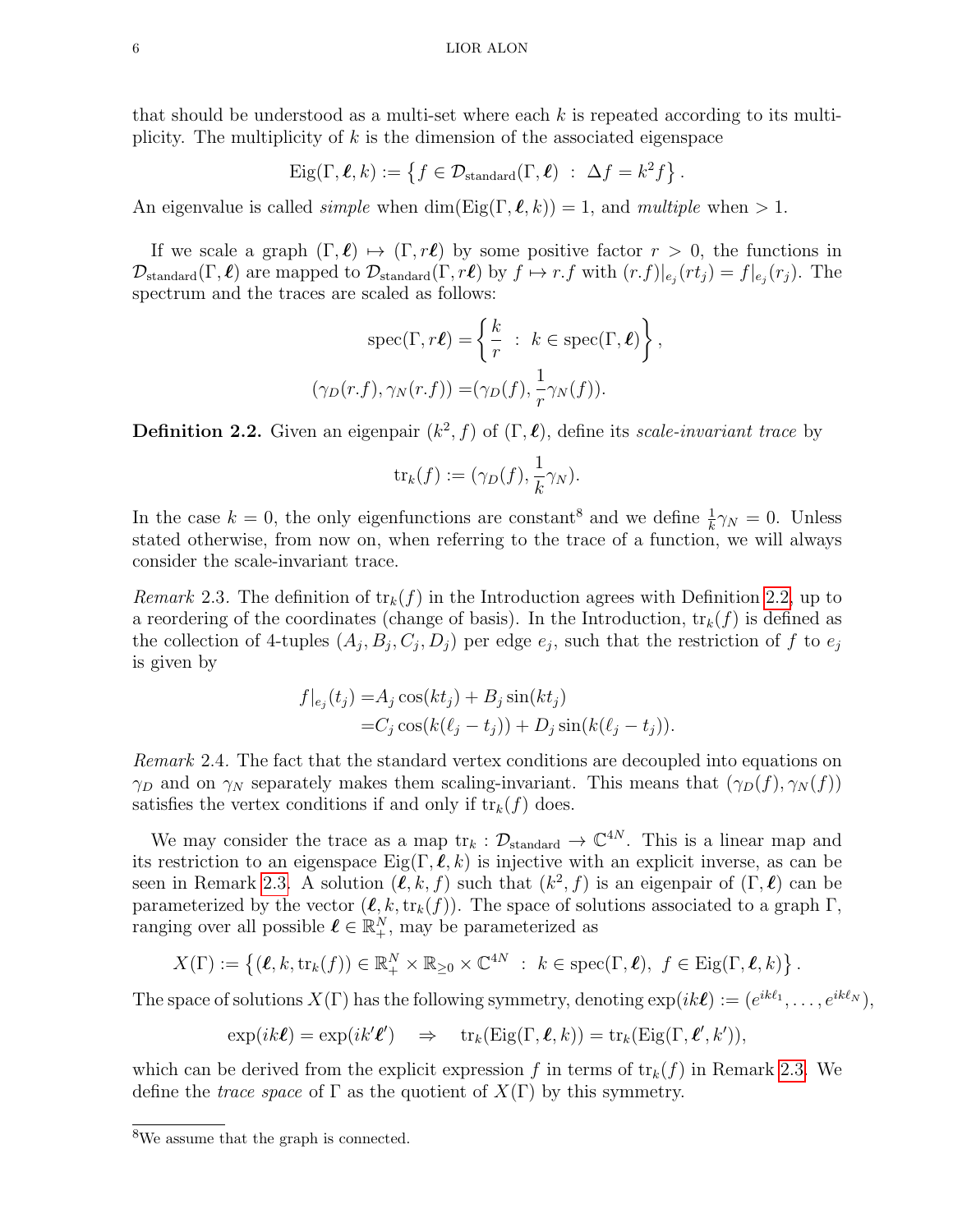**Definition 2.5.** Given a graph  $\Gamma$  of N edges, we define the *trace space* of  $\Gamma$  by

$$
\mathcal{T}(\Gamma) := \left\{ (\exp(ik\boldsymbol{\ell}), \text{tr}_k(f)) \in \mathbb{T}^N \times \mathbb{C}^{4N} : k \in \text{spec}(\Gamma, \boldsymbol{\ell}), f \in \text{Eig}(\Gamma, \boldsymbol{\ell}, k^2) \right\}.
$$

The secular manifold (a manifold with singularities) is the projection of  $\mathcal{T}(\Gamma)$  onto the  $\mathbb{T}^N$  coordinates, i.e.,

$$
\Sigma(\Gamma) := \left\{ \exp(ik\ell) \in \mathbb{T}^N \ : \ k \in \text{spec}(\Gamma, \ell) \right\}.
$$

Remark 2.6. It is common to work with  $\mathbb{R}^N/2\pi\mathbb{Z}^N$  instead of  $\mathbb{T}^N$ , in which case the term "secular manifold" refers to  $\{ \mathbf{x} \in \mathbb{R}^N / 2\pi \mathbb{Z}^N : \exp(i\mathbf{x}) \in \Sigma(\Gamma) \}.$ 

<span id="page-6-1"></span>2.2. Semianalytic and subanalytic sets. We introduce the notions of *semianalytic* and subanalytic sets, as introduced in the works of Gabrielov [\[17\]](#page-34-5) and Bierstone and Milman [\[14\]](#page-34-6). Heuristically, these are sets in  $\mathbb{R}^N$  that can be constructed from equalities and inequalities of real analytic functions. The motivating example is that in 1D, zero sets of real analytic functions have no accumulation points. In higher dimensions this is not the case but we still expect sets of this form to have a "rigid" structure and "good" properties. In particular, such sets have an integer-valued Hausdorff dimension, and exhibit no fractal or Cantor set behavior. We note that in a more modern language, the class of subanalytic sets is a special case of *O-minimal theory*, but we will not make use of this fact.

**Definition 2.1** (Semianalytic Set). A set  $X \subset \mathbb{R}^N$  is called *semianalytic* if any point  $\mathbf{x} \in X$  has a neighborhood  $\Omega_{\mathbf{x}} \subset \mathbb{R}^N$  such that  $X \cap \Omega_{\mathbf{x}}$  is a finite union and intersection of subsets of the form

$$
\left\{ \mathbf{x}' \in \Omega_{\mathbf{x}} : f_i(\mathbf{x}') = 0, \ g_j(\mathbf{x}') < 0, \ i = 1, 2, \dots, i_0, \ j = 1, 2, \dots, j_0 \right\},
$$

where the functions  $f_i$  and  $g_j$  are real analytic on  $\Omega_x$  for all i and j. Notice that having  $g_i \leq 0$  instead of  $g_i < 0$  is allowed due to the finite union.

Recall that a relatively compact set, is a set whose closure is compact. We may now define subanalytic sets.

<span id="page-6-0"></span>**Definition 2.2** (Subanalytic Set). A *subanalytic* set  $X \subset \mathbb{R}^N$  is such that any point  $\mathbf{x} \in X$  has a compact neighborhood  $\Omega_{\mathbf{x}} \subset \mathbb{R}^N$  such that  $X \cap \Omega_{\mathbf{x}}$  is the projection of a relatively compact semianalytic set. Namely,  $X \cap \Omega_{\mathbf{x}}$  is a finite union and intersection of sets of the form

$$
\left\{ \mathbf{x}' \in \Omega_{\mathbf{x}} : \exists \mathbf{y} \in I \text{ s.t. } f_i(\mathbf{x}', \mathbf{y}) = 0, \ g_j(\mathbf{x}', \mathbf{y}) < 0, \ i = 1, 2, \dots, i_0, \ j = 1, 2, \dots, j_0 \right\},
$$

where *I* is a compact subset of  $\mathbb{R}^m$  for some  $m \in \mathbb{N}$ .

It is not hard to verify that a subanalytic set  $X$  is closed if all the local inequalities defining it are non-strict, i.e.,  $g_j \leq 0$  instead of  $g_j < 0$ .

# 3. Main results

Given a graph  $\Gamma$  and some property of eigenpairs denoted by  $\mathcal{P}$ , let G be the set of  $\ell \in \mathbb{R}^N_+$  for which every eigenpair of  $(\Gamma, \ell)$  satisfies P. Here and throughout, the term "every eigenpair" excludes the eigenpair with  $k = 0$  and constant f. Let spec(Γ, $\ell, \mathcal{P}$ ) be the subset of spec( $\Gamma$ ,  $\ell$ ) of k values for which there is an eigenpair  $(k^2, f)$  satisfying  $\mathcal{P}$ .

**Definition 3.1** (Strong and Ergodic Genericity). We say that the property  $\mathcal{P}$  is

(1) Strongly generic: if the complement  $G^c = \mathbb{R}^N_+ \setminus G$  is a countable union of closed subanalytic sets of positive codimension in  $\mathbb{R}^N_+$ . We also call G a strongly generic subset of  $\mathbb{R}^N_+$  in such a case.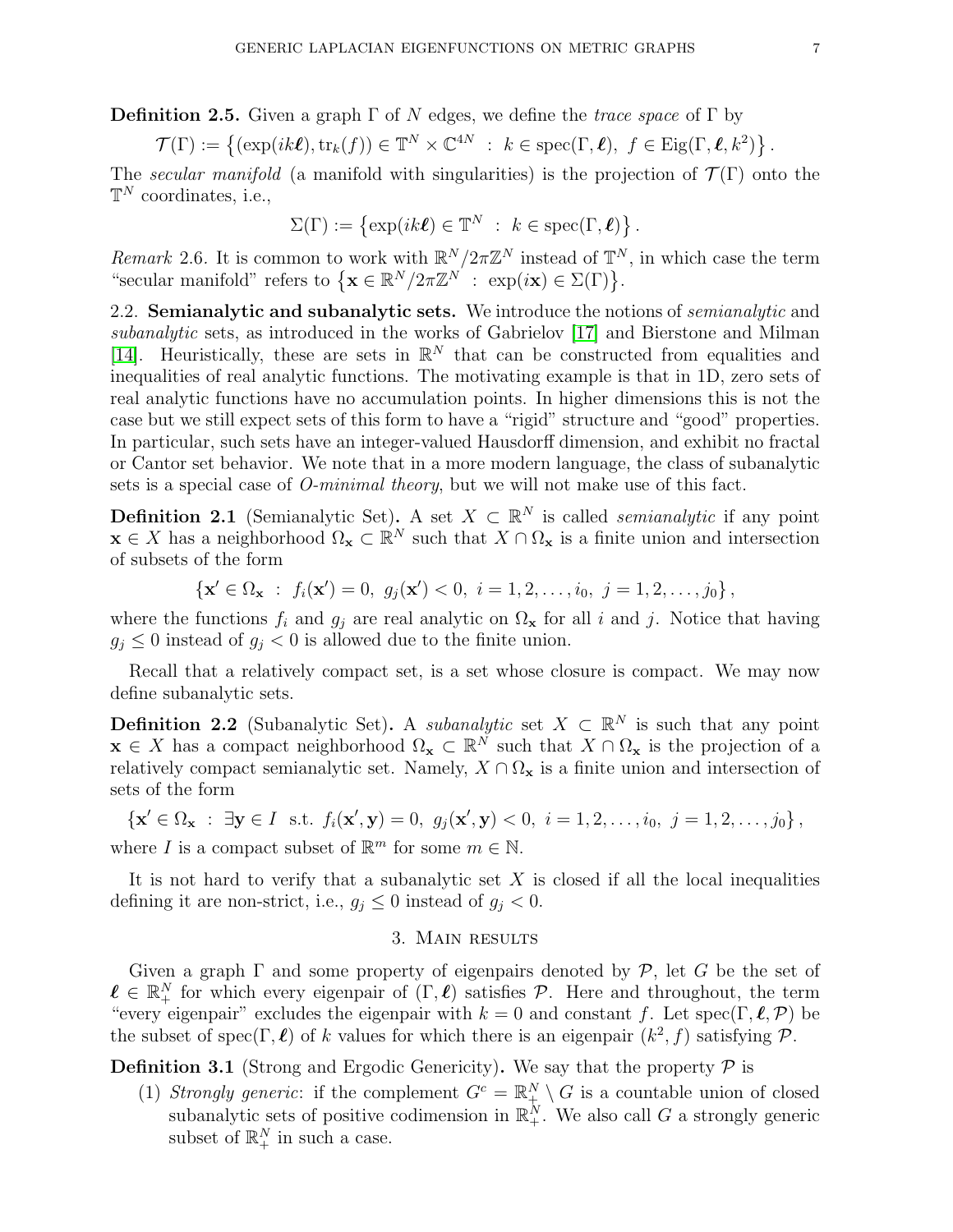<span id="page-7-3"></span>

Figure 3.1. Left: A Mandarin graph with 5 edges. Middle: A flower graph with 4 loops. Right: A graph with one loop.

(2) Ergodically generic: if for any  $\mathbb{Q}$ -independent  $\ell \in \mathbb{R}^N_+$ ,

$$
\lim_{T \to \infty} \frac{|\operatorname{spec}(\Gamma, \ell, \mathcal{P})|}{|\operatorname{spec}(\Gamma, \ell)|} = 1.
$$

Remark 3.1 (Strong genericity implies Baire genericity and full measure). The reason that strongly generic  $G$  is also Baire generic and has full measure is as follows. A subanalytic set has a well-defined integer-valued Hausdorff dimension, and therefore a closed subanalytic set of positive codimension in  $\mathbb{R}^N$  is a closed nowhere dense set of zero Lebesgue measure. Hence, a countable union of closed subanalytic sets of positive codimension has a complement that is both Baire generic and of full measure.

<span id="page-7-2"></span>**Assumption 1.** The graph  $\Gamma$  is finite, connected, has no vertices of degree two (removable singularities), and is not a loop graph (i.e., has a vertex of degree different than two).

Under Assumption [1,](#page-7-2) a *loop* is an edge connecting a vertex to itself (not to be confused with a simple closed path). We say that a trace  $\text{tr}_k(f)$  is non vanishing if it has no zeros, except for entries corresponding to derivatives at vertices of degree one.

<span id="page-7-0"></span>**Theorem 3.2** (Non-vanishing trace). If  $\Gamma$  is a graph satisfying Assumption [1,](#page-7-2) then the following properties of eigenpairs are both strongly and ergodically generic.

(1)  $k^2$  is a simple eigenvalue, and

(2) Either  $tr_k(f)$  is non-vanishing, or f is supported on a single loop (if such exists). In particular, if  $\Gamma$  has no loops, then generically  $tr_k(f)$  is non-vanishing.

In Theorem [3.2](#page-7-0) we distinguish graphs with loops from other graphs. For the next theorem we will also introduce two special types of graphs. A *mandarin*<sup>9</sup> graph has only two vertices and each edge connects the two. A *flower* graph has only one vertex, and every edge is a loop. See Figure [3.1](#page-7-3) for examples.

<span id="page-7-1"></span>**Theorem 3.3** (No common spectrum). Except for two cases, given any pair of nonisomorphic graphs  $\Gamma$  and  $\Gamma'$ , both have N edges and satisfy Assumption [1:](#page-7-2)

(1) There is a strongly generic set  $G \subset \mathbb{R}^N_+$  such that for any  $\ell = \ell' \in G$ ,

 $spec(\Gamma, \ell) \cap spec(\Gamma', \ell) = \{0\}.$ 

<sup>&</sup>lt;sup>9</sup>Mandarin graphs are sometimes referred to as pumpkin or watermelon graphs.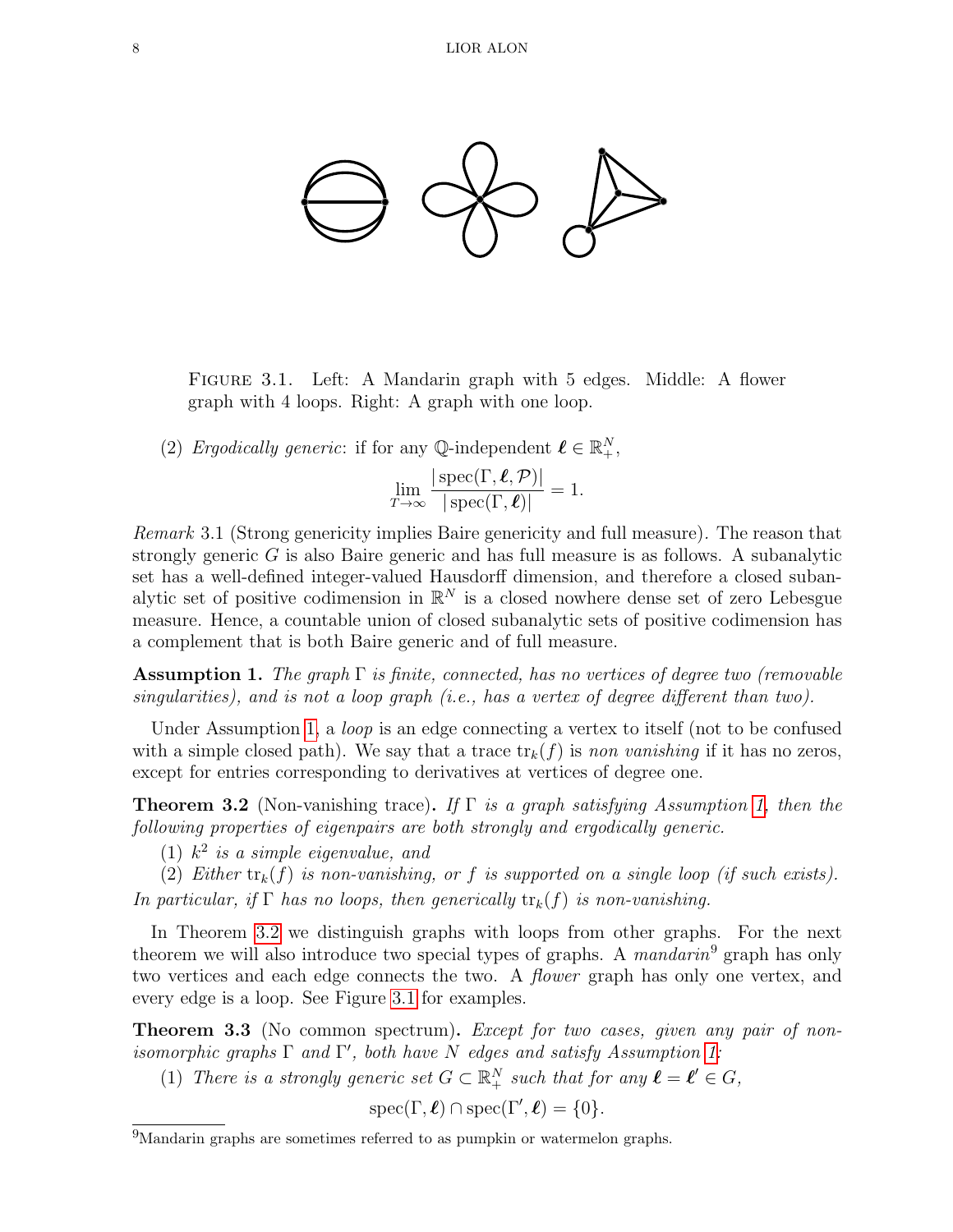(2) For any Q-independent  $\ell$ , the joint spectrum has density zero in spec(Γ,  $\ell$ ),i.e.,

$$
\lim_{T \to \infty} \frac{|\operatorname{spec}(\Gamma, \boldsymbol{\ell}) \cap \operatorname{spec}(\Gamma', \boldsymbol{\ell}) \cap [0, T]|}{|\operatorname{spec}(\Gamma, \boldsymbol{\ell}) \cap [0, T]|} = 0.
$$

The two exceptional cases are,

i) If  $\Gamma$  and  $\Gamma'$  share a common loop, say  $e_j$ , then for any choice of  $\ell = \ell' \in \mathbb{R}^N_+$ ,

$$
\left\{k=\frac{2\pi}{\ell_j}n\ :\ n\in\mathbb{N}\right\}\subset \mathrm{spec}(\Gamma,\boldsymbol{\ell})\cap \mathrm{spec}(\Gamma',\boldsymbol{\ell}),
$$

which means that the common spectrum has positive density,

$$
\liminf_{T \to \infty} \frac{|\operatorname{spec}(\Gamma, \ell) \cap \operatorname{spec}(\Gamma', \ell) \cap [0, T]|}{|\operatorname{spec}(\Gamma, \ell) \cap [0, T]|} \ge \frac{2L}{\ell_j}, \qquad L = \sum_{j=1}^N \ell_j.
$$

ii) If  $\Gamma$  is a mandarin graph and  $\Gamma'$  is a flower (or vice versa), then for any choice of  $\ell = \ell' \in \mathbb{R}^N_+$ , the two graphs share at least half of their spectrum, i.e.,

$$
\liminf_{T \to \infty} \frac{|\operatorname{spec}(\Gamma, \ell) \cap \operatorname{spec}(\Gamma', \ell) \cap [0, T]|}{|\operatorname{spec}(\Gamma, \ell) \cap [0, T]|} \ge \frac{1}{2}.
$$

<span id="page-8-2"></span>Remark 3.4. We mention that the spectra of graphs with equal edge lengths share the same linear growth rate due to Weyl's law

$$
|\operatorname{spec}(\Gamma,\boldsymbol{\ell}) \cap [0,T]| \asymp |\operatorname{spec}(\Gamma',\boldsymbol{\ell}) \cap [0,T]| = \frac{\pi}{L}T + O(1), \qquad T \to \infty
$$
  

$$
T \asymp \mathcal{N} \quad \text{for all } n \ge 1
$$

where  $L := \sum_{j=1}^{N} \ell_j$ ; see [\[10,](#page-34-18) p. 95].

The above two theorems descend from a dichotomy of scale-invariant vertex conditions, i.e., linear equations in  $tr_k(f)$ . Heuristically, up to some technicalities, a scale-invariant vertex condition either is always satisfied or it is (strongly and ergodically) generically never satisfied. This dichotomy can be generalized to any  $q(\text{tr}_k(f)) = 0$  condition, with q homogeneous polynomial. In fact, it can be further generalized to polynomial conditions on the trace space,  $q(\exp(ik\ell),\text{tr}_k(f)) = 0$  where q is a polynomial that is homogeneous in the  $tr_k(f)$  variables. The homogeneity makes these conditions independent of the eigenfunction's normalization. The next two theorems rigorously state this dichotomy.

<span id="page-8-0"></span>**Theorem 3.5** (Trace space genericity). Let  $\Gamma$  be a graph satisfying Assumption [1](#page-7-2) that is not a mandarin. Let q be a polynomial on  $\mathbb{C}^N \times \mathbb{C}^{4N}$  that is homogeneous in the  $\mathbb{C}^{4N}$ coordinates. If there exist an  $\ell \in \mathbb{R}_+^N$  and an eigenpair  $(k^2, f)$  of  $(\Gamma, \ell)$  such that

- i)  $k^2$  is a non-zero simple eigenvalue.
- ii) f is not supported on a loop, and  $q(\exp(ik\ell),\text{tr}_k(f)) \neq 0$ .

Then, the following properties of eigenpairs are both strongly and ergodically generic:

- (1)  $k^2$  is a simple eigenvalue, and
- <span id="page-8-1"></span>(2)  $q(\exp(ik\ell),\text{tr}_k(f)) \neq 0$  when f is not supported on a single loop.

Mandarin graphs are excluded in Theorem [3.5](#page-8-0) due to a certain reflection symmetry. A mandarin graph is symmetric to the reflection of all edges simultaneously, resulting in the swapping of the two vertices [\[6\]](#page-34-20). A function is called *symmetric* if it is invariant under this reflection, and *anti-symmetric* if  $f \mapsto -f$ . The orthonormal set of eigenfunctions can be chosen such that all eigenfunctions are either symmetric or anti-symmetric.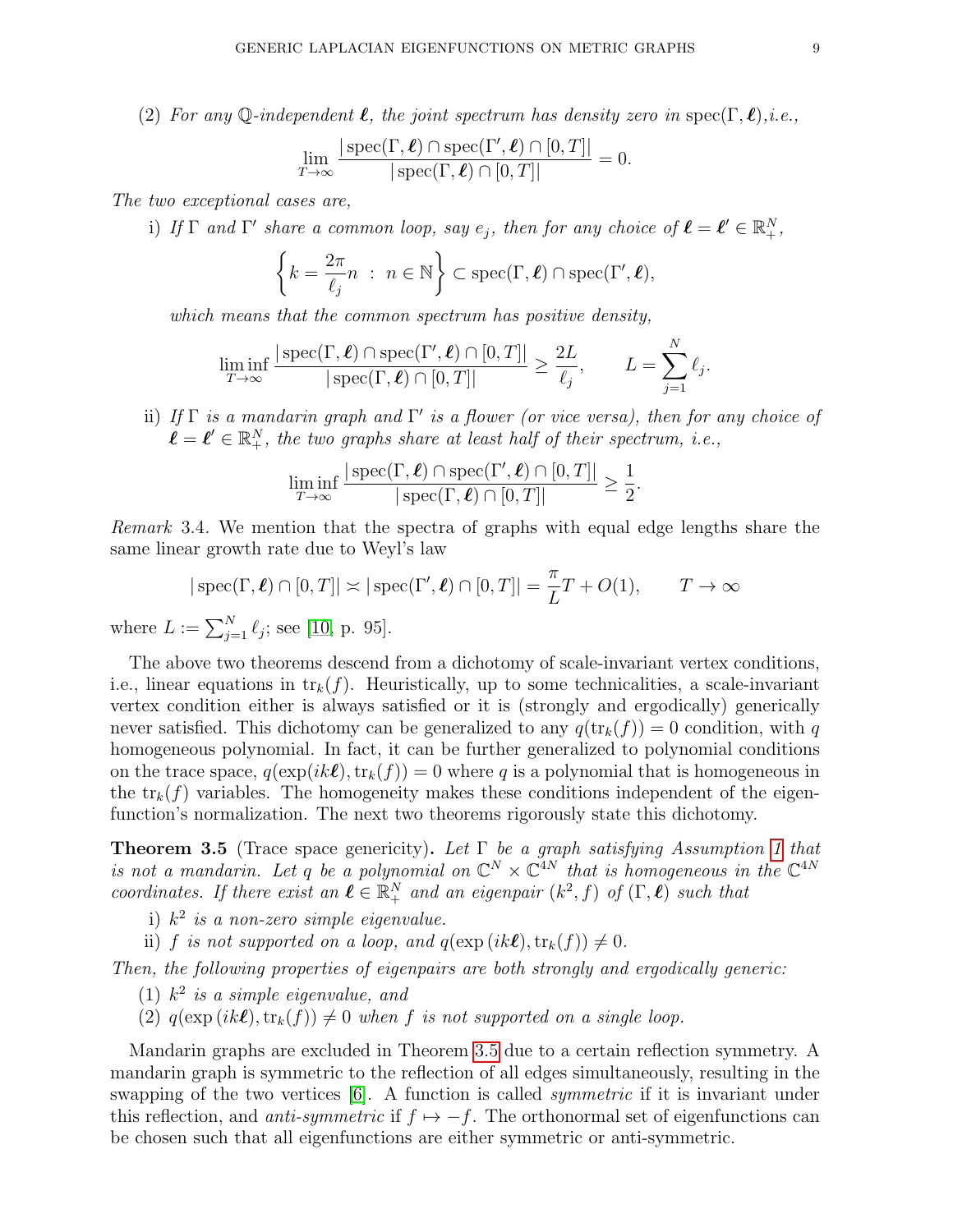<span id="page-9-4"></span>**Theorem 3.6** (Trace space genericity for mandarins). Let  $\Gamma$  be a mandarin graph of  $N \geq 3$  edges. Let q be any polynomial on  $\mathbb{C}^N \times \mathbb{C}^{4N}$  that is homogeneous in the  $\mathbb{C}^{4N}$ coordinates. If there exist an  $\ell \in \mathbb{R}^N_+$  and an eigenpair  $(k^2, f)$  of  $(\Gamma, \ell)$  such that

- i)  $k^2$  is a non-zero simple eigenvalue.
- ii) f is symmetric (resp. anti-symmetric), and  $q(\exp(ik\ell),\text{tr}_k(f)) \neq 0$ .

Then, the following properties of eigenpairs are both strongly and ergodically generic:

- (1)  $k^2$  is a simple eigenvalue, and
- (2)  $q(\exp(ik\ell),\text{tr}_k(f)) \neq 0$  when f is symmetric (resp. anti-symmetric).

Remark 3.7. Notice that Theorem [3.5](#page-8-0) distinguishes between symmetric and anti-symmetric eigenfunctions for mandarin graphs, and Theorem [3.5](#page-8-0) distinguishes between eigenfunctions that are supported on a loop and the rest of the eigenfunctions whenever a graph has loops. Both cases reflect a certain algebraic property of  $\Sigma(\Gamma)$ ; it is reducible for mandarin graphs and for graphs with loops. We elaborate on that in Section [5.](#page-15-0)

# 4. The trace space and the secular manifold

In this section we construct the trace space  $\mathcal{T}(\Gamma)$  and the secular manifold  $\Sigma(\Gamma)$  as zero sets of polynomials, establishing their algebraic structure. We use the notation  $(z, x)$  for points in  $\mathbb{T}^N \times \mathbb{C}^{4N} \subset \mathbb{C}^N \times \mathbb{C}^{4N}$  so that  $(z, x) \in \mathcal{T}(\Gamma)$  implies there exists  $\ell \in \mathbb{R}_+^N$  and some  $(k^2, f)$  eigenpair of  $(\Gamma, \ell)$ , such that

$$
z = \exp(ik\ell)
$$
, and  $\mathbf{x} = \text{tr}_k(f)$ .

Remark 4.1. We may assume that  $k \neq 0$ . To see that, recall that  $k = 0$  is a simple eigenvalue for any (connected)  $(\Gamma, \ell)$  and its eigenfunction is constant  $f \equiv A$ . The corresponding point  $(z, x)$  in such case has  $z = (1, 1, \ldots, 1)$  and x with all Dirichlet entries equal to A and zero Neumann entries. We get the same point  $(\mathbf{z}, \mathbf{x})$  if we choose  $\mathbf{\ell} = (2\pi, 2\pi, \dots, 2\pi)$ with  $k = 1$  and eigenfunction f whose restrictions are

$$
f|_{e_j}(t_j) = A \cos(t_j), \qquad j = 1, 2, ..., N.
$$

The standard vertex conditions (see Definition [2.1\)](#page-4-0) can be written as a linear equation

<span id="page-9-1"></span>
$$
P_{\rm std} \operatorname{tr}_k(f) = 0,
$$

where  $P_{\text{std}}$  is a  $2N \times 4N$  matrix of rank  $2N$ . Recall the notation  $(A_j, B_j, C_j, D_j)$  for the restriction of  $\mathbf{x} = \text{tr}_k(f)$  to the edge  $e_j$ , such that

<span id="page-9-3"></span>
$$
f|_{e_j}(t_j) = A_j \cos(kt_j) + B_j \sin(kt_j) = C_j \cos(k(\ell_j - t_j)) + B_j \sin(k(\ell_j - t_j)) \tag{4.1}
$$

<span id="page-9-0"></span>**Lemma 4.2.** Let  $\Gamma$  be a graph with N edges. Then its trace space  $\mathcal{T}(\Gamma)$  is equal to the set of  $(z, x) \in \mathbb{T}^N \times \mathbb{C}^{4N}$  which satisfies the following multi-linear<sup>10</sup> equations:

(1) Vertex conditions:  $P_{\text{std}}\boldsymbol{x} = 0$ .

(2) Edge conditions:

<span id="page-9-2"></span>
$$
A_j + iB_j - z_j(C_j - iD_j) = 0,
$$
\n(4.2)

$$
C_j + iD_j - z_j(A_j - iB_j) = 0,
$$
\n(4.3)

for every edge  $e_j$ .

 $\frac{10}{10}$ A multi-linear function is a multi-variable polynomial of degree one in each variable.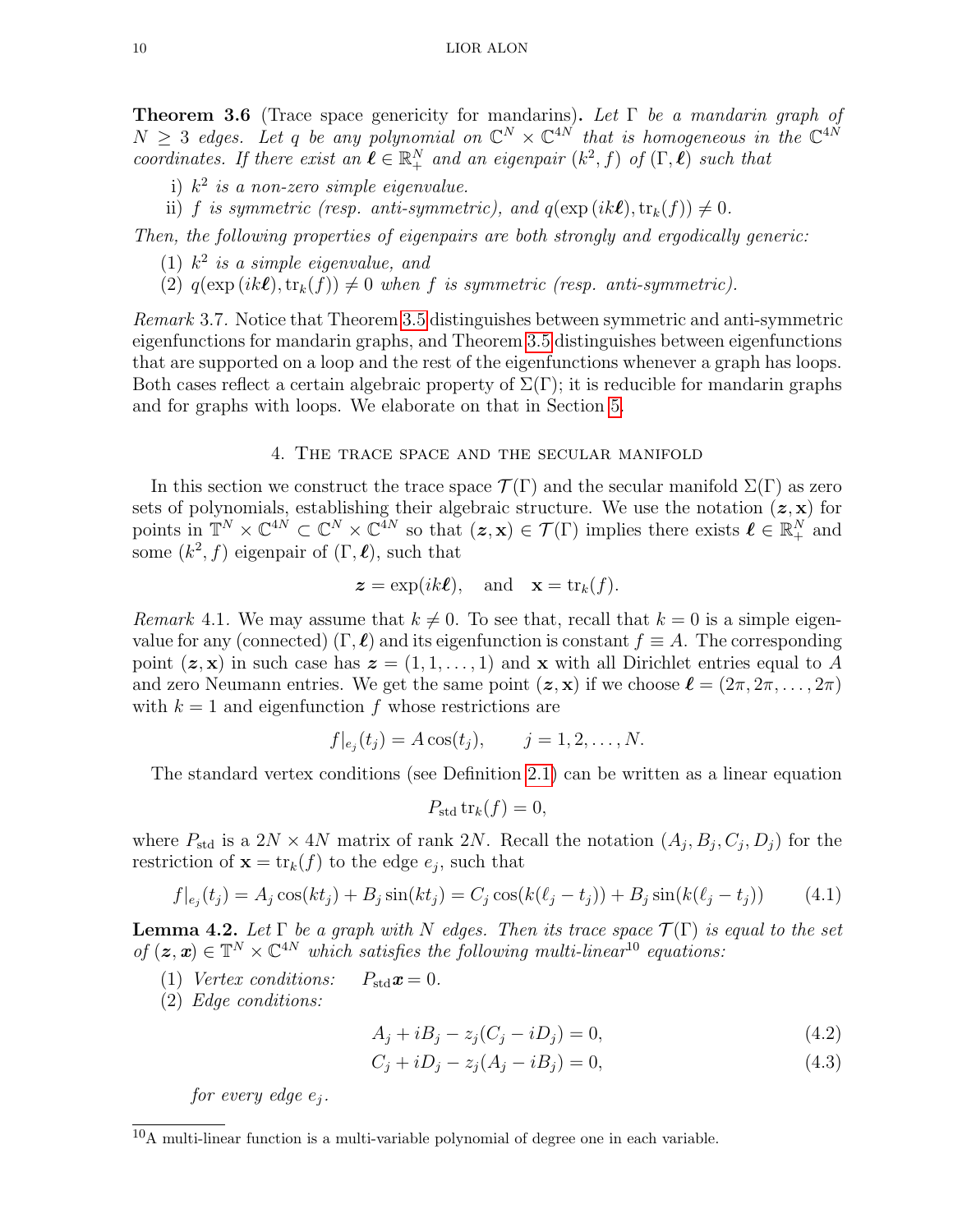<span id="page-10-0"></span>

FIGURE 4.1. An example of a possible assignment of the parameters  $z_i$ and  $(A_j, B_j, C_j, D_j)$  to the edges of a graph.

In particular,  $\mathcal{T}(\Gamma)$  is an algebraic subvariety of  $\mathbb{T}^N\times\mathbb{C}^{4N}$ . Furthermore, the **x** fiber above a base point  $\boldsymbol{z} \in \Sigma(\Gamma)$ , *i.e.*,

$$
\mathcal{T}_{\bm{z}}(\Gamma) := \left\{ \bm{x} \in \mathbb{C}^{4N} ~:~ (\bm{z}, \bm{x}) \in \mathcal{T}(\Gamma) \right\},\,
$$

is a subspace of  $\mathbb{C}^N$  that has a basis of real vectors.

See Figure [4.1](#page-10-0) for example of the trace space coordinates assigned to a graph.

*Proof of Lemma [4.2.](#page-9-0)* Observe that any  $(z, x) \in \mathbb{T}^N \times \mathbb{C}^{4N}$  has some choice of  $\ell \in \mathbb{R}^N_+$ ,  $k \in$  $\mathbb{R}_+$  and  $f \in H^2(\Gamma, \ell)$  such that  $(z, x) = (\exp(ik\ell), \text{tr}_k(f))$ . By definition  $(z, x) \in \mathcal{T}(\Gamma)$  if and only if  $(k, f)$  is an eigenpair of  $(\Gamma, \ell)$ . Hence, we want to show that a pair  $(k^2, f) \in$  $\mathbb{R}_+ \times H^2(\Gamma, \ell)$  is an eigenpair of  $(\Gamma, \ell)$  if and only if  $(z, x) = (\exp(ik\ell), \text{tr}_k(f))$  satisfy conditions (1) and (2) in Lemma [4.2.](#page-9-0) Condition (1) is equivalent to  $f$  satisfying the standard vertex conditions on every vertex, so it is necessary. Assuming that  $f$  satisfies the vertex conditions, then  $(k^2, f)$  is an eigenpair of  $(\Gamma, \ell)$  if and only if

$$
-f''|_{e_j} = k^2 f|_{e_j}
$$
, for all  $j = 1, 2, ..., N$ .

For every edge  $e_j$ , a general solution to the ODE above can be written in two ways:

i)  $f|_{e_j}(t_j) = A_j \cos(kt_j) + B_j \sin(kt_j),$ 

ii) 
$$
f|_{e_j}(t_j) = C_j \cos(k(\ell_j - t_j)) + B_j \sin(k(\ell_j - t_j)).
$$

By comparing the two equivalent solutions we see that

<span id="page-10-1"></span>
$$
\begin{pmatrix} A_j \\ B_j \end{pmatrix} = \begin{pmatrix} \cos(k\ell_j) & \sin(k\ell_j) \\ \sin(k\ell_j) & -\cos(k\ell_j) \end{pmatrix} \begin{pmatrix} C_j \\ D_j \end{pmatrix} . \tag{4.4}
$$

If we left-multiply [\(4.4\)](#page-10-1) by the invertible matrix

$$
\begin{pmatrix} 1 & i \\ z_j & -iz_j \end{pmatrix}
$$
, with  $z_j = e^{ik\ell_j}$ ,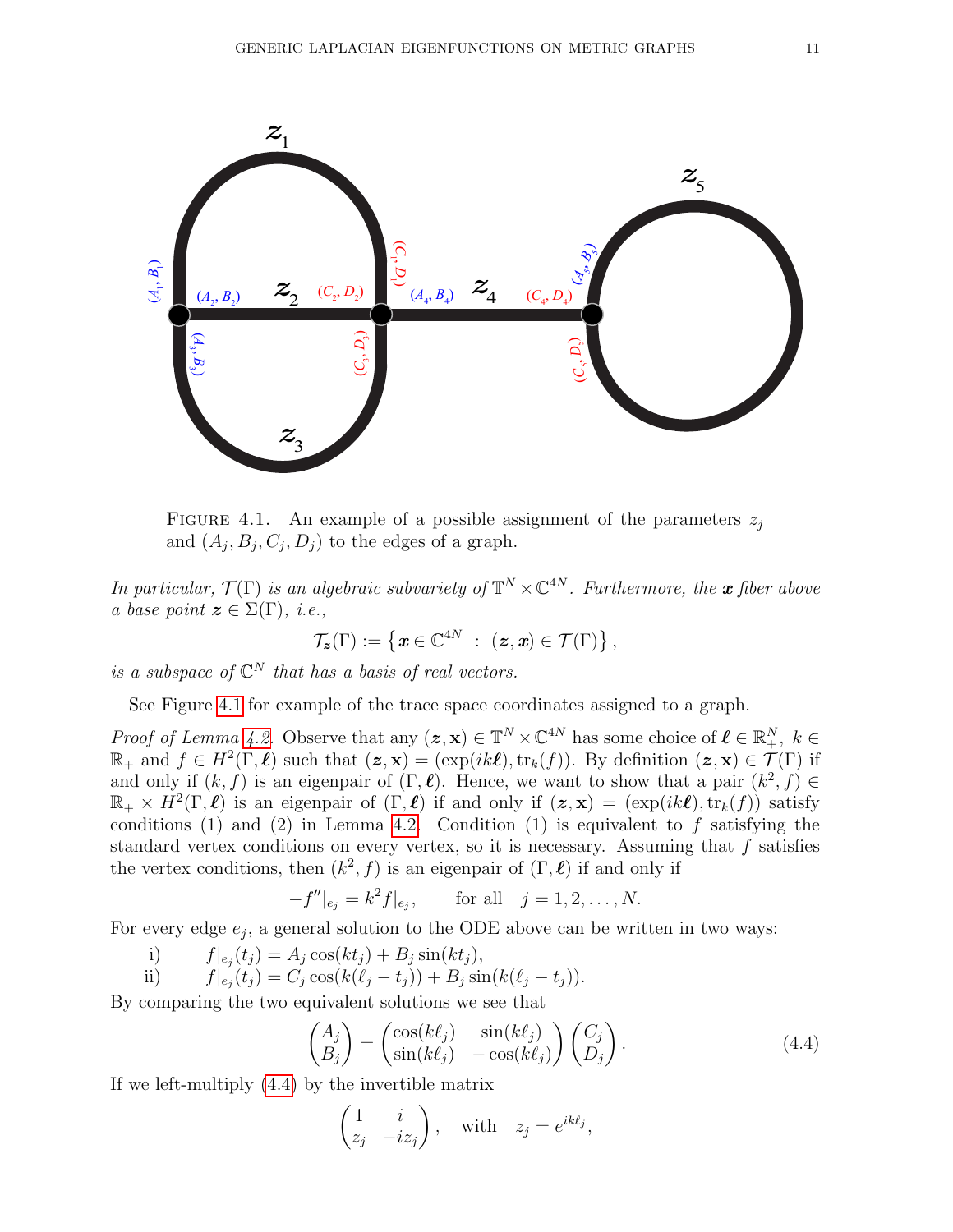and rearrange, we get the two needed equations,

$$
A_j + iB_j - z_j(C_j - iD_j) = 0,
$$
  
\n
$$
C_j + iD_j - z_j(A_j - iB_j) = 0.
$$

This proves that a point  $(z, x)$  lies in  $\mathcal{T}(\Gamma)$  if and only if it satisfies conditions (1) and (2).

In the above proof we have seen that condition  $(2)$  is equivalent to satisfying  $(4.4)$  for all edges. Fix  $\mathbf{z} \in \Sigma(\Gamma)$ , so that  $\mathcal{T}_{\mathbf{z}}(\Gamma)$  is the set of vectors  $\mathbf{x} \in \mathbb{C}^{4N}$  that satisfy  $P_{\text{std}}\mathbf{x} = 0$ and [\(4.4\)](#page-10-1) for all edges. This are linear equations with real coefficients and therefore  $\mathcal{T}_{z}(\Gamma)$ is a subspace of  $\mathbb{C}^{4N}$  that has a basis of real vectors.

Remark 4.3. The fact that  $\mathcal{T}_{z}(\Gamma)$  has a basis of real vectors reflects the fact that the Laplacian and the standard vertex conditions are real and therefore any eigenspace has a basis of real eigenfunctions. If we consider the magnetic Laplacian, then the eigenspaces are no longer spanned by real eigenfunctions and therefore so does their traces. A possible future generalization of the trace space to a magnetic Laplacian would probably require to replace  $z_j \mapsto e^{i\alpha_j} z_j$  in [\(4.2\)](#page-9-1) and  $z_j \mapsto e^{-i\alpha_j} z_j$  in [\(4.3\)](#page-9-2), in which case  $\mathcal{T}_{z}(\Gamma)$  will no longer have a basis of real vectors.

<span id="page-11-2"></span>*Remark* 4.4. A solution to [\(4.2\)](#page-9-1) and [\(4.3\)](#page-9-2), given a fixed  $z_j$  with  $|z_j|=1$ , satisfies

$$
||(A_j, B_j)|| = ||(C_j, D_j)||.
$$

If  $A_j = B_j = C_j = D_j = 0$ , the solution is independent of  $z_j$ .

At this point, we can see that the secular manifold

$$
\Sigma(\Gamma) := \left\{ \boldsymbol{z} \in \mathbb{T}^N \; : \; \exists \mathbf{x} \in \mathbb{C}^{4N} \quad \text{s.t.} \quad (\boldsymbol{z}, \mathbf{x}) \in \mathcal{T}(\Gamma) \right\},
$$

is the projection of an algebraic variety (i.e. common zero set of polynomials) but it is not clear that  $\Sigma(\Gamma)$  is itself a zero set of a polynomial. However, the standard construction of  $\Sigma(\Gamma)$  is as a zero set of a polynomial  $P_{\Gamma}$  restricted to  $\mathbb{T}^{N}$ , as was first done in [\[8\]](#page-34-10). We will refer to this construction as the "unitary approach", and we will now show how the trace space is described in that language. The unitary approach, was motivated by scattering systems of propagating waves [\[25\]](#page-34-9). Given an eigenpair  $(k^2, f)$ , the restriction of f to the edge  $e_i$  can be written in another equivalent form

<span id="page-11-1"></span>
$$
f|_{e_j}(t_j) = a_j e^{-ik(\ell_j - t_j)} + b_j e^{-ikt_j},\tag{4.5}
$$

which is interpreted as incoming and outgoing waves with complex amplitudes  $a_j$  and  $b_j$ . Denote the vector of amplitudes f by  $\mathbf{a} := (a_1, \ldots, a_N, b_1, \ldots, b_N) \in \mathbb{C}^{2N}$ . There exists a real orthogonal  $2N \times 2N$  matrix S such that

<span id="page-11-0"></span>
$$
diag(z, z)Sa = \mathbf{a} \iff f \in \text{Eig}(\Gamma, \ell, k), \qquad z = \exp(ik\ell). \tag{4.6}
$$

See [\[19\]](#page-34-15) or Section 2.1 of [\[10\]](#page-34-18) for a proof. In the above,  $diag(z, z)$  is a diagonal  $2N \times 2N$ matrix with  $(z, z) = (z_1, \ldots, z_N, z_1, \ldots, z_N)$  along the diagonal.

<span id="page-11-3"></span>Remark 4.5. The fixed matrix S, is often called the bond scattering matrix of  $\Gamma$  and is given explicitly in  $[10, 19]$  $[10, 19]$ . The fact that it is real orthogonal and k independent is due to the standard vertex conditions. For general vertex conditions, S is unitary and k dependent.

**Definition 4.6.** Given a graph  $\Gamma$  and its associated S matrix, let

$$
U(z) := \mathrm{diag}(z, z)S.
$$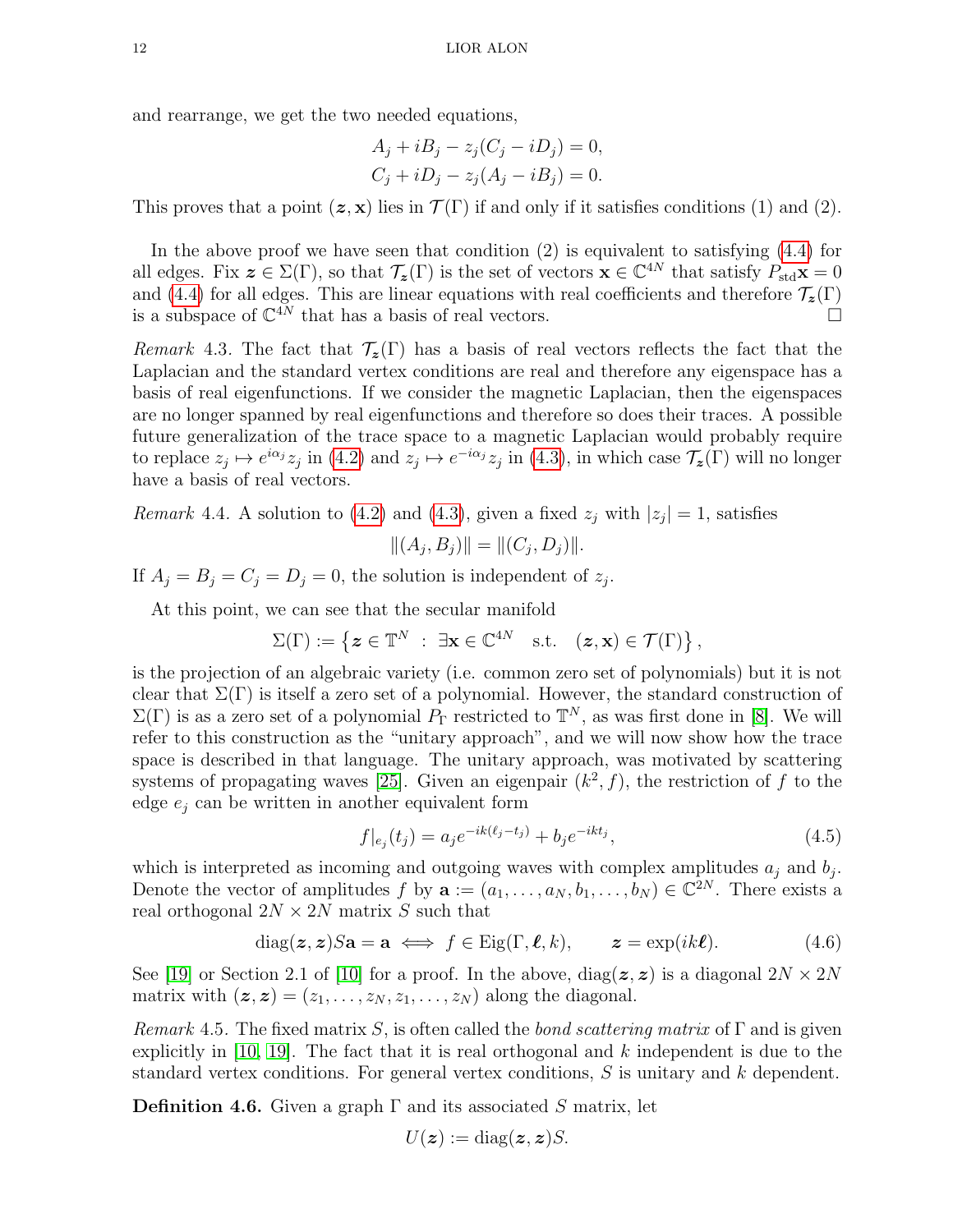The *characteristic polynomial* or *secular polynomial* of the graph  $\Gamma$  is defined by

$$
P_{\Gamma}(\boldsymbol{z}) := \det(\mathbb{I}_{2N} - U(\boldsymbol{z})),
$$

where  $\mathbb{I}_{2N}$  is the  $2N \times 2N$  identity matrix.

<span id="page-12-0"></span>**Lemma 4.7.** [\[8,](#page-34-10) [13,](#page-34-12) [15\]](#page-34-13) The secular manifold is the zero set of  $P_{\Gamma}(z)$  restricted to  $\mathbb{T}^{N}$ , i.e.,

$$
\Sigma(\Gamma) = \left\{ \boldsymbol{z} \in \mathbb{T}^N \; : \; P_{\Gamma}(\boldsymbol{z}) = 0 \right\}.
$$

It is a subvariety of  $\mathbb{T}^N$  of real dimension  $N-1$ . We partition  $\Sigma(\Gamma)$  into two subsets,

$$
\Sigma^{\text{sing}}(\Gamma) := \{ \boldsymbol{z} \in \mathbb{T}^N \; : \; P_{\Gamma}(\boldsymbol{z}) = 0, \; \nabla P_{\Gamma}(\boldsymbol{z}) = 0 \},
$$
  

$$
\Sigma^{\text{reg}}(\Gamma) := \{ \boldsymbol{z} \in \mathbb{T}^N \; : \; P_{\Gamma}(\boldsymbol{z}) = 0, \; \nabla P_{\Gamma}(\boldsymbol{z}) \neq 0 \}.
$$

This partition captures the multiplicity of the eigenvalues. An eigenvalue  $k^2 \neq 0$  of  $(\Gamma, \ell)$ is simple when  $\exp(ik\ell) \in \Sigma^{\text{reg}}(\Gamma)$ , and has multiplicity when  $\exp(ik\ell) \in \Sigma^{\text{sing}}(\Gamma)$ .

The statements of this lemma can be found for example in Theorem 1.1 of [\[15\]](#page-34-13), up to working with the flat torus  $\mathbb{R}^N/2\pi\mathbb{Z}^N$  instead of  $\mathbb{T}^N$ . Nevertheless we will provide a proof later using the trace space, for completeness.

Remark 4.8. As a subvariety  $\Sigma(\Gamma)$  can have singular points. The set  $\Sigma^{\rm sing}(\Gamma)$  is the set of singular points of  $\Sigma(\Gamma)$ . This is not immediate from  $\nabla P_{\Gamma}(z) = 0$  but requires the fact that  $P_{\Gamma}$  has no square factors, which we will show in Theorem [5.3.](#page-16-0) The complement  $\Sigma^{\text{reg}}(\Gamma)$  is the set of regular points of  $\Sigma(\Gamma)$  and is therefore a real analytic manifold.

Lemma [4.7](#page-12-0) characterize  $\Sigma(\Gamma)$  as the set of  $\boldsymbol{z} \in \mathbb{T}^N$  for which  $U(\boldsymbol{z})$  has eigenvalue equal to 1. We will show that the trace space is "essentially" the pairs  $(z, a)$  such that  $U(z)a = a$ . To this end, we need to relate **a** to a trace **x**. We define the following  $2N \times 2N$  and  $4N \times 2N$  matrices

$$
J:=\begin{pmatrix}0&\mathbb{I}_N\\ \mathbb{I}_N&0\end{pmatrix},\qquad M:=\begin{pmatrix}S+J\\ i(S-J)\end{pmatrix},
$$

where  $\mathbb{I}_N$  is the N dimensional identity matrix.

<span id="page-12-2"></span>**Lemma 4.9.** Given a graph  $\Gamma$  of N edges, its trace space is equal to

 $\mathcal{T}(\Gamma) = \{ (z, M\boldsymbol{a}) : z \in \Sigma(\Gamma) \text{ and } U(z)\boldsymbol{a} = \boldsymbol{a} \}.$ 

Equations [\(4.6\)](#page-11-0) and [\(4.5\)](#page-11-1) provides an isomorphism between an eigenspace Eig(Γ,  $\ell, k$ ) and the kernel ker(1 –  $U(z)$ ) for  $z = \exp(ik\ell)$ , and as a corollary of the above lemma, both are isomorphic to the corresponding fiber.

<span id="page-12-1"></span>**Corollary 4.10.** Let  $k^2 > 0$  be an eigenvalue of  $(\Gamma, \ell)$  and let  $z = \exp(ik\ell)$ . Then the x fiber above  $z$  be written in two ways:

- i)  $\mathcal{T}_{\mathbf{z}}(\Gamma) = M(\ker(\mathbb{I}_{2N} U(\mathbf{z}))),$  and
- ii)  $\mathcal{T}_{z}(\Gamma) = \text{tr}_k(\text{Eig}(\Gamma, \ell, k)).$

Moreover, these are isomorphisms.

*Proof of Corollary [4.10.](#page-12-1)* It is enough to show that  $tr_k$ : Eig( $\Gamma, \ell, k$ )  $\rightarrow \mathbb{C}^{4N}$  and M:  $\mathbb{C}^{2N} \to \mathbb{C}^{4N}$  are injective. The injectivity of  $tr_k$  follows from [\(4.1\)](#page-9-3). For M, let  $\mathbf{a} \in \mathbb{C}^{2N}$ such that  $M\mathbf{a} = 0$ . Since  $J^2 = \mathbb{I}_{2N}$ , the equation  $JM\mathbf{a} = 0$  can be written as

$$
JSa + a = 0, \text{ and}
$$

$$
i(JSa - a) = 0,
$$

namely  $\mathbf{a} = JS\mathbf{a} = -JS\mathbf{a}$  so  $\mathbf{a} = 0$ .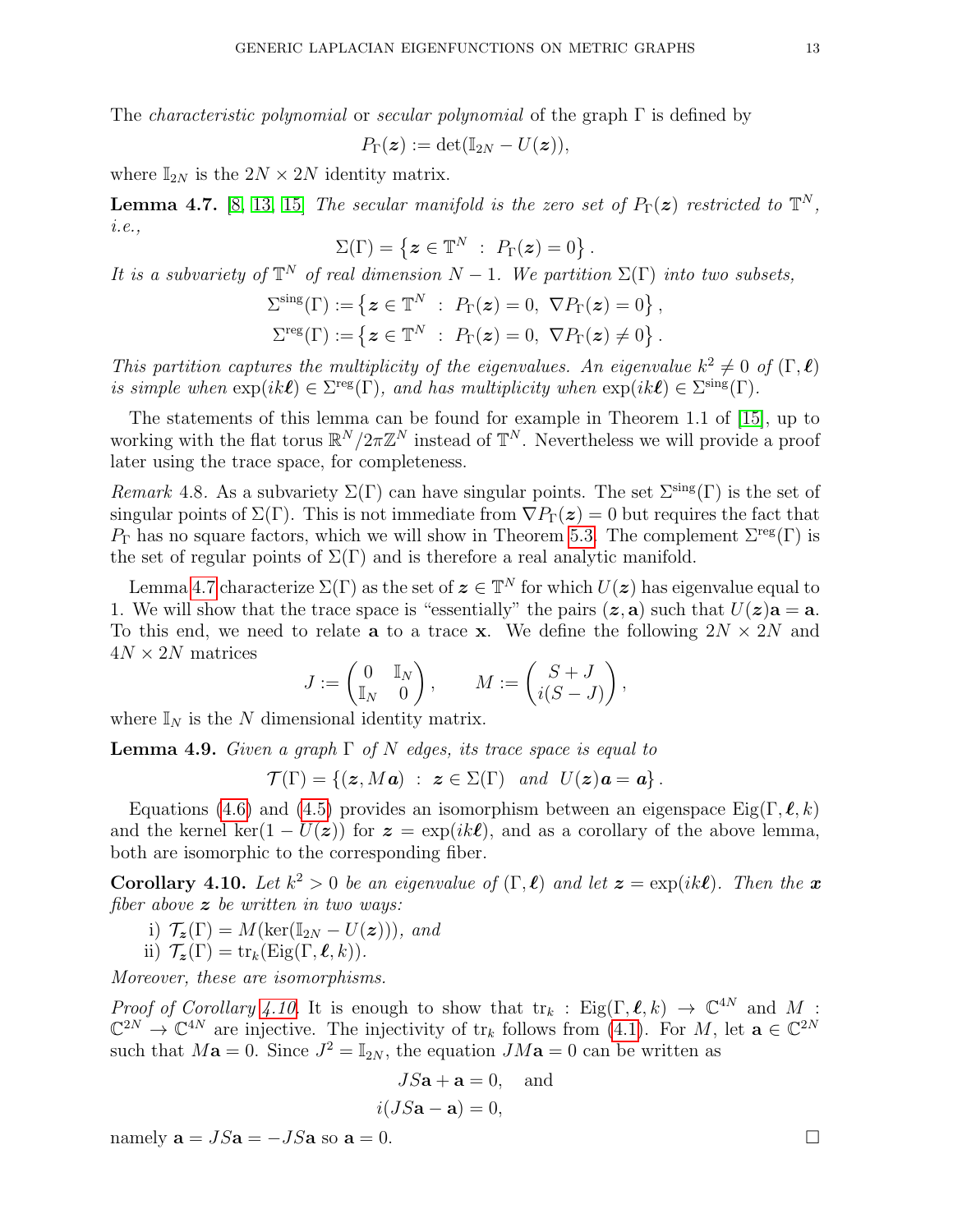*Proof of Lemma [4.9.](#page-12-2)* Let  $\boldsymbol{z} \in \Sigma(\Gamma)$  and consider a choice of an  $\ell \in \mathbb{R}^N_+$  and a non zero eigenvalue  $k^2$  of  $(\Gamma, \ell)$  such that  $\boldsymbol{z} = \exp(ik\ell)$ . We need to show that

$$
\mathcal{T}_{\mathbf{z}}(\Gamma)=M(\ker(\mathbb{I}_{2N}-U(\boldsymbol{z}))).
$$

By definition,  $\mathcal{T}_{z}(\Gamma) = \text{tr}_k(\text{Eig}(\Gamma, \ell, k))$  so it is enough to show that for any eigenfunction  $f \in$  Eig(Γ,  $\ell, k$ ) with amplitudes vector a given by [\(4.5\)](#page-11-1), the following relation holds

$$
\mathrm{tr}_k(f)=M\mathbf{a}.
$$

By comparing [\(4.5\)](#page-11-1) and [\(4.1\)](#page-9-3) which describe the same restriction  $f|_{e_j}$  in terms of  $(A_j, B_j, C_j, D_j)$ and  $(a_j, b_j)$ , we get the following relation.

<span id="page-13-0"></span>
$$
\begin{pmatrix} A_j \ B_j \ C_j \ D_j \end{pmatrix} = \begin{pmatrix} a_j z_j^{-1} + b_j \ i a_j z_j^{-1} - i b_j \ a_j + b_j z_j^{-1} \ -i a_j + i b_j z_j^{-1} \end{pmatrix} = \begin{pmatrix} z_j^{-1} & 1 \ i z_j^{-1} & -i \ 1 & z_j^{-1} \ -i & i z_j^{-1} \end{pmatrix} \begin{pmatrix} a_j \ b_j \end{pmatrix}.
$$
 (4.7)

Since **a** satisfies diag( $\mathbf{z}, \mathbf{z}$ )  $S\mathbf{a} = \mathbf{a}$ , then for any  $j = 1, 2, ..., N$ 

$$
(S\mathbf{a})_j = z_j^{-1} a_j
$$
,  $(S\mathbf{a})_{j+N} = z_j^{-1} b_j$ ,  
\n $(J\mathbf{a})_j = b_j$ , and  $(J\mathbf{a})_{j+N} = a_j$ ,

and so [\(4.7\)](#page-13-0) can be written, for all edges simultaneously, as

$$
\mathbf{x} = \text{tr}_k(f) = M\mathbf{a}.
$$

We may now prove Lemma [4.7](#page-12-0) using Corollary [4.10.](#page-12-1)

*Proof of Lemma [4.7.](#page-12-0)* The fact that  $\Sigma(\Gamma)$  is the zero set of  $P_{\Gamma}(z) = det(\mathbb{I}_{2N} - U(z))$  follows from [\(4.6\)](#page-11-0).

Let  $k^2 > 0$  be an eigenvalue of  $(\Gamma, \ell)$  and let  $\boldsymbol{z} = \exp(jik\ell)$ . Let  $d = \dim(\ker(\mathbb{I}_{2N} - U(\boldsymbol{z})))$ . By Corollary [4.10,](#page-12-1) we know that  $d \geq 1$ , and that  $k^2$  is simple if  $d = 1$  and is multiple if  $d > 1$ . We need to show that  $d > 1$  if and only if both  $P_g$  and  $\nabla P_{\Gamma}$  vanish at z. To compute the derivatives of  $P_{\Gamma}(z) := \det(1 - U(z))$ , we use the Jacobi formula for the derivative of a determinant  $\det(A)$  in terms of the adjugate matrix  $\text{adj}(A)$ ,

$$
\nabla P_{\Gamma}(z) = \text{Trace}[\text{adj}(1 - U(z))\nabla(1 - U(z))].
$$

The adjugate matrix  $adj(A)$  is a matrix whose entries are minors of A and it satisfies  $A \text{adj}(A) = \text{adj}(A)A = \text{det}(A)I$  where I is the identity matrix. In particular, it satisfies

- (1) If  $\dim(\ker(A)) = 0$  then  $\text{adj}(A) = \det(A)A^{-1}$ .
- (2) If  $\dim(\ker(A)) > 1$ , then  $\text{adj}(A) = 0$ .
- (3) If  $\dim(\ker(A)) = 1$  then  $\text{adj}(A)$  is a rank one matrix proportional to the orthogonal projection on  $\ker(A)$ .

By Substituting  $A = \mathbb{I}_{2N} - U(z)$ , Property (2) provides one side of the if and only if, namely that  $\nabla P_{\Gamma}(z) = 0$  when  $d > 1$ . For the other side, we want to show that  $d = 1$ implies  $\nabla P_{\Gamma}(z) \neq 0$ . Assume that  $d = \dim(\ker(\mathbb{I}_{2N} - U(z))) = 1$  and let **a** be the (unique up to a phase) normalized vector in ker( $\mathbb{I}_{2N} - U(z)$ ). By property (3),

<span id="page-13-1"></span>
$$
adj(I_{2N} - U(z) = c_z \mathbf{aa}^*, \qquad c_z \in \mathbb{C} \setminus \{0\}.
$$
\n(4.8)

 $\Box$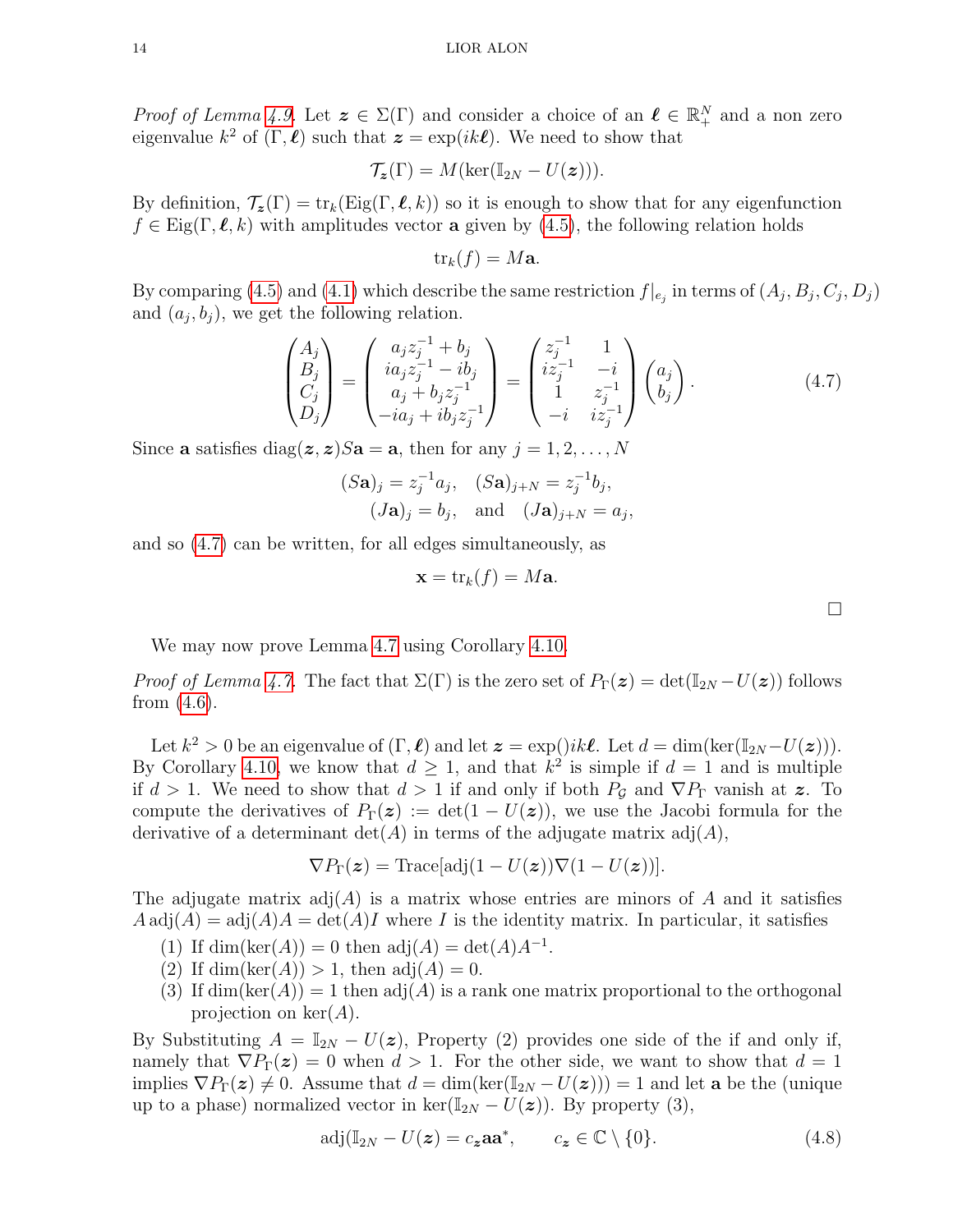Since  $\mathbf{a} \neq 0$ , then  $|a_j|^2 + |b_j|^2 \neq 0$  for some  $j = 1, 2, \dots N$ . We calculate,

$$
\frac{\partial}{\partial z_j} P_{\Gamma}(\boldsymbol{z}) = \text{Trace}(\text{adj}(1 - U(\boldsymbol{z})) (\frac{\partial}{\partial z_j} \text{diag}(\boldsymbol{z}, \boldsymbol{z})) S)
$$

$$
= c_z \mathbf{a}^* (\frac{\partial}{\partial z_j} \text{diag}(\boldsymbol{z}, \boldsymbol{z})) S \mathbf{a}
$$

$$
= c_z (\bar{a}_j (S \mathbf{a})_j + \bar{b}_j (S \mathbf{a})_{j+N})
$$

$$
= \frac{c_z}{z_j} (|a_j|^2 + |b_j|^2) \neq 0,
$$

where in the last equality we used that  $(Sa)_j = \frac{a_j}{z_i}$  $\frac{a_j}{z_j}$  and  $(Sa)_{j+N} = \frac{b_j}{z_j}$  $\frac{a_j}{z_j}$ , as we assumed that diag( $\mathbf{z}, \mathbf{z}$ )S**a** = **a**. This argument proves that  $\nabla \tilde{P}_{\Gamma} \neq 0$  when dim(ker( $\mathbb{I}_{2N} - U(\mathbf{z})$ )) = 1.  $\Box$ 

In the proof of Lemma [4.7](#page-12-0) we have shown that

$$
\frac{\partial}{\partial z_j} P_\Gamma(\boldsymbol{z}) = \frac{c_z}{z_j} (|a_j|^2 + |b_j|^2), \qquad \frac{c_z}{z_j} \neq 0.
$$

This leads to the next lemma.

<span id="page-14-0"></span>**Lemma 4.11.** Let f be an eigenfunction of  $(\Gamma, \ell)$  with a simple non-zero eigenvalue  $k^2$ , so that  $\mathbf{z} = \exp(ik\ell) \in \Sigma^{\text{reg}}(\Gamma)$ . Then, for any edge  $e_j$ ,

$$
f|_{e_j} \equiv 0 \iff \frac{\partial}{\partial_{z_j}} P_{\Gamma}(z) = 0.
$$

The statement of Lemma [4.11](#page-14-0) can be attributed<sup>11</sup> to [\[7,](#page-34-21) [15\]](#page-34-13). This lemma describes a property of the trace vector in terms of the z coordinates. The next lemma provides a stronger statement, constructing a rank-one matrix  $A(z)$ , for  $z \in \Sigma^{\text{reg}}(z)$ , that is proportional to the orthogonal projection onto the **x** fiber  $\mathcal{T}(\Gamma)_{\mathbf{z}}$ .

<span id="page-14-1"></span>**Lemma 4.12.** Consider the matrix M as in Lemma [4.9.](#page-12-2) Define the  $z$  dependent matrix

$$
A(\boldsymbol{z}) := M \operatorname{adj}(1 - U(\boldsymbol{z}))M^*.
$$

The  $4N \times 4N$  matrix  $A(z)$  has the following properties:

- (1) Its entries are polynomials in  $z$ .
- (2) If  $z \in \Sigma^{\text{sing}}(\Gamma)$ , then  $A(z) = 0$ .
- (3) If  $z \in \Sigma^{\text{reg}}(\Gamma)$ , then  $A(z)$  is proportional to the rank-one matrix  $xx^*$ , for any  $x \neq 0$ such that  $(z, x) \in \mathcal{T}(\Gamma)$ . That is,

$$
A(\boldsymbol{z})=c_{\boldsymbol{z},\boldsymbol{x}}\boldsymbol{x}\boldsymbol{x}^*,\qquad c_{\boldsymbol{z},\boldsymbol{x}}\in\mathbb{C}\setminus\{0\}.
$$

*Proof.* Since M is constant, the entries of  $A(z)$  are linear in the entries of adj( $\mathbb{I}_{2N} - U(z)$ ) which are minors of  $(I_{2N} - U(z)) = (I_{2N} - \text{diag}(z, bz)S)$  and hence polynomials in z. If  $z \in \Sigma^{\text{sing}}(\Gamma)$  then  $\dim(\ker(\mathbb{I}_{2N} - U(z))) > 1$  and hence  $\text{adj}(\mathbb{I}_{2N} - U(z)) = 0$ , so  $A(z) = 0$ . Now assume that  $\boldsymbol{z} \in \Sigma^{\text{reg}}(\Gamma)$  so  $\dim(\ker(\mathbb{I}_{2N} - U(\boldsymbol{z}))) = 1$ , and let  $\mathbf{x} \neq 0$  such that  $(z, x) \in \mathcal{T}(\Gamma)$ . According to [\(4.8\)](#page-13-1), given a normalized vector  $\mathbf{a} \in \text{ker}(\mathbb{I}_{2N} - U(\boldsymbol{z}))$ ,

$$
\mathrm{adj}(\mathbb{I}_{2N}-U(\boldsymbol{z})=\tilde{c}_{\boldsymbol{z}}\mathbf{aa}^*,
$$

<sup>&</sup>lt;sup>11</sup>Both [\[7\]](#page-34-21) and [\[15\]](#page-34-13) showed that if  $(k^2, f)$  is an eigenpair of  $(\Gamma, \ell)$  and  $k^2$  is simple, then  $\frac{\partial}{\partial \ell_j} k^2 = 0$  if and only if  $f|_{e_i} \equiv 0$ . This statement can be shown to be equivalent to Lemma [4.11](#page-14-0)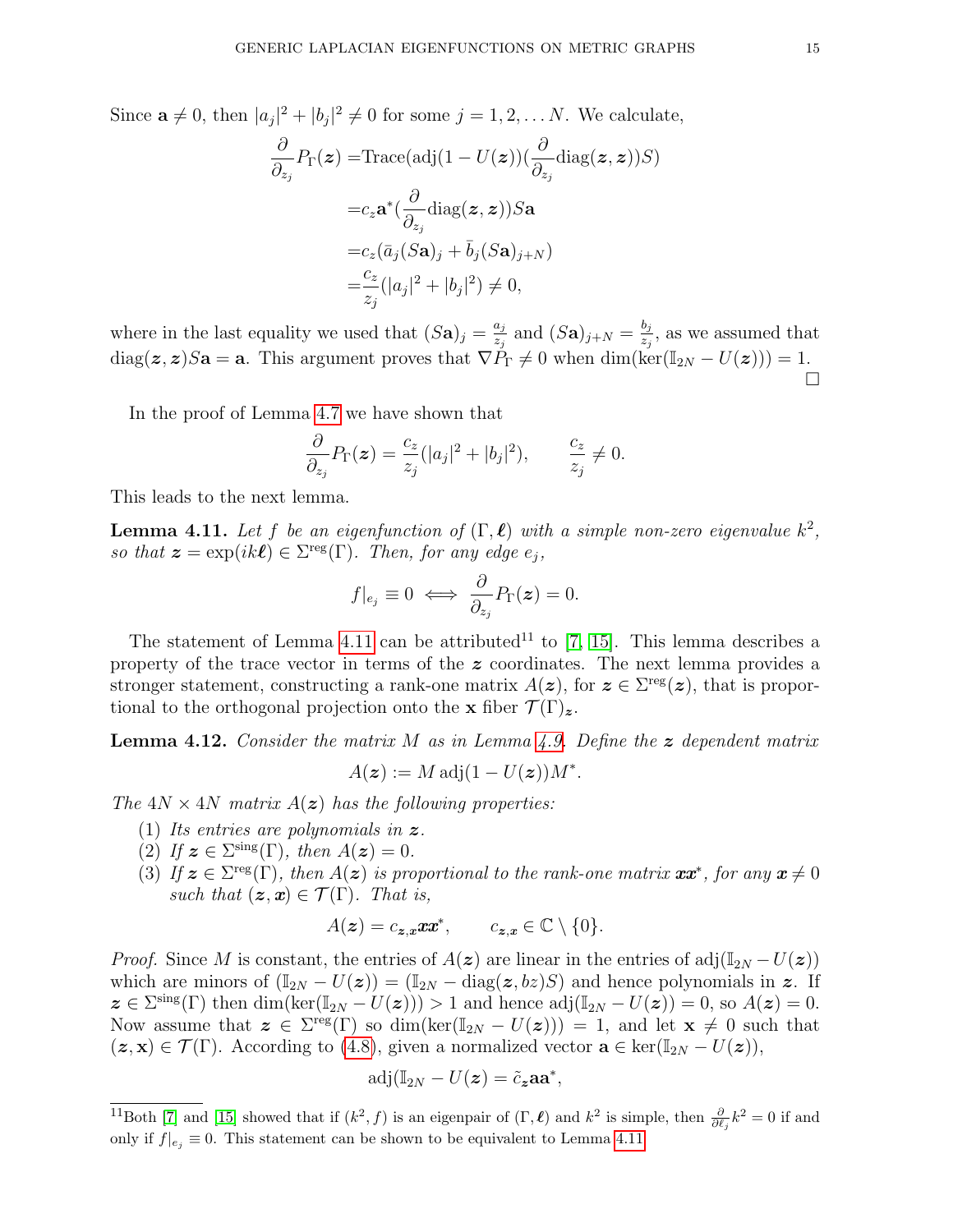for some non-zero scalar  $\tilde{c}_z$ . Since ker( $\mathbb{I}_{2N} - U(z)$ ) is spanned by a, then by Lemma [4.9,](#page-12-2)

$$
\mathbf{x} = Mc'\mathbf{a},
$$

for some non zero c'. Denote the non-zero constant  $c_{\mathbf{z},\mathbf{x}} = (c')^2 \tilde{c}_{\mathbf{z}}$  so that,

$$
\mathbf{x}\mathbf{x}^* = (c')^2 M \mathbf{a}\mathbf{a}^* M^* = c_{\mathbf{z},\mathbf{x}} A(\mathbf{z}).
$$

# <span id="page-15-0"></span>5. Graph reflection symmetries and the irreducible structure of the secular manifold

Consider the notation  $Z(p)$  for the zero set in  $\mathbb{C}^N$  of a given polynomial p. The secular manifold, according to Lemma [4.7,](#page-12-0) can be written as

$$
\Sigma(\Gamma) = Z(P_{\Gamma}) \cap \mathbb{T}^N,
$$

in terms of the characteristic polynomial  $P_{\Gamma}$ . We will show in this section that whenever  $P_{\Gamma}$ is irreducible (in the ring of polynomials  $\mathbb{C}[z_1, z_2, \ldots, z_N]$ ), any subvariety  $Z(q) \cap \Sigma(\Gamma)$  either has positive codimension in  $\Sigma(\Gamma)$  or it is equal to  $\Sigma(\Gamma)$ . We say in such case that  $\Sigma(\Gamma)$  is irreducible. It was conjectured by Colin de Verdière that  $\Sigma(\Gamma)$  is irreducible if and only if  $(\Gamma, \ell)$  admits no  $\ell$ -independent isometries (see the question prior to Proposition 1.1. in [\[15\]](#page-34-13)). The main purpose of this section is to present a recent result of Kurasov and Sarnak [\[26,](#page-34-17) [29\]](#page-35-2) which characterize the irreducible structure of  $P_{\Gamma}$  and proves the irreducibility conjecture mentioned above. This result is presented in Theorem [5.3.](#page-16-0) To state it, let us first characterize the  $\ell$ -independent isometries in terms of *reflection symmetries*. Given a map  $R : (\Gamma, \ell) \to (\Gamma, \ell)$  that sends every edge to itself, its restriction to every edge  $e_j$  is a map  $R|_{e_j} : [0, \ell_j] \to [0, \ell_j].$ 

**Definition 5.1.** We say that  $R : (\Gamma, \ell) \to (\Gamma, \ell)$  is a reflection symmetry of  $\Gamma$  if

(1) R sends every edge  $e_j$  to itself, either by the identity map or by a reflection

$$
R|_{e_j}(x_j) = \ell_j - x_j.
$$

<span id="page-15-1"></span>(2) R preserves the graph structure, i.e., if an edge  $e$  is adjacent to a vertex  $v$ , then  $R(e)$  is adjacent to  $R(v)$ .

It is not hard to show, as was already mentioned [\[15\]](#page-34-13), that an  $\ell$ -independent isometry is a reflection symmetry, and can only happen if a graph has loops or is a mandarin graph.

<span id="page-15-2"></span>**Lemma 5.2.** [\[15,](#page-34-13) [29\]](#page-35-2) An  $\ell$ -independent isometry of  $(\Gamma, \ell)$  is a reflection symmetry, and vice versa. Furthermore, there are only two types of graphs that satisfy Assumption [1](#page-7-2) and have non-trivial reflection symmetries:

- (1) **Mandarin graphs:** If  $\Gamma$  is a mandarin, then it has exactly one non-trivial reflection symmetry R. It is a reflection on every edge.
- (2) **Graphs with loops:** If  $\Gamma$  has a loops, then for any loop  $e_i$  there is a reflection symmetry  $R_j$  acting by reflection on  $e_j$  and identity on all other edges. The group of reflection symmetries of  $\Gamma$  is generated by the loop reflections  $R_i$  for  $e_i \in \mathcal{E}_{\text{loops}}$ .

We present a short proof for completeness.

*Proof.* Let  $R : (\Gamma, \ell) \to (\Gamma, \ell)$  be an  $\ell$ -independent isometry. As an isometry between onedimensional Riemannian manifolds with singularities, R sends singular points to singular points and line segments to line segments of the same lengths. Hence, R sends vertices to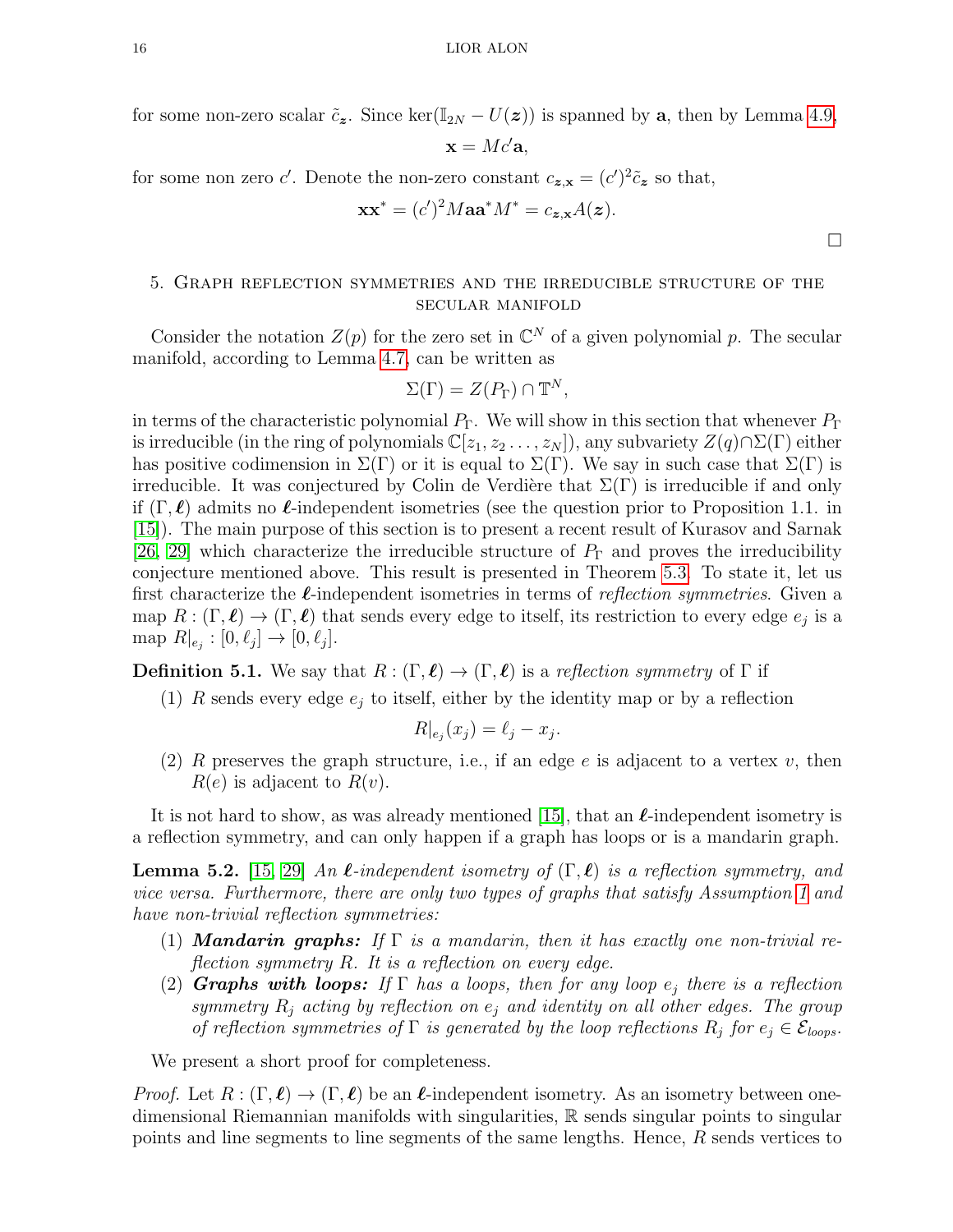vertices and each edge is mapped to and edge of the same length. Since R is  $\ell$  independent then it must send each edge to itself. In particular, for any edge  $e_j$ , the restriction  $R|_{e_j} : [0, \ell_j] \to [0, \ell_j]$  is an isometry, and is therefore either the identity or a reflection. To conclude that  $R$  is a reflection symmetry, let  $e$  be an edge adjacent to a vertex  $v$ , and take a sequence of points  $x_n \in e$  converging to v. Then, the sequence  $R(x_n)$  lies in  $R(e)$  and converges to  $R(v)$  by the isometry, and hence  $R(e)$  is adjacent to  $R(v)$ . We conclude that R is a reflection symmetry.

Now, let  $\Gamma$  satisfy Assumption [1.](#page-7-2) Assume that R is a reflection symmetry that acts by reflection on an edge e, and let us deduce the action on the rest of the edges. We consider two cases.

- (1) If e is not a loop, let v, u be its distinct vertices and notice that  $R(v) = u$  and vice-versa. We may conclude that every edge adjacent to one of the vertices  $u, v$ is adjacent to both of them. For example, if e' is adjacent to u then  $R(e') = e'$  is adjacent to  $R(u) = v$ . It follows that u and v are connected one to the other and cannot be connected to any other vertex. As we assume the graph is connected, Γ has only two vertices, and the previous argument shows that every edge of Γ connects u to v, so  $\Gamma$  is a mandarin graph, and R acts by reflection on all edges.
- (2) If e is a loop, then  $R|_{e_j}$  is the identity for every  $e_j$  which is not a loop, by (1). On any other loop  $e'$ ,  $R|e'$  can be either a reflection or identity, independently of its action on e.

 $\Box$ 

The irreducibility theorem of Kurasov and Sarnak can now be stated.

<span id="page-16-0"></span>**Theorem 5.3.** [\[26,](#page-34-17) [29\]](#page-35-2) Let  $\Gamma$  be a graph that satisfies Assumption [1,](#page-7-2) then  $P_{\Gamma} \in \mathbb{C}[z_1,\ldots,z_N]$ is irreducible if and only if Γ has no reflection symmetries. Moreover, if Γ has a reflection symmetry, then  $P_{\Gamma}$  factors as follows:

(1) If  $\Gamma$  has loops, then

$$
P_{\Gamma}(\boldsymbol{z}) = P_{\Gamma,sym}(\boldsymbol{z}) \prod_{e_j \in \mathcal{E}_{loops}} (1 - z_j), \qquad (5.1)
$$

where  $\mathcal{E}_{loops}$  is the set of loops, and  $P_{\Gamma,sym}(z)$  is irreducible. (2) If  $\Gamma$  is a mandarin graph, then

$$
P_{\Gamma}(\boldsymbol{z}) = P_{M,\mathrm{s}}(\boldsymbol{z}) P_{M,\mathrm{as}}(\boldsymbol{z}), \tag{5.2}
$$

where both  $P_{M,s}$  and  $P_{M,as}$  are irreducible multi-linear polynomials.

$$
P_{M,s}(\boldsymbol{z}) := \sum_{j=1}^{E} (z_j - 1) \prod_{i \neq j} (z_i + 1), \qquad P_{M,\text{as}}(\boldsymbol{z}) := \sum_{j=1}^{E} (z_j + 1) \prod_{i \neq j} (z_i - 1).
$$

<span id="page-16-1"></span>Remark 5.4. For later use we mention that  $P_{\Gamma}$  has degree 2 in every  $z_i$  (as shown in [\[26,](#page-34-17) [29\]](#page-35-2) for example). Therefore, if  $\Gamma$  has loops, then the degree of  $P_{\Gamma,\text{sym}}(z)$  in  $z_j$  is one when  $e_j$ is a loop and two otherwise.

The notations  $P_{\Gamma,\mathrm{sym}}$ ,  $P_{M,\mathrm{a}}$  and  $P_{M,\mathrm{as}}$  do not appear in [\[26,](#page-34-17) [29\]](#page-35-2). We introduce these notation to emphasize that the symmetry type of eigenfunctions in  $Eig(\Gamma, \ell, k)$  is dictated by the  $P_{\Gamma}$  factors that vanish at  $\boldsymbol{z} = \exp(ik\ell)$ . We elaborate on that in Subsection [5.2,](#page-19-0) but first, let us discuss some applications of Theorem [5.3.](#page-16-0)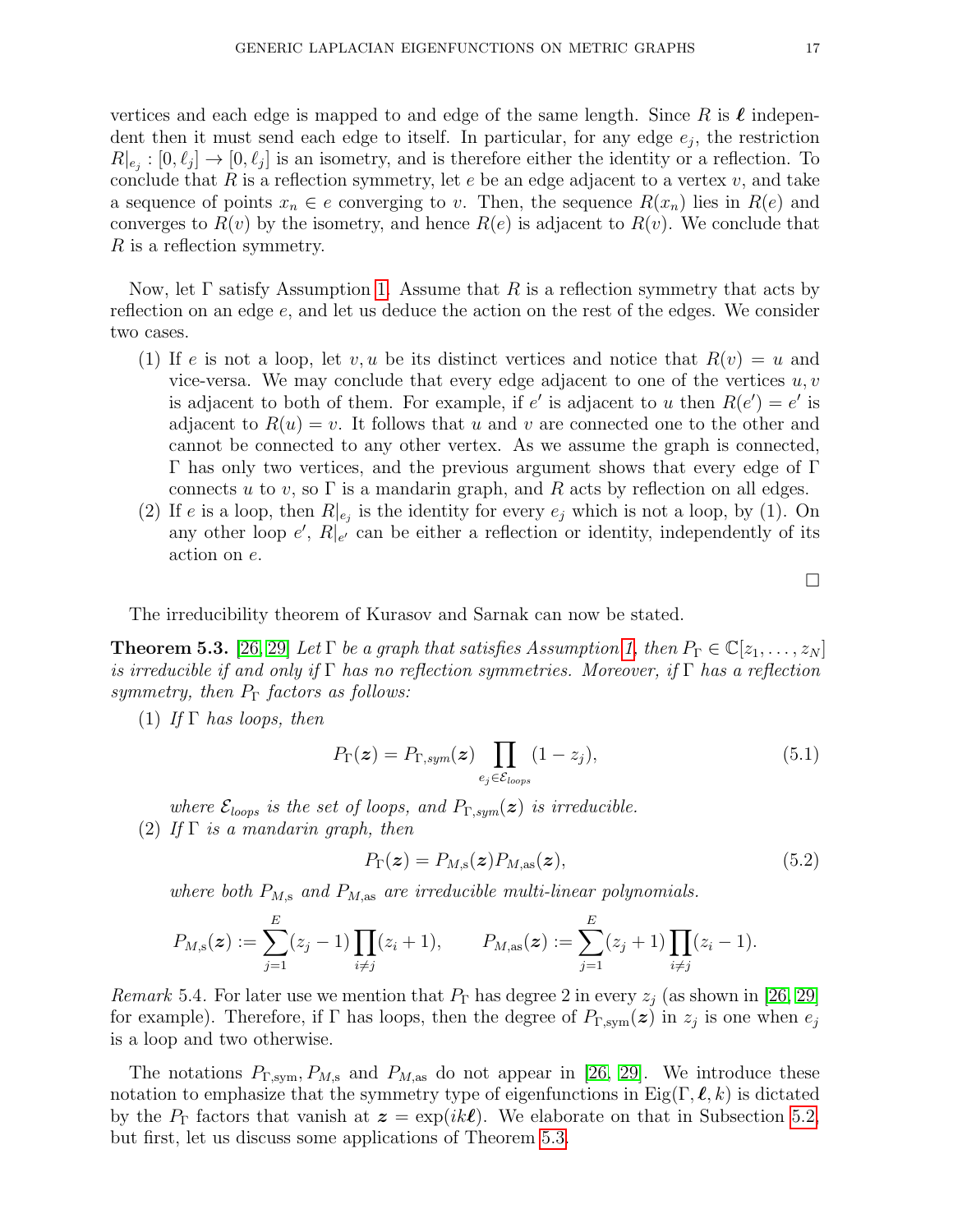5.1. Applications of the irreducibility. Recall the notation  $Z(p) := \{ z \in \mathbb{C}^N : p(z) = 0 \}.$ The next lemma shows that if p is either  $P_{\Gamma}$  or an irreducible factor of  $P_{\Gamma}$ , then  $Z(p) \cap \mathbb{T}^N$ is Zariski dense in  $Z(p)$ .

<span id="page-17-0"></span>**Lemma 5.5.** Let  $\Gamma$  be a graph satisfying Assumption [1](#page-7-2) and define  $p \in \mathbb{C}[z_1, \ldots, z_N]$  as follows. If  $P_{\Gamma}$  is irreducible, let  $p = P_{\Gamma}$ , and if  $P_{\Gamma}$  is reducible, let p be an irreducible factor of  $P_{\Gamma}$ . Then, given any polynomial  $q \in \mathbb{C}[z_1,\ldots,z_N]$ , exactly one of the following holds.

- (1) Either  $Z(q) \cap Z(p) \cap \mathbb{T}^N$  has real dimension at most  $N-2$ , i.e., positive codimension in  $\Sigma(\Gamma)$ , or
- <span id="page-17-2"></span>(2) p is a factor of q, in which case  $q(z) = 0$  for every  $z \in Z(p) \cap \mathbb{T}^N \subset \Sigma(\Gamma)$ .

Proof. The terminology "toral polynomial" was introduced in [\[1\]](#page-34-22)(see Definition 2.2 and Proposition 2.1) to describe a polynomial  $p$  with the property that any polynomial  $q$  that vanish on  $Z(p) \cap \mathbb{T}^N$  must vanish on  $Z(p)$ . Denote the polydisc

$$
D^N := \{ \boldsymbol{z} \in \mathbb{C}^N \; : \; |z_j| < 1, \; j = 1, 2, \ldots, N \},
$$

and its inverse

$$
(\mathbb{C}\setminus\overline{D})^N:=\left\{\boldsymbol{z}\in\mathbb{C}^N\;:\;|z_j|>1,\;j=1,2,\ldots,N\right\}.
$$

Theorem 3.5 in [\[1\]](#page-34-22) states that if  $Z(p)$  is disjoint from  $D^N \cup (\mathbb{C}\setminus \overline{D})^N$  then p is toral. We claim that this is the case for  $P_{\Gamma}$ , as Sarnak and Kurasov discuss in [\[28\]](#page-35-3). To prove it, recall that  $P_{\Gamma}(z) := \det(1 - \text{diag}(z, z)S)$  and that S is real orthogonal. Assume  $\text{diag}(z, z)S$ **a** =  $\lambda$ **a** for some non-zero **a**, and notice that  $||Sa|| = ||a||$  since S is orthogonal. If  $z \in D^n$ , then diag( $z, z$ ) is strictly contracting, i.e.  $\|\text{diag}(z, z)a\| < \|a\|$ . Hence  $\|\lambda a\| < \|a\|$  so  $\lambda \neq 1$ . It follows that  $P_{\Gamma}(z) \neq 0$  in that case. For the other case,  $z \in (\mathbb{C} \setminus \overline{D})^N$ , a similar proof, using  $\|\text{diag}(z, z)a\| > \|a\|$  in this case, would give that  $P_{\Gamma}(z) \neq 0$ . We may conclude that  $Z(P_{\Gamma})$  is disjoint from  $D^N \cup (\mathbb{C} \setminus \overline{D})^N$ , and therefore  $P_{\Gamma}$  is toral. Let p be an irreducible polynomial which is either  $P_{\Gamma}$  or one of its factors. Clearly,  $Z(p) \subset Z(P_{\Gamma})$  is also disjoint from  $D^N \cup (\mathbb{C} \setminus \overline{D})^N$  and therefore p is toral.

Let q be any polynomial. If q vanish entirely on  $Z(p) \cap \mathbb{T}^N$ , then we may deduce from p being toral that q vanish on  $Z(p)$ , and since p is irreducible, it follows that p is a factor of q.

Now assume that p is not a factor of q, so the common zero set  $V = Z(p) \cap Z(q)$  is a variety of complex dimension  $N-2$ . By Lemma [A.1,](#page-33-0) we may deduce that  $Z(p) \cap Z(q) \cap Z(q)$  $\mathbb{T}^N = V \cap \mathbb{T}^N$  has real dimension at most  $N-2$ .

According to [5.3,](#page-16-0) either  $P_{\Gamma}$  is irreducible, or it is reducible but each factors appears once. We say that  $P_{\Gamma}$  has no square factors. It is a simple observation (by counting degrees) that an irreducible polynomial does not share factors with any of its derivatives. It follows that a reducible polynomial that shares a common factor with all of its derivatives must have a square factor. Since  $P_{\Gamma}$ , even if reducible, has no square factors, then it must have at least one derivative  $\frac{\partial}{\partial z_j} P_{\Gamma}$  without a common factor. Then next corollary follows by applying Lemma [5.5](#page-17-0) to the singular set

$$
\Sigma^{\rm sing}(\Gamma) \subset Z(P_{\Gamma}) \cap Z(\frac{\partial}{\partial z_j}P_{\Gamma}) \cap \mathbb{T}^N.
$$

<span id="page-17-1"></span>**Corollary 5.6.** For any  $\Gamma$  satisfying Assumption [1,](#page-7-2) the singular set  $\Sigma^{\text{sing}}(\Gamma)$  is a subvariety of  $\Sigma(\Gamma)$  of positive codimension. That is,  $\Sigma^{\text{sing}}(\Gamma)$  has real dimension at most  $N-2$ .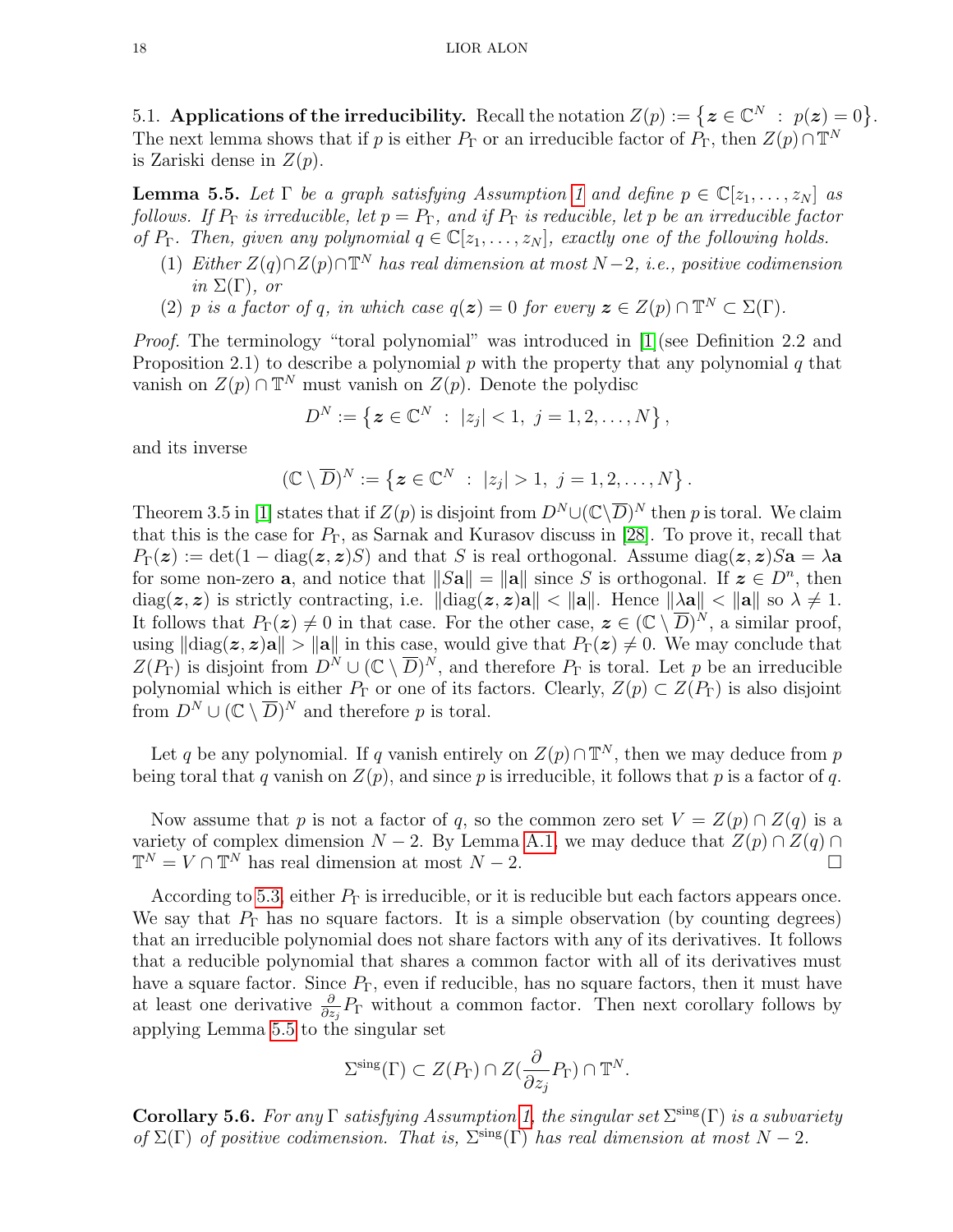<span id="page-18-1"></span>Remark 5.7. Corollary [5.6](#page-17-1) is well known and can be found for example in [\[15\]](#page-34-13). However, to the best of our knowledge this is the first proof that does not rely on Friedlander's simplicity result  $[16]$ , which means that the results of this paper do not rely on  $[16]$ .

The next lemma that we can now prove will be the main ingredient in proving Theorem [3.3](#page-7-1) regarding the common spectrum of metric graphs.

<span id="page-18-0"></span>**Lemma 5.8** (No common factors). Let  $\Gamma$  and  $\Gamma'$  be two graphs with the same number of edges that satisfy Assumption [1](#page-7-2) and consider their polynomials  $P_{\Gamma}$  and  $P_{\Gamma'}$ . Then,

- (1) The polynomials are equal  $P_{\Gamma} = P_{\Gamma}$ , equivalently  $\Sigma(\Gamma) = \Sigma(\Gamma')$ , if and only if  $\Gamma$ and  $\Gamma'$  are isomorphic graphs.
- (2) If  $\Gamma$  and  $\Gamma'$  are not isomorphic, then  $P_{\Gamma}$  and  $P_{\Gamma'}$  do not share any common factor, except for two cases:
	- (a) If  $\Gamma$  is a mandarin and  $\Gamma'$  is a flower, or vice versa.
	- (b) If  $\Gamma$  and  $\Gamma'$  share a common loop  $e_j$ , in which case  $(1-z_j)$  is a common factor of  $P_{\Gamma}$  and  $P_{\Gamma'}$ .

<span id="page-18-2"></span>*Proof.* Part (1). Two graphs  $\Gamma$  and  $\Gamma'$  of N edges are isomorphic if and only if spec( $\Gamma, \ell$ ) = spec(Γ',  $\ell$ ) for any  $\ell$ . In fact, it is enough to consider only one Q-independent choice of  $\ell$ as seen in [\[21,](#page-34-16) [27\]](#page-35-1). According to Lemma [4.7,](#page-12-0) having spec( $\Gamma, \ell$ ) = spec( $\Gamma', \ell$ ) for any  $\ell$  is equivalent to

$$
\Sigma(\Gamma) := Z(P_{\Gamma}) \cap \mathbb{T}^N = Z(P_{\Gamma'}) \cap \mathbb{T}^N =: \Sigma(\Gamma'),
$$

which, by Lemma [5.5,](#page-17-0) is equivalent to

$$
Z(P_{\Gamma})=Z(P_{\Gamma'}).
$$

According to Theorem [5.3,](#page-16-0) both  $P_{\Gamma}$  and  $P_{\Gamma'}$  have no square factors, so the equality of their zero sets implies that the polynomials are equal up to a constant. This constant is 1 since  $P_{\Gamma}(0) = P_{\Gamma}(0) = 1$  by construction. We may conclude that  $P_{\Gamma} = P_{\Gamma'}$  if and only if  $\Gamma$  and  $Γ'$  are isomorphic.

To prove (2), assume that  $P_{\Gamma} \neq P_{\Gamma'}$  and further assume they have a common factor q. We may assume without loss of generality that  $P_{\Gamma}$  is reducible and that q is an irreducible factor of  $P_{\Gamma}$ . As discussed in Remark [5.4,](#page-16-1) both  $P_{\Gamma}$  and  $P_{\Gamma'}$  have degree 2 in each  $z_j$ , so q has degree at most 1 in some variable  $z_j$ , and hence  $q \neq cP_{\Gamma'}$  for any constant  $c \in \mathbb{C}$ . Therefore, q must is a non-trivial factor of  $P_{\Gamma}$ , which means that  $P_{\Gamma}$  is reducible. We may conclude that either both graphs have loops, or one of them, say  $\Gamma$  with out loss of generality, is a mandarin. We treat the two cases separately.

Case (i), assume  $\Gamma$  is a mandarin graph and  $\Gamma'$  has loops. We want need to show that if their polynomials share a common factor q, then  $\Gamma'$  is a flower. Since  $\Gamma$  is a mandarin, either  $q = P_{M,s}$  or  $q = P_{M,as}$ , and in both cases q is irreducible and has degree 1 in every  $z_j$ . Since Γ' is a graph with loops, having such an irreducible factor implies that all edges are loops, by Remark [5.4.](#page-16-1) We conclude that  $\Gamma'$  must be a flower.

Case (ii), assume both  $\Gamma$  and  $\Gamma'$  have loops and that their polynomials share a common factor q. Assume by contradiction that they do not share a common loop. Then their common factor must be  $P_{\Gamma,\text{sym}} = P_{\Gamma',\text{sym}}$  by Theorem [5.3.](#page-16-0) Let j such that  $e_j$  is a loop of  $\Gamma$  and not a loop of  $\Gamma'$ , then  $P_{\Gamma,\text{sym}}$  has degree 1 in  $z_j$  but  $P_{\Gamma',\text{sym}}$  has degree 2 in  $z_j$ , according to Remark [5.4.](#page-16-1) This leads to the needed contradiction. Hence  $\Gamma$  and  $\Gamma'$  share a loop edge  $e_i$  and so  $(1 - z_i)$  is a common factor.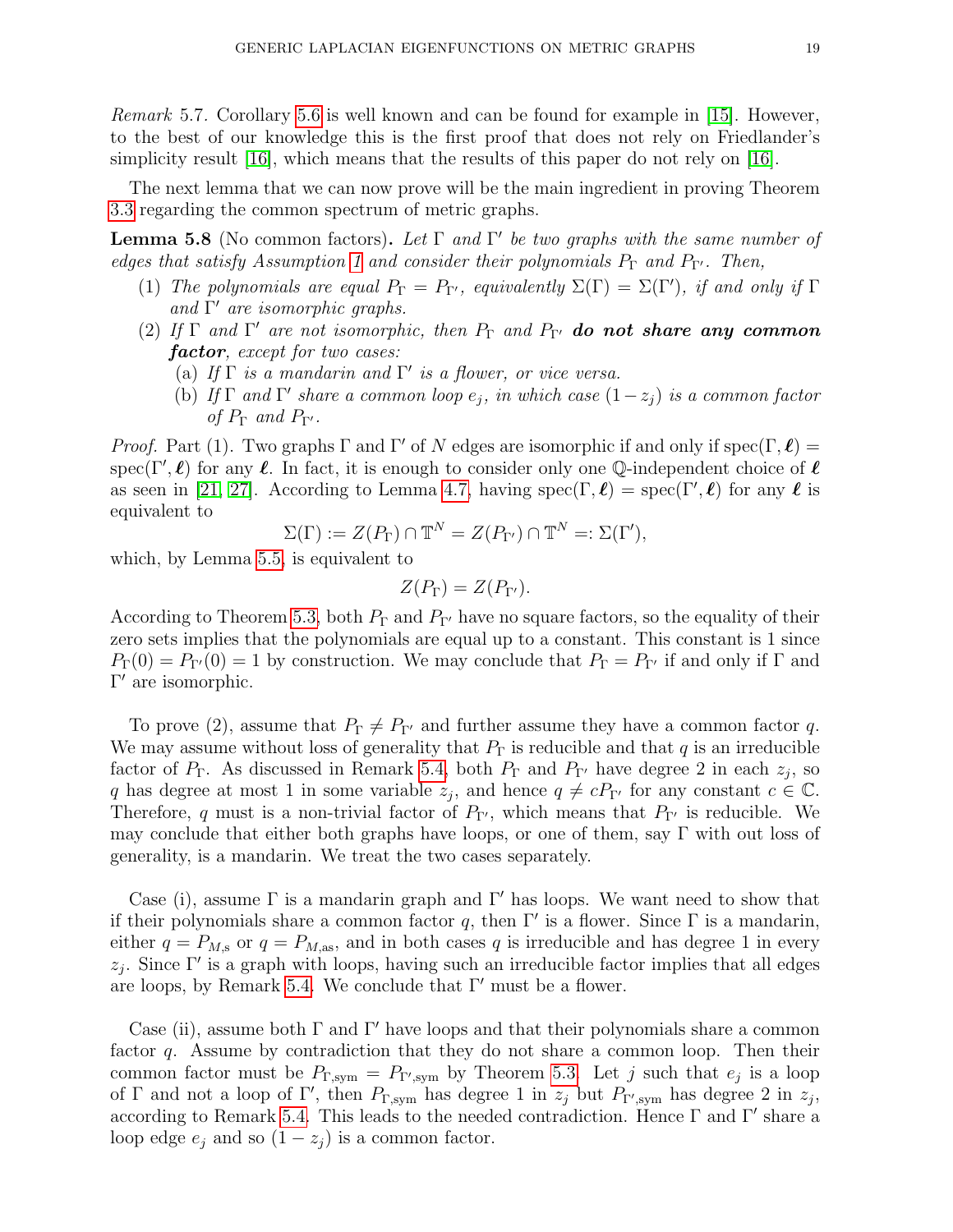$\Box$ 

<span id="page-19-0"></span>5.2. Reflection symmetries and the trace space. Recall that for a mandarin graph, an eigenfunction f is called *symmetric* if  $f \circ R = f$ , where R is the reflection of all edges. Similarly, f is called anti-symmetric if  $f \circ R = -f$ . It is not hard to see that these properties are determined by the traces. Given an eigenpair  $(k^2, f)$ , f is symmetric if and only if  $\text{tr}_k(f)$  has  $(A_j, B_j) = (C_j, D_j)$  for every edge  $e_j$ , and it is anti-symmetric if and only if  $(A_j, B_j) = -(C_j, D_j)$  for all edges.

<span id="page-19-1"></span>**Lemma 5.9** (Mandarin trace space symmetry). Let  $\Gamma$  be a mandarin graph and consider a trace fiber  $\mathcal{T}_{z}(\Gamma)$  for  $z \in \Sigma(\Gamma)$ . Define its symmetric and anti-symmetric subspaces

$$
\mathcal{T}_{\mathbf{z},\mathbf{s}}(\Gamma) := \{ \mathbf{x} \in \mathcal{T}_{\mathbf{z}}(\Gamma) : (A_j, B_j) = (C_j, D_j) \text{ for every edge } e_j \}, \text{ and}
$$
  

$$
\mathcal{T}_{\mathbf{z},\mathbf{as}}(\Gamma) := \{ \mathbf{x} \in \mathcal{T}_{\mathbf{z}}(\Gamma) : (A_j, B_j) = -(C_j, D_j) \text{ for every edge } e_j \}.
$$

Then,

$$
\mathcal{T}_{\bm{z}}(\Gamma)=\mathcal{T}_{\bm{z},s}(\Gamma)\oplus\mathcal{T}_{\bm{z},as}(\Gamma),
$$

with the rule of

$$
\mathcal{T}_{\mathbf{z},\mathbf{s}}(\Gamma) \neq \{0\} \iff P_{M,\mathbf{s}}(\mathbf{z}) = 0
$$
  

$$
\mathcal{T}_{\mathbf{z},\mathbf{as}}(\Gamma) \neq \{0\} \iff P_{M,\mathbf{as}}(\mathbf{z}) = 0.
$$

For later use, we define the symmetric and anti-symmetric parts of the trace space.

**Definition 5.10.** Given a mandarin graph  $\Gamma$ , define

$$
\mathcal{T}_s(\Gamma) := \{ (\boldsymbol{z}, \mathbf{x}) \in \mathcal{T}(\Gamma) : P_{M,s}(\boldsymbol{z}) = 0, \text{ and } \mathbf{x} \in \mathcal{T}_{\boldsymbol{z},s}(\Gamma) \}, \text{ and } \mathcal{T}_{as}(\Gamma) := \{ (\boldsymbol{z}, \mathbf{x}) \in \mathcal{T}(\Gamma) : P_{M,s}(\boldsymbol{z}) = 0, \text{ and } \mathbf{x} \in \mathcal{T}_{\boldsymbol{z},as}(\Gamma) \}.
$$

In other words, given an eigenpair  $(k^2, f)$  of  $(\Gamma, \ell)$ ,

- (1) f is symmetric if and only  $(\exp(ik\ell),\text{tr}_k(f)) \in \mathcal{T}_s(\Gamma)$ .
- (2) f is anti-symmetric if and only  $(\exp(ik\ell),\text{tr}_k(f)) \in \mathcal{T}_{\text{as}}(\Gamma)$ .

Prior to proving Lemma [5.9,](#page-19-1) we first state the analogous result for graphs with loops. It is straight forward that if  $(k^2, f)$  is an eigenpair and f is supported on a loop  $e_j$ , then  $\text{tr}_k(f)$  vanishes on all edges except for  $e_j$ , and the vertex condition at the vertex of  $e_j$  is

$$
A_j = C_j = 0,
$$
  $B_j + D_j = 0.$ 

It is not hard to see that the other direction holds too, i.e., f is supported on  $e_j$  if  $\text{tr}_k(f)$ has  $B_j = -D_j$  and vanish on all other entries.

<span id="page-19-2"></span>**Lemma 5.11** (Trace space symmetry for loops). Let  $\Gamma$  be a graph with loops, let  $\mathcal{E}_{loops}$  be the set of loops, and consider a trace fiber  $\mathcal{T}_{z}(\Gamma)$  for  $z \in \Sigma(\Gamma)$ . For any loop  $e_j \in \mathcal{E}_{loops}$ , define the anti-symmetric subspace

$$
\mathcal{T}_{\mathbf{z},\mathrm{as},j}(\Gamma) := \left\{ \mathbf{x} \in \mathcal{T}_{\mathbf{z}}(\Gamma) \ : \ D_j = -B_j, \text{ and all other entries of } \mathbf{x} \text{ vanish} \right\}.
$$

Define the symmetric (on all loops) subspace

$$
\mathcal{T}_{\mathbf{z},\text{sym}}(\Gamma) := \left\{ \boldsymbol{x} \in \mathcal{T}_{\mathbf{z}}(\Gamma) \ : \ (A_j,B_j) = (C_j,D_j) \ \text{for every loop } e_j \in \mathcal{E}_{\text{loops}} \right\}.
$$

Then,

$$
\mathcal{T}_{\mathbf{z}}(\Gamma) = \mathcal{T}_{\mathbf{z}, \text{sym}}(\Gamma) \bigoplus_{e_j \in \mathcal{E}_{\text{loops}}} \mathcal{T}_{\mathbf{z}, \text{as}, j}(\Gamma),
$$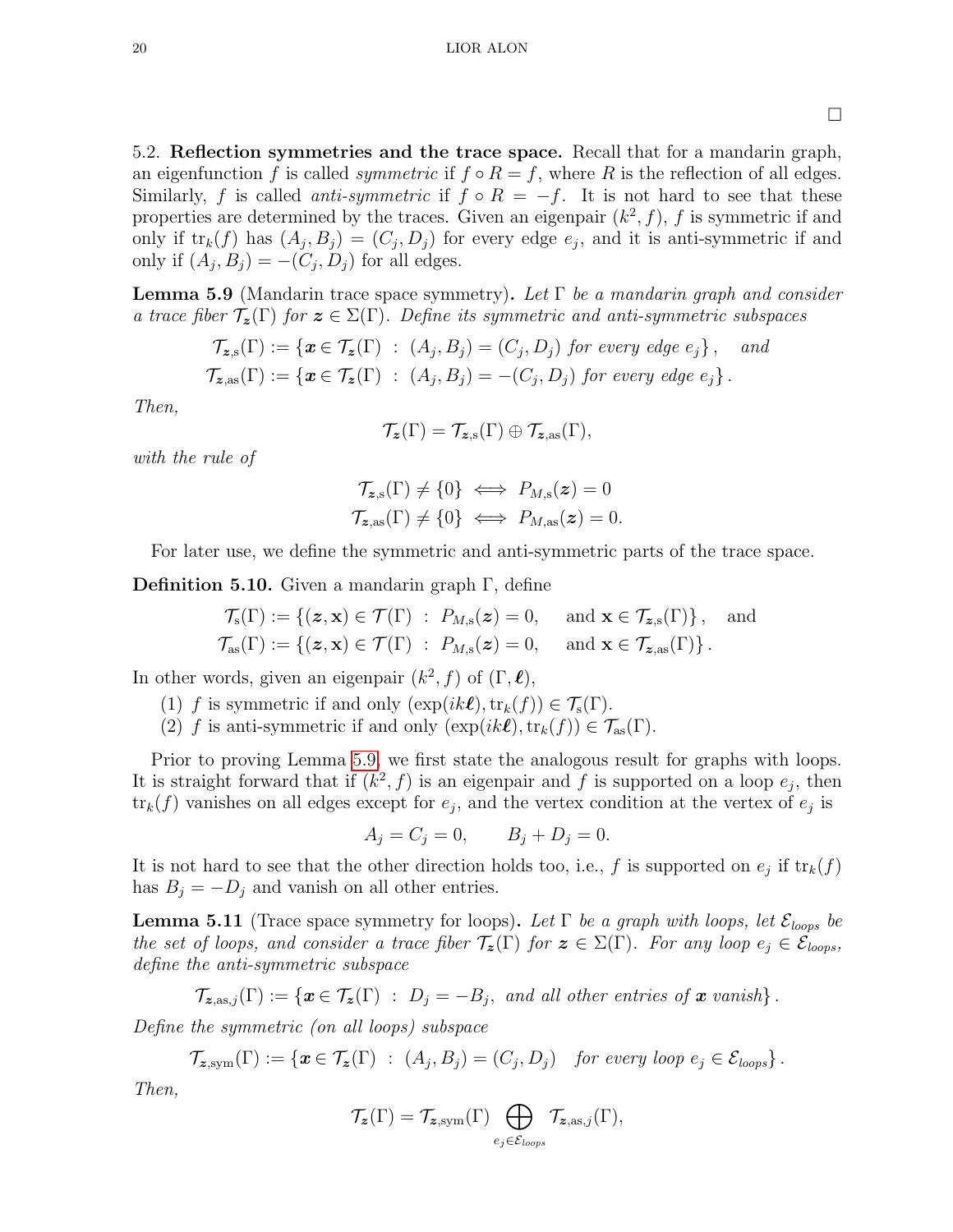with the rule of

$$
\mathcal{T}_{\mathbf{z},\text{sym}}(\Gamma) \neq \{0\} \iff P_{\Gamma,sym}(\mathbf{z}) = 0
$$
  

$$
\mathcal{T}_{\mathbf{z},\text{as},j}(\Gamma) \neq \{0\} \iff z_j = 1.
$$

For later use, we define the symmetric and anti-symmetric parts of the trace space.

<span id="page-20-0"></span>**Definition 5.12.** Given a graph  $\Gamma$  with loops  $\mathcal{E}_{\text{loops}}$ , define

$$
\mathcal{T}_{sym}(\Gamma) := \{ (\boldsymbol{z}, \mathbf{x}) \in \mathcal{T}(\Gamma) : P_{\Gamma, sym}(\boldsymbol{z}) = 0, \text{ and } \mathbf{x} \in \mathcal{T}_{\boldsymbol{z}, sym}(\Gamma) \}, \text{ and}
$$
  

$$
\mathcal{T}_{\mathrm{as},j}(\Gamma) := \{ (\boldsymbol{z}, \mathbf{x}) \in \mathcal{T}(\Gamma) : z_j = 1, \text{ and } \mathbf{x} \in \mathcal{T}_{\boldsymbol{z}, \mathrm{as},j}(\Gamma) \}.
$$

In particular, given an eigenpair  $(k^2, f)$  of  $(\Gamma, \ell)$ , f is supported on a loop  $e_j$  if and only if  $(\exp(ik\ell),\text{tr}_k(f)) \in \mathcal{T}_{\text{as},j}(\Gamma).$ 

We may now prove these lemmas.

Proof of Lemma [5.9.](#page-19-1) Let  $\Gamma$  be a mandarin graph, let  $\mathbf{z} \in \Sigma(\Gamma)$  and let  $\mathbf{\ell} \in [0, 2\pi)^N$ such that  $z = \exp(ik\ell)$  with  $k = 1$ . It is a standard argument that given an isometry  $R: (\Gamma, \ell) \to (\Gamma, \ell)$ , such that  $R^2$  is the identity, any eigenspace has a basis of eigenfunctions that are either symmetric or anti-symmetric. See [\[6\]](#page-34-20) for example. Let  $Eig(\Gamma, \ell, k)$  be the span of the symmetric basis eigenfunctions and  $Eig(\Gamma, \ell, k)_{\text{as}}$  of the anti-symmetric basis eigenfunctions. Then

$$
Eig(\Gamma, \ell, k) = Eig(\Gamma, \ell, k)_s \oplus Eig(\Gamma, \ell, k)_{\mathrm{as}}.
$$

Acting with  $\text{tr}_k$  on this equation, using  $\boldsymbol{z} = \exp(ik\boldsymbol{\ell})$ , we get

$$
\mathcal{T}_{\mathbf{z}}(\Gamma) = \mathrm{tr}_{k}(\mathrm{Eig}(\Gamma, \boldsymbol{\ell}, k)_{s}) \oplus \mathrm{tr}_{k}(\mathrm{Eig}(\Gamma, \boldsymbol{\ell}, k)_{\mathrm{as}}) = \mathcal{T}_{\mathbf{z}, s}(\Gamma) \oplus \mathcal{T}_{\mathbf{z}, \mathrm{as}}(\Gamma).
$$

Now let  $\mathbf{x} \in \mathcal{T}_{z,s}(\Gamma)$  and we may assume that  $\mathbf{x}$  is real. To be in  $\mathcal{T}_{z,s}(\Gamma)$ ,  $\mathbf{x}$  must satisfy the vertex and edge conditions in [4.2](#page-9-0) and to have  $(A_j, B_j) = (C_j, D_j)$  on every edge  $e_j$ . This can be reduced to the following conditions:

$$
A_1 = A_2 = \ldots = A_N =: A,\tag{5.3}
$$

$$
B_1 + B_2 + \ldots + B_N = 0,\t\t(5.4)
$$

and for every  $e_j$ ,

$$
z_j = \frac{A + iB_j}{A - iB_j}, \quad \text{or} \quad ||(A, B_j|| = 0.
$$
 (5.5)

We now consider two cases.

The first case is when  $A \neq 0$ , in which case  $z_j \neq -1$  for all j, by [\(5.15\)](#page-23-1). Inverting the Möbius transformation gives  $B_j = -iA\frac{z_j-1}{z_j+1}$ , and [\(5.14\)](#page-23-2) leads to

$$
\sum_{j=1}^{N} \frac{z_j - 1}{z_j + 1} = 0, \text{ and therefore } P_{M,s}(z) = \left(\sum_{j=1}^{N} \frac{z_j - 1}{z_j + 1}\right) \prod_{j=1}^{N} (z_j + 1) = 0.
$$

For the other direction, assume that  $P_{M,s}(z) = 0$  with  $z_j \neq -1$  for all j. If we set x to have  $A = 1$  and  $B_j = -i \frac{z_j - 1}{z_j + 1}$  for all  $e_j$ , then  $\mathbf{x} \in \mathcal{T}_{\mathbf{z},\mathbf{s}}$ .

The second case is when  $A = 0$ . If  $A = 0$ , for every j either  $z_j = -1$  or  $B_j = 00$ , by  $(5.15)$ . The sum in [5.14](#page-23-2) requires that there are at least two non zero  $B_j$ 's, and therefore two coordinates satisfying  $z_j = -1$ . Hence,  $P_{M,s}(z) = 0$ . For the other direction, assume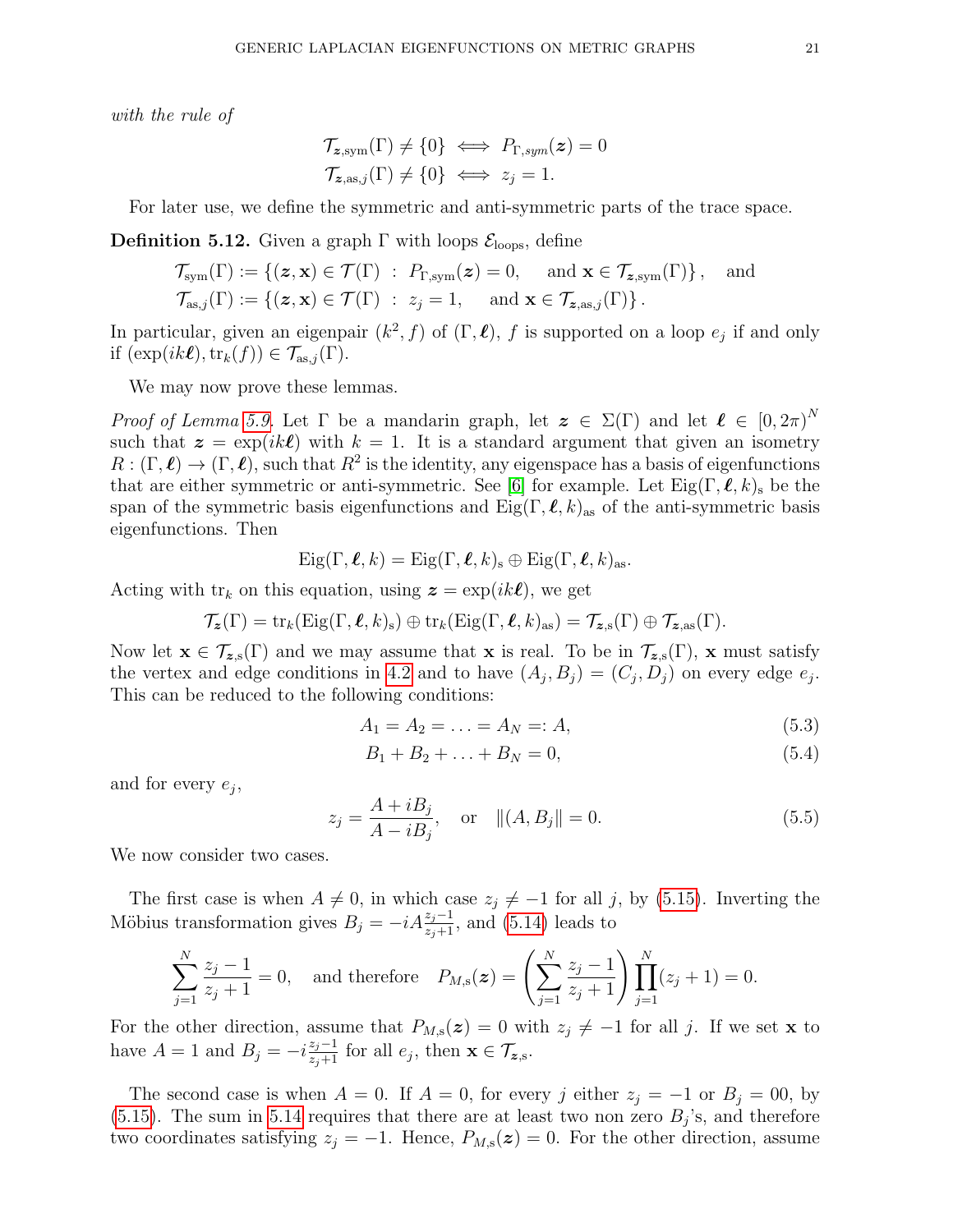that  $P_{M,s}(z) = 0$  and that  $z_j = -1$  for some fixed  $e_j$  (as the case where all  $z_j \neq -1$  was treated already). Then the equation

$$
P_{M,s}(\boldsymbol{z}) = (z_j - 1) \prod_{j' \neq j} (z_{j'} + 1) = 0,
$$

tells us that there must be another  $j' \neq j$  with  $z_{j'} = -1$ . Let **x** be a trace vector with

$$
B_j=D_j=-B_{j'}=-D_{j'},
$$

and zero in all other entries, then  $\mathbf{x} \in \mathcal{T}_{z,s}$ .

We conclude that

$$
\mathcal{T}_{z,s} \neq \{0\} \iff P_{M,s}(z).
$$

The proof of

$$
\mathcal{T}_{\mathbf{z},\mathrm{as}} \neq \{0\} \iff P_{M,\mathrm{as}}(\mathbf{z}),
$$

follows the same steps.

The proof of Lemma [5.11](#page-19-2) is similar to the proof of Lemma [5.9.](#page-19-1)

*Proof of Lemma [5.11.](#page-19-2)* Let  $\Gamma$  be a graph with loops, let  $\mathcal{E}_{\text{loops}}$  be the set of loops and for every  $e_j \in \mathcal{E}_{\text{loops}}$  let  $R_j$  be the reflection of  $e_j$  that acts by identity on all other edges. As already mentioned, the group of reflection symmetries of  $\Gamma$ , say  $G$ , is the group generated by  $R_j$  for all  $e_j \in \mathcal{E}_{\text{loops}}$ . Notice that this is an abelian group since the  $R_j$  generators commute, and that any element of this group satisfies  $R^2$  equals identity. The same argument as before, namely that these are isometries that preserve the vertex conditions, tells us that any eigenspace  $\text{Eig}(\Gamma, \ell, k)$  has a basis of eigenfunctions that satisfy  $f \circ R_j = \pm f$  for every loop  $e_j$ . Notice that there are only two cases of an eigenfunction f as above:

- (1) Either  $f \circ R_j = f$  for every loop  $e_j$ , in which case we call f symmetric. Or,
- (2) f is supported on some loop  $e_j$ , in which case  $f \circ R_j = -f$ .

To see that these are the only two cases, assume that  $f$  is not supported on a single loop, but  $f \circ R_j = -f$  for some loop  $e_j$ . Then there exists an edge  $e_{j'}$ , with  $j' \neq j$  such that  $f|_{e_{j'}} \not\equiv 0$ . But  $R_j$  acts as identity on  $e_{j'}$  and so  $f \circ R_j = -f$  implies that  $f|_{e_{j'}} = -f|_{e_{j'}}$ , contradicting the assumption of t  $f|_{e_{j'}} \not\equiv 0$ . Hence, the above two cases are indeed the only two cases.

As in the proof of Lemma [5.9,](#page-19-1) the basis of eigenfunction with certain types of symmetry provides the needed decomposition of any eigenspace, which results in

<span id="page-21-0"></span>
$$
\mathcal{T}_{\mathbf{z}}(\Gamma) = \mathcal{T}_{\mathbf{z}, \text{sym}}(\Gamma) \bigoplus_{e_j \in \mathcal{E}_{\text{loops}}} \mathcal{T}_{\mathbf{z}, \text{as}, j}(\Gamma) \tag{5.6}
$$

Notice that by definition, any non-trivial  $\mathcal{T}_{z,as,j}(\Gamma)$  is one dimensional. Assume that there is a non-zero trace vector  $\mathbf{x} \in \mathcal{T}_{\mathbf{z},\text{as},j}(\Gamma)$  for some loop  $e_j$ , namely  $B_j = -D_j \neq 0$  and the rest of the entries are zero. The edge equation in Lemma [4.2](#page-9-0) gives,

$$
B_j = z_j B_j \Rightarrow z_j = 1.
$$

On the other hand, given any  $\boldsymbol{z} \in \mathbb{T}^N$  with  $z_j = 1$  for some loop  $e_j$ , the trace vector **x** with  $B_j = -D_j = 1$  and zero in all other entries, satisfies  $\mathbf{x} \in \mathcal{T}_{z,as,j}(\Gamma)$ . Therefore,

<span id="page-21-1"></span>
$$
\mathcal{T}_{\mathbf{z},\mathrm{as},j}(\Gamma) \neq \{0\} \iff z_j = 1. \tag{5.7}
$$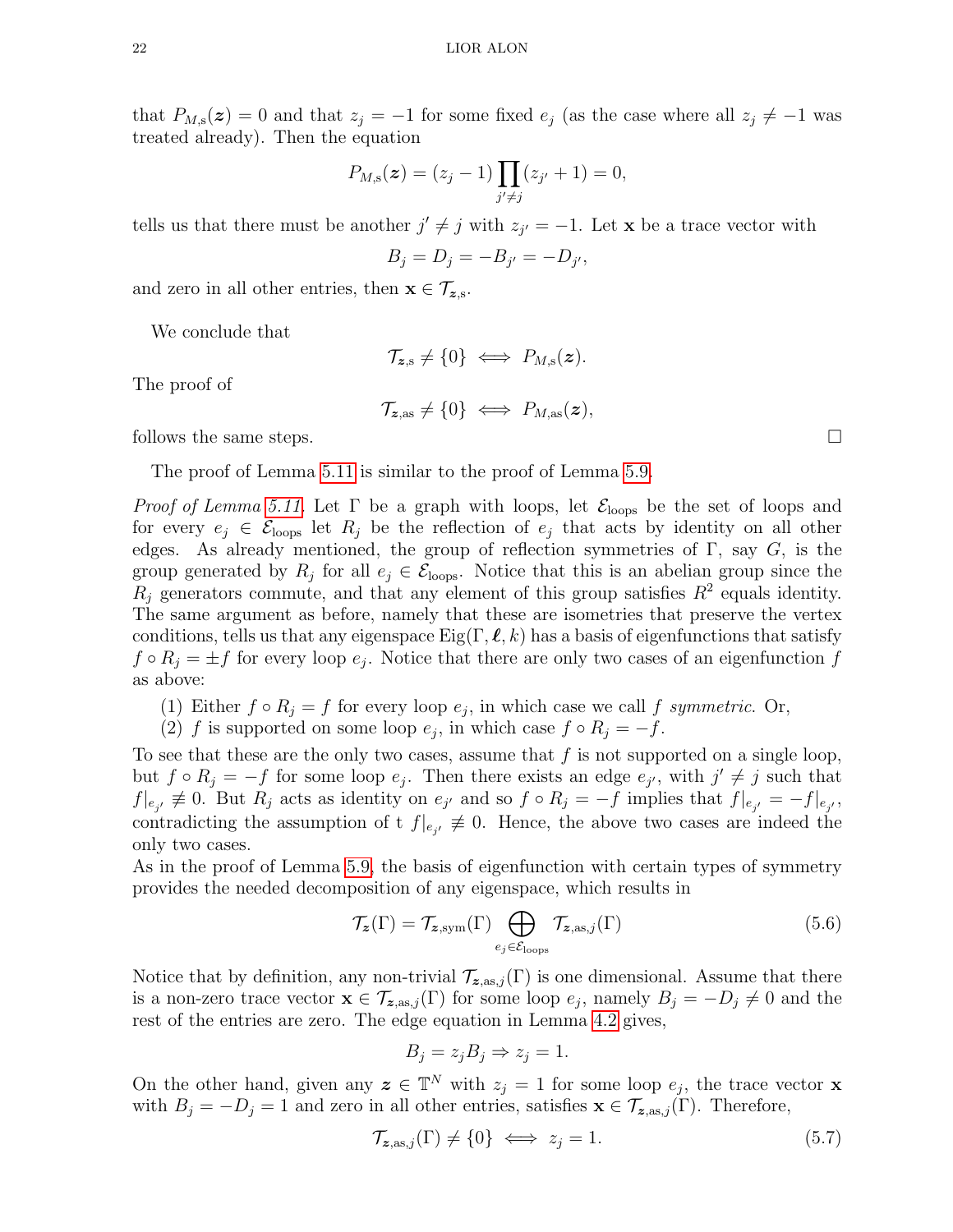We are left with showing that

$$
\mathcal{T}_{\mathbf{z},\mathrm{sym}}(\Gamma) \neq \{0\} \iff P_{\Gamma,\mathrm{sym}}(\mathbf{z}) = 0.
$$

To do so, we use a fixed orthogonal decomposition of  $\mathbb{C}^{2N}$ ,

<span id="page-22-0"></span>
$$
\mathbb{C}^{2N} = V_{\text{sym}} \oplus V_{\text{as}},\tag{5.8}
$$

that was constructed in [\[5,](#page-34-23) Definition 5.11], where the following properties we shown:

(1) The z dependent matrix  $U(z)$  is block diagonal in the fixed decomposition [\(5.8\)](#page-22-0),

$$
U({\bm{z}})=U_{\text{sym}}({\bm{z}})\oplus U_{\text{as}}({\bm{z}}),
$$

for any  $\boldsymbol{z} \in \mathbb{T}^N$ .

(2) The space  $V_{\text{as}}$  is  $|\mathcal{E}_{\text{loops}}|$  dimensional, with a (fixed) basis of vectors  $\mathbf{a}_{e_j}$  for  $e_j \in \mathcal{E}_{\text{loops}}$ , that satisfy

$$
U(\bm{z})\mathbf{a}_{e_j}=z_j\mathbf{a}_{e_j},
$$

for any  $\boldsymbol{z} \in \mathbb{T}^N$ .

We may conclude that

$$
P_{\Gamma}(\boldsymbol{z}) := \det(\mathbb{I}_{2N} - U_{\boldsymbol{z}}) \tag{5.9}
$$

$$
= \det(\mathbb{I}_{|\mathcal{E}_{\text{loops}}|} - U_{\text{sym}}(\boldsymbol{z})) \det(\mathbb{I}_{2N-|\mathcal{E}_{\text{loops}}|} - U_{\text{as}}(\boldsymbol{z})) \tag{5.10}
$$

$$
= \left(\prod_{e_j \in \mathcal{E}_{\text{loops}}} (1 - z_j)\right) \det(\mathbb{I}_{2N - |\mathcal{E}_{\text{loops}}|} - U_{\text{as}}(\boldsymbol{z})), \tag{5.11}
$$

where the second line follows from the decomposition in (1) and in the third line we replace the determinant det( $\mathbb{I}_{|\mathcal{E}_{\text{loops}}|} - U_{\text{sym}}(z)$ ) with the product of eigenvalues given by (2). By comparing this decomposition of  $P_{\Gamma}(z)$  with Theorem [5.3](#page-16-0) we conclude that

$$
P_{\Gamma,\mathrm{sym}}(\boldsymbol{z})=\det(\mathbb{I}_{2N-|\mathcal{E}_{\mathrm{loops}}|}-U_{\mathrm{as}}(\boldsymbol{z})),
$$

and in particular,

<span id="page-22-1"></span>
$$
\dim(\ker(\mathbb{I}_{2N} - U(\boldsymbol{z}))) > |\{e_j \in \mathcal{E}_{\text{loops}} : z_j = 1\}| \iff P_{\Gamma,\text{sym}}(\boldsymbol{z}) = 0. \tag{5.12}
$$

We may now recall that

$$
\dim(\ker(\mathbb{I}_{2N}-U(\boldsymbol{z}))) = \dim(\mathcal{T}_{\boldsymbol{z}}(\Gamma)) = \dim(\mathcal{T}_{\boldsymbol{z},\text{sym}}(\Gamma)) + \sum_{e_j \in \mathcal{E}_{\text{loops}}} \dim(\mathcal{T}_{\boldsymbol{z},\text{as},j}(\Gamma)),
$$

by Corollary [4.10](#page-12-1) and the decomposition [\(5.6\)](#page-21-0). According to [\(5.7\)](#page-21-1),  $\dim(\mathcal{T}_{z,as,j}(\Gamma))$  equals one when  $z_j = 1$  and is zero otherwise. We conclude that

$$
\dim(\ker(\mathbb{I}_{2N}-U(\boldsymbol{z}))) > |\{e_j \in \mathcal{E}_{\text{loops}} \; : \; z_j = 1\}| \iff \mathcal{T}_{\mathbf{z},\text{sym}}(\Gamma) \neq \{0\},\
$$

and we are done by applying  $(5.12)$ .

<span id="page-22-2"></span>**Lemma 5.13** (Mandarin and flower). If  $\Gamma$  is a flower graph and  $\Gamma'$  is a mandarin graph with the same number of edges, then

$$
\mathcal{T}_{sym}(\Gamma)=\mathcal{T}_{s}(\Gamma').
$$

In particular,  $P_{\Gamma,sym} = c P_{M,s}$  for some constant c.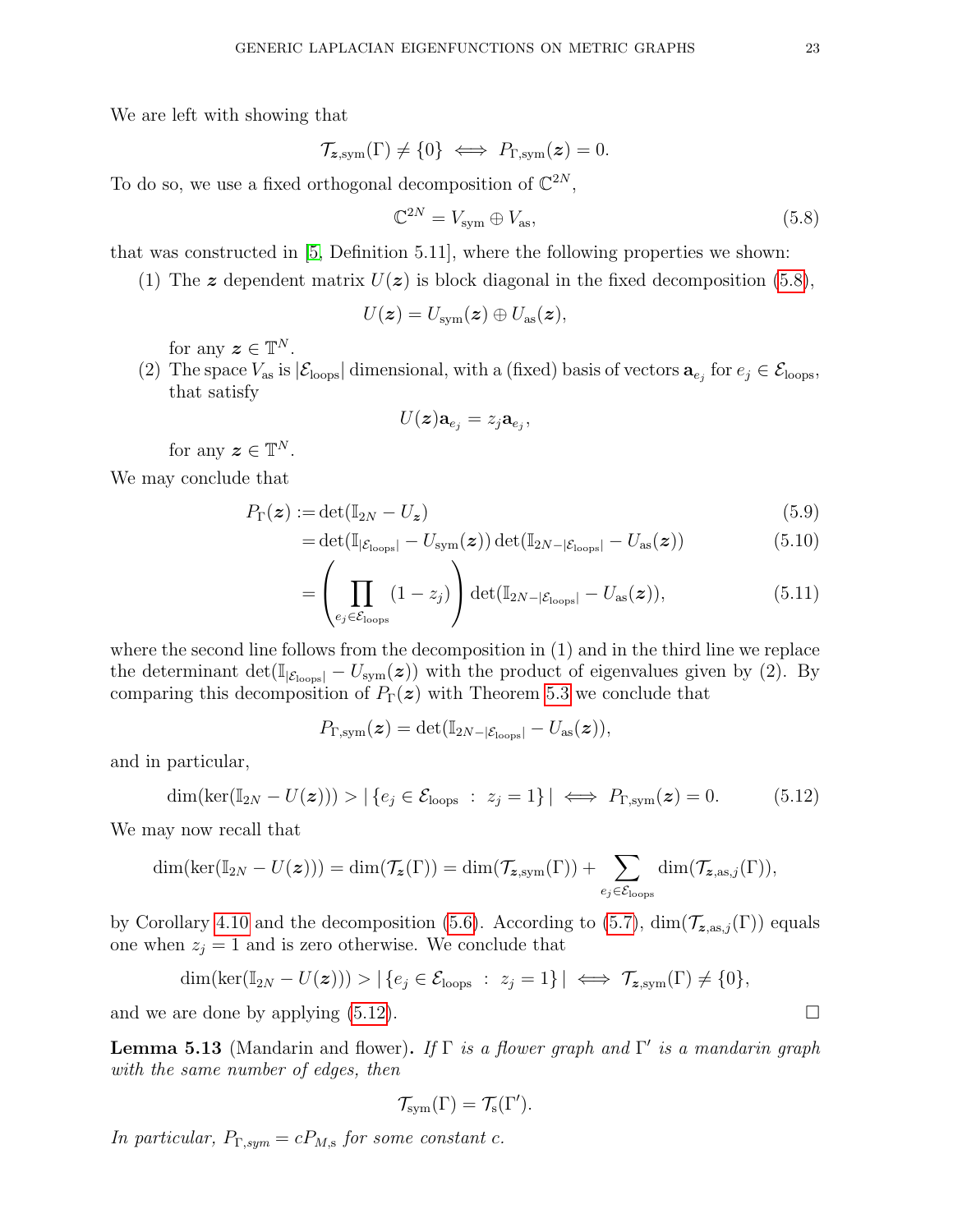*Proof.* A point  $(z, x) \in \mathcal{T}_s(\Gamma')$  needs to satisfy  $(A_j, B_j = C_j, D_J)$  for every  $e_j$  (since all edges are loops) and also the equations in Lemma [4.2.](#page-9-0) Assuming that **x** is real<sup>12</sup>, it can be reduced to the following conditions:

<span id="page-23-3"></span><span id="page-23-2"></span>
$$
A_1 = A_2 = \ldots = A_N =: A,\tag{5.13}
$$

$$
2B_1 + 2B_2 + \ldots + 2B_N = 0,\t(5.14)
$$

and for every  $e_j$ ,

<span id="page-23-1"></span>
$$
z_j = \frac{A + iB_j}{A - iB_j}, \quad \text{or} \quad ||(A, B_j|| = 0.
$$
 (5.15)

These are exactly the same equations as [\(5.13\)](#page-23-3), [\(5.14\)](#page-23-2) and [\(5.15\)](#page-23-1), which are the defining equations of  $\mathcal{T}_{sym}(\Gamma)$ . We conclude that

$$
\mathcal{T}_{sym}(\Gamma)=\mathcal{T}_{s}(\Gamma').
$$

According to Lemma [5.9](#page-19-1) and Lemma [5.11](#page-19-2) it means that for any  $\boldsymbol{z} \in \mathbb{T}^N$ ,

$$
P_{\Gamma,\mathrm{sym}}(z)=0 \iff P_{M,\mathrm{s}}(z)=0.
$$

We may conclude from Lemma [5.5](#page-17-0) that  $P_{\Gamma,\text{sym}}(z)$  and  $P_{M,s}$  share the same zero set in  $\mathbb{C}^N$ and are therefore equal up to a constant factor.

### 6. Genericity theorems

In this section we prove the main results of this paper. The proofs share a similar structure, in which we show that a certain property  $P$  is generic, by showing that any eigenpair  $(k^2, f)$  of  $(\Gamma, \ell)$  that fails to satisfy P must have  $\exp(ik\ell) \in B$  for some "small" subvariety  $B \subset \Sigma(\Gamma)$ . A common step in all proofs is the claim that a property whose negation is encapsulated by a small subvariety as above is strongly and ergodically generic. We prove this genericity criteria in the next Lemma. We remind the reader that we call  $V \subset \mathbb{C}^N$  an *algebraic set* or a *variety* if it is a finite union and intersection of zero sets of polynomials. We say that  $B \subset \Sigma(\Gamma)$  is a subvariety of  $\Sigma(\Gamma)$  if  $B = V \cap \Sigma(\Gamma)$  for some variety V. A subvariety B has a positive co-dimension in  $\Sigma(\Gamma)$  if  $\dim(B) \leq N-2$ , since  $\Sigma(\Gamma)$  has real dimension  $N-1$  by Lemma [4.7.](#page-12-0)

<span id="page-23-0"></span>**Lemma 6.1** (The genericity criteria). Let  $\Gamma$  be a graph satisfying Assumption [1,](#page-7-2) and let  $B \subset \Sigma(\Gamma)$  be a subvariety of positive co-dimension in  $\Sigma(\Gamma)$ . Then,

(1) The set of "good" lengths

<span id="page-23-4"></span>
$$
G(B) = \left\{ \ell \in \mathbb{R}_+^E : \forall k > 0, \quad \exp(ik\ell) \notin B \right\},\tag{6.1}
$$

is strongly generic.

<span id="page-23-5"></span>(2) For any 
$$
\mathbb{Q}
$$
-independent  $\ell$ ,

$$
\lim_{T \to \infty} \frac{|\{k \in \text{spec}(\Gamma, \ell) \cap [0, T] : \exp(ik\ell) \in B\}|}{|\text{spec}(\Gamma, \ell) \cap [0, T]|} = 0.
$$

*Proof.* By definition, to show that  $G(B)$  is strongly generic we need to show that its complement  $G(B)^c = \mathbb{R}^N_+ \setminus G(B)$  is a countable union of sets,  $\mathcal{B}_n$  for  $n \in \mathbb{N}$ , such that each  $\mathcal{B}_n$  is a closed subanalytic set (see Definition [2.2\)](#page-6-0) of dimension at most  $N-1$ . We may deduce from [\(6.1\)](#page-23-4) that when a subvariety is given by a union  $B = B_1 \cup B_2$ , the complement of  $G(B) = G(B_1 \cup B_2)$  is given by a union,

$$
G(B_1 \cup B_2)^c = G(B_1)^c \cup G(B_2)^c,
$$

<sup>&</sup>lt;sup>12</sup>We can assume **x** is real because we know that every fiber  $\mathcal{T}_{z}(\Gamma')$  has a real basis.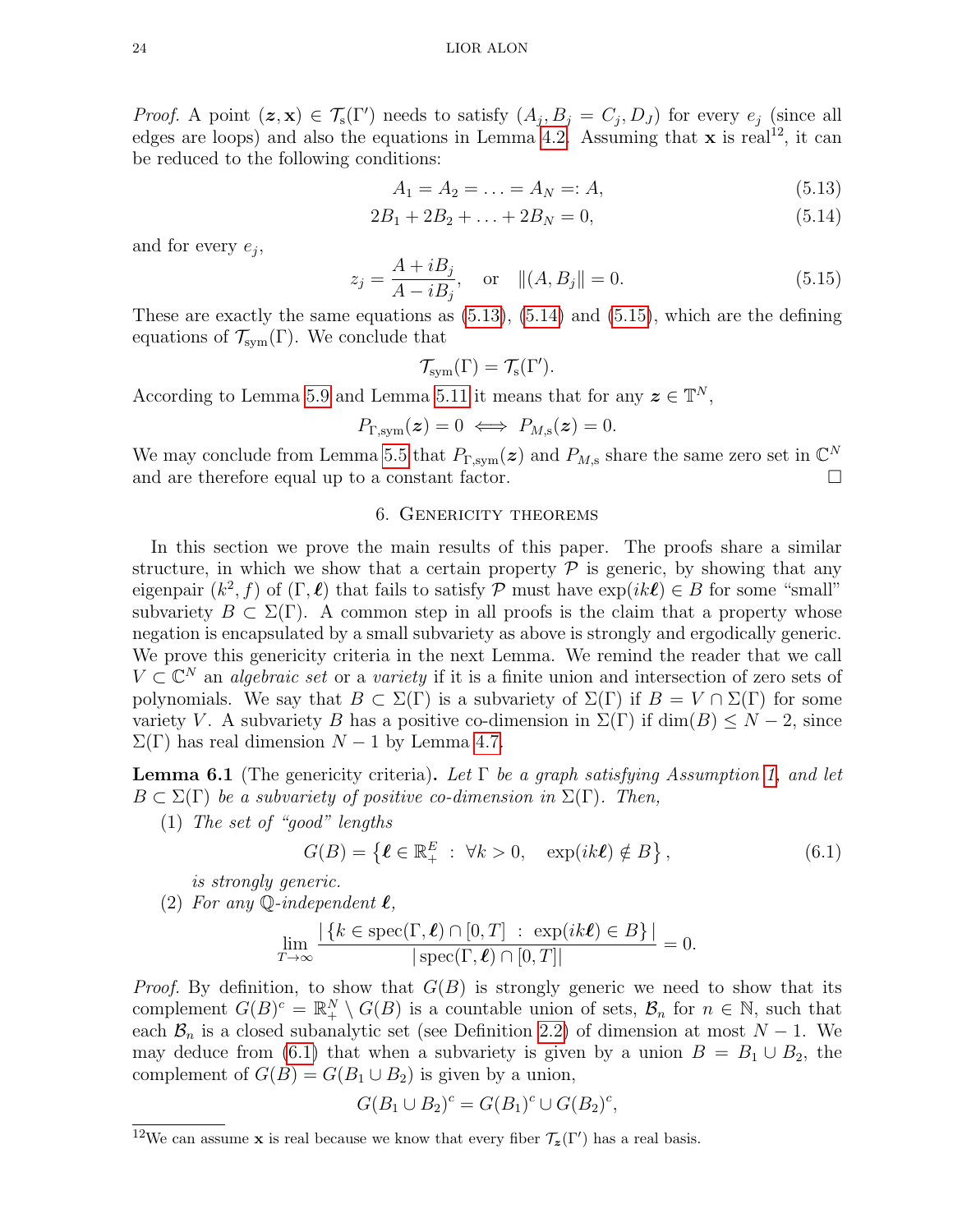and so  $G(B_1 \cup B_2)$  is strongly generic if both  $G(B_1)$  and  $G(B_2)$  are strongly generic. It is therefore enough to prove that  $G(B)$  is strongly generic when the subvariety B is defined in terms of a finite intersection of zero sets of polynomial, rather than union and intersection. Assume that

$$
B = \{ \boldsymbol{z} \in \mathbb{T}^N \; : \; p_j(\boldsymbol{z}) = 0, \quad j = 0, 1, 2, \dots, m \}
$$

where  $p_1, p_2, \ldots, p_m$  are polynomials. The real and imaginary parts of each polynomial  $p_j$ defines real analytic functions on  $\mathbb{R} \times \mathbb{R}^N$  by

$$
f_{j,1}(k, \mathbf{x}) := \Re[p_j(\exp(ik\mathbf{x}))],
$$
 and  $f_{j,2}(k, \mathbf{x}) := \Im[p_j(\exp(ik\mathbf{x}))].$ 

Given  $n \in \mathbb{N}$ , define

$$
\mathcal{B}_n := \left\{ \boldsymbol{\ell} \in \mathbb{R}^N_+ \; : \; \exists k \in [\frac{1}{n}, n] \; \text{ s.t. } f_j(k, \boldsymbol{\ell}) = 0, \quad s = 1, 2, \text{ and } j = 0, 1, 2, \ldots, m \right\},\
$$

which is a closed subanalytic set according to Definition [2.2.](#page-6-0) We write  $G(B)^c$  as

$$
G(B)^c := \{ \ell \in \mathbb{R}_+^N : \exists k > 0 \text{ s.t. } \exp(ik\ell) \in B \}
$$
  
=  $\{ \ell \in \mathbb{R}_+^N : \exists k > 0 \text{ s.t. } f_{j,s}(k, \ell) = 0, s = 1, 2, \text{ and } j = 0, 1, 2, ..., m \}$   
=  $\bigcup_{n \in \mathbb{N}} \mathcal{B}_n$ .

To conclude that  $G(B)$  is strongly generic we need to show that  $\dim(\mathcal{B}_n) \leq N-1$  for all  $n \in \mathbb{N}$ . To this end, define the auxiliary sets

$$
\tilde{B} := \left\{ \mathbf{x} \in \mathbb{R}^N \; : \; \exp(i\mathbf{x}) \in B \right\}, \quad C_n := \left\{ (k,\boldsymbol{\ell}) \in [\frac{1}{n},n] \times \mathbb{R}^N_+ \; : \; k\boldsymbol{\ell} \in \tilde{B} \right\}.
$$

The exponent map  $e(\mathbf{x}) := \exp(i\mathbf{x})$  is a local diffeomorhpism between  $\mathbb{R}^N$  and  $\mathbb{T}^N$ , so

$$
\dim(\tilde{B}) = \dim(B) \le N - 2,
$$

follows from  $e(\tilde{B}) = B$  and the assumption that B has positive co-dimension in  $\Sigma(\Gamma)$ . The dimension of  $C_n$  is bounded by

$$
\dim(C_n) \le \dim(\tilde{B}) + 1 \le N - 1,
$$

which bounds the dimension of  $\mathcal{B}_n$  by

$$
\dim(\mathcal{B}_n) \le \dim(C_n) \le N - 1,
$$

since  $\mathcal{B}_n$  is a projection of  $C_n$ . This proves (1).

To prove (2), consider the embedding of  $\Sigma(\Gamma)$  in the flat torus  $\mathbb{R}^N/2\pi\mathbb{Z}^N$ ,

$$
\Sigma_{\text{flat}}(\Gamma) := \left\{ \mathbf{x} \in \mathbb{R}^N / 2\pi \mathbb{Z}^N \ : \ \exp(i\mathbf{x}) \in \Sigma(\Gamma) \right\}
$$

This is an analytic variety, defined by  $P_{\Gamma}(\exp(i\mathbf{x})) = 0$ , that has dimension  $N - 1$  (as it is diffeomorhpic to  $\Sigma(\Gamma)$ ). We abuse notation and consider the periodic set  $\tilde{B}$  as a subset of  $\mathbb{R}^N/2\pi\mathbb{Z}^N$ , and therefore a subset  $\tilde{B}\subset \Sigma_{\text{flat}}(\Gamma)$ . Let  $\{k\ell\}_{2\pi}$  denote the reminder of k $\ell$  modulo  $2\pi$ . In [\[8\]](#page-34-10) Barra and Gaspard introduced an  $\ell$  dependent Borel measure  $\mu_{\ell}$ on  $\Sigma_{\text{flat}}(\Gamma)$  which has the following ergodic property. For any Q-independent  $\ell$  and any subset  $A \subset \Sigma_{\text{flat}}(\Gamma)$ , assuming its boundary satisfy  $\mu_{\ell}(\partial A) = 0$ ,

$$
\lim_{T\to\infty}\frac{|\{k\in \mathrm{spec}(\Gamma,\boldsymbol{\ell})\cap[0,T]\;:\; \{k\boldsymbol{\ell}\}_{2\pi}\in A\}|}{|\mathrm{spec}(\Gamma,\boldsymbol{\ell})\cap[0,T]|}=\frac{\mu_{\boldsymbol{\ell}}(A)}{\mu_{\boldsymbol{\ell}}(\Sigma(\Gamma))}.
$$

,

.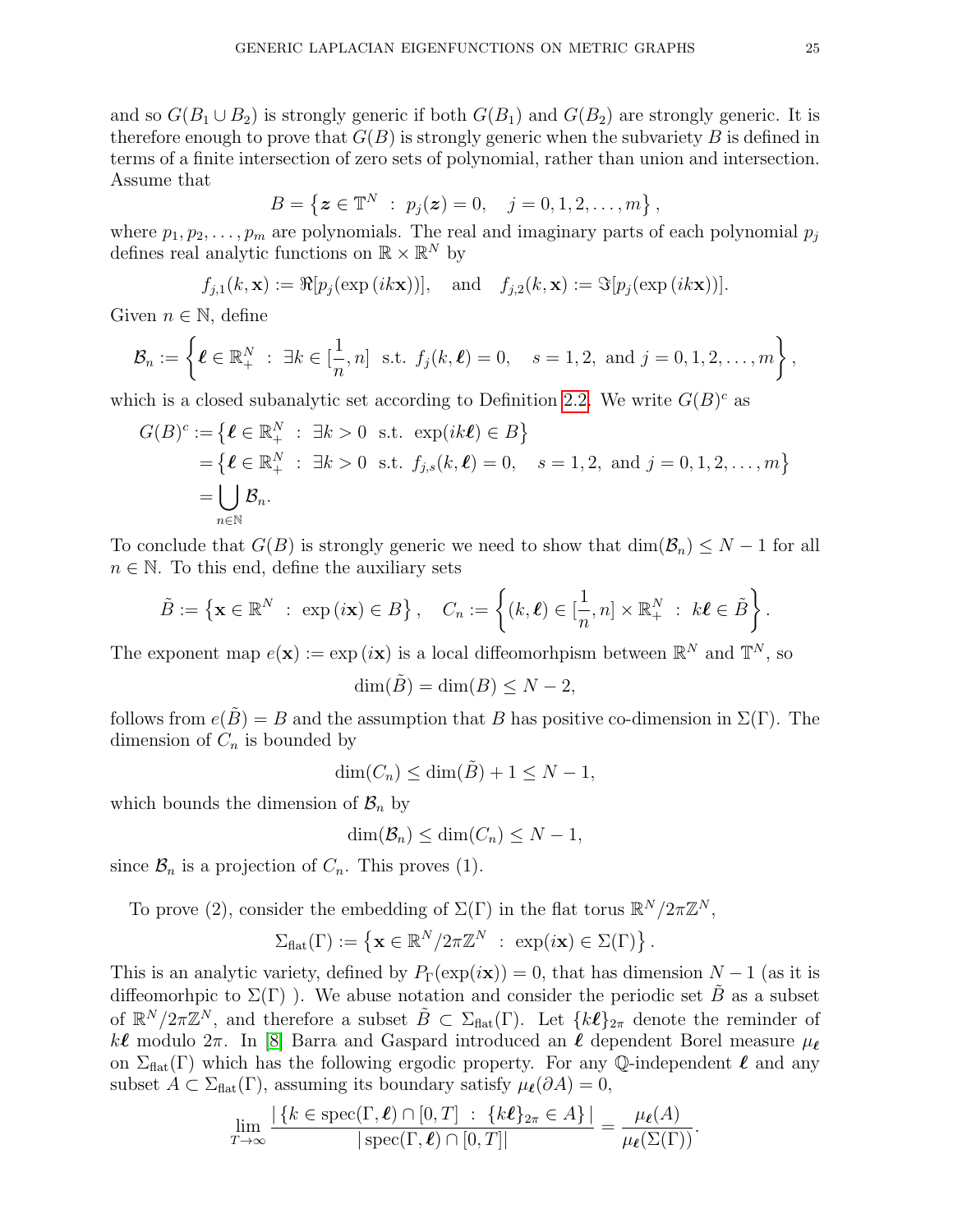For a proof, see [\[13,](#page-34-12) Proposition 4.4] or [\[15,](#page-34-13) Lemma 3.2 ]. The measure  $\mu_{\ell}$  is absolutely continuous with respect to an  $(N-1)$ -dimensional volume measure on  $\Sigma_{\text{flat}}(\Gamma)$  and therefore  $\mu_{\ell}(B) = \mu_{\ell}(\partial B) = 0$ . Here we use the fact that B is closed and has dim(B)  $\leq N - 2$ . Applying the ergodic property to  $\tilde{B} \subset \Sigma_{\text{flat}}(\Gamma)$  gives

$$
\lim_{T \to \infty} \frac{|\left\{k \in \text{spec}(\Gamma, \ell) \cap [0, T] : \{k\ell\}_{2\pi} \in \tilde{B}\right\}|}{|\text{spec}(\Gamma, \ell) \cap [0, T]|} = \frac{\mu_{\ell}(\tilde{B})}{\mu_{\ell}(\Sigma(\Gamma))} = 0.
$$

At this point we get, as a corollary of Lemma [6.1](#page-23-0) and Corollary [5.6,](#page-17-1) an independent proof for (a stronger version of) Friedlander's result on the simplicity of the spectrum.

Corollary 6.2. Let  $\Gamma$  be a graph satisfying Assumption [1.](#page-7-2) Then having simple eigenvalues is strongly and ergodically generic in  $\ell$ .

*Proof.* By Lemma [4.7,](#page-12-0)  $k^2 > 0$  is a multiple eigenvalue of  $(\Gamma, \ell)$  if and only if  $\exp(ik\ell) \in$  $\Sigma^{\rm sing}(\Gamma)$ . By Corollary [5.6,](#page-17-1)  $\Sigma^{\rm sing}(\Gamma)$  is a subvariety of positive codimension in  $\Sigma(\Gamma)$ , and the needed result follows by substituting  $B = \sum^{\text{sing}}$  in Lemma [6.1.](#page-23-0)

<span id="page-25-1"></span>Remark 6.3. The above proof is independent of Friedlander's proof in [\[16\]](#page-34-0). The idea of an alternative proof for the generic simplicity which relies on the positive codimension of  $\Sigma^{\text{sing}}(\Gamma)$  appeared in section 7 of [\[15\]](#page-34-13).

# 6.1. Proofs of Theorems [3.5](#page-8-0) and [3.6](#page-9-4) - Genericity on the trace space.

Theorem [3.5](#page-8-0) and Theorem [3.6](#page-9-4) can be stated as one general theorem, using the results and definitions accumulated so far.

<span id="page-25-0"></span>**Theorem 6.4.** Let  $\Gamma$  be a graph satisfying Assumption [1.](#page-7-2) Let  $p = P_{\Gamma}$  if  $P_{\Gamma}$  is irreducible, otherwise, let p be an irreducible factor of  $P_{\Gamma}$ . Let  $q(z, x)$  be a polynomial in  $(z, x)$  which is homogeneous in x. If there exists a point  $(z, x) \in \mathcal{T}(\Gamma)$  such that

 $z \in \Sigma^{\text{reg}}(\Gamma) \cap Z(p)$ ,  $x \neq 0$ , and  $q(z, x) \neq 0$ .

Then, the next two properties of eigenpairs  $(k^2, f)$  of  $(\Gamma, \ell)$  are strongly and ergodically generic in  $\ell$ :

- (1)  $\exp(ik\ell) \in \Sigma^{\text{reg}}(\Gamma)$ , and
- (2)  $q(\exp(ik\ell), \text{tr}_k(f)) \neq 0$  whenever  $p(\exp(ik\ell)) = 0$ .

To see why Theorem [6.4](#page-25-0) implies Theorems [3.5](#page-8-0) and [3.6,](#page-9-4) let us break down these theorems into assumption and resulting generic property. The assumption in Theorems [3.5](#page-8-0) and [3.6](#page-9-4) is that there exists an  $\ell$  and an eigenpair  $(k^2, f)$  of  $(\Gamma, \ell)$  such that  $k^2 > 0$  and is a simple eigenvalue,  $q(\exp(ik\ell),\text{tr}_k(f)) \neq 0$ , and f has a certain "symmetry type". The result is that this is the generic situation for eigenfunctions of that "symmetry type". Namely, for a generic eigenpair  $(k^2, f)$ ,  $k^2 > 0$  is simple and  $q(\exp(ik\ell), \text{tr}_k(f)) \neq 0$  whenever f is of that "symmetry type". The four "symmetry types" are

- (1) Theorem [3.5](#page-8-0) for graphs with no loops: Any  $f$ .
- (2) Theorem [3.5](#page-8-0) for graphs with loops: f is not supported on a single loops.
- (3) Theorem [3.6](#page-9-4) for mandarin graphs, first case:  $f$  is symmetric.
- (4) Theorem [3.6](#page-9-4) for mandarin graphs, second case:  $f$  is anti-symmetric.

As shown in Lemma [5.9](#page-19-1) and Lemma [5.11,](#page-19-2) the possible "symmetry types" of  $f$  are captured by the decomposition of  $\dim(\mathcal{T}_z)$  for  $z = \exp(ik\ell)$ . In the case that  $k^2 > 0$  is simple,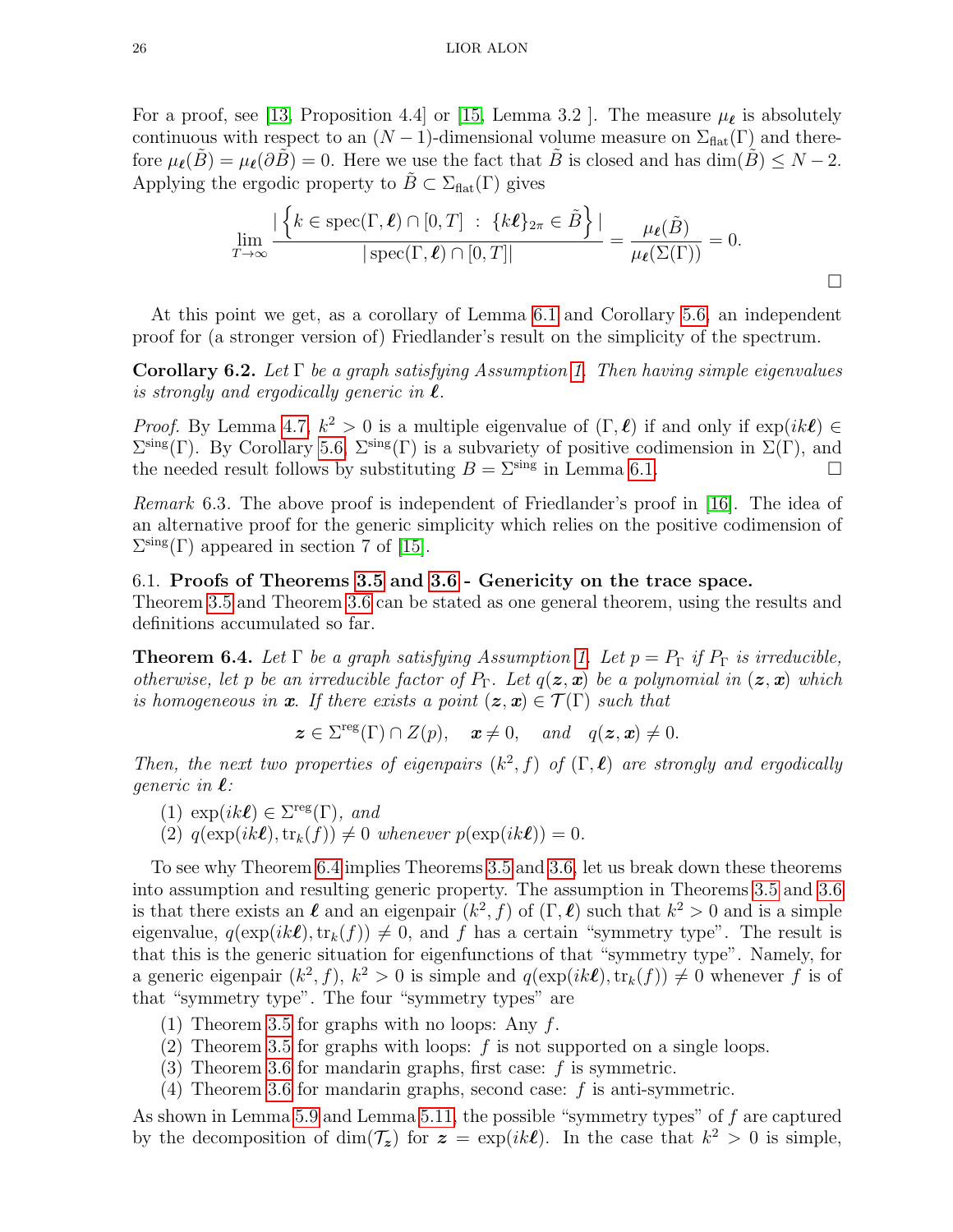equivalently dim( $\mathcal{T}_z$ ) = 1, there is only one possible "symmetry type" and it is determined by the irreducible factor of  $P_{\Gamma}$  that vanish at  $\boldsymbol{z} = \exp(ik\ell)$ . We call this factor p.

- (1) For Theorem [3.5,](#page-8-0) for graphs with no loops,  $p = P_{\Gamma}$ .
- (2) For Theorem [3.5,](#page-8-0) for graphs with loops,  $p = P_{\text{T,sym}}$ .
- (3) For Theorem [3.6,](#page-9-4) for symmetric eigenfunctions of mandarin graphs,  $p = P_{M,s}$
- (4) For Theorem [3.6,](#page-9-4) for anti-symmetric eigenfunctions of mandarin graphs,  $p = P_{M,as}$

Using the above dictionary it is a simple check to see that indeed Theorem [6.4](#page-25-0) implies Theorems [3.5](#page-8-0) and [3.6.](#page-9-4) We proceed with the proof of Theorem [6.4.](#page-25-0)

Proof of theorem [6.4.](#page-25-0) We first state the following claim.

**Claim:** There exist 4N polynomials  $Q_j \in \mathbb{C}[z_1,\ldots,z_n]$  for  $j=1,2,\ldots,4N$ , such that for any  $(z, x) \in \mathcal{T}(\Gamma)$  with  $z \in \Sigma^{\text{reg}}(\Gamma)$  and  $x \neq 0$ ,

$$
q(\mathbf{z}, \mathbf{x}) = 0 \iff \mathbf{z} \in Q_j(\mathbf{z}) = 0 \quad \text{for} \quad j = 1, 2, \dots, 4N. \tag{6.2}
$$

We will first prove Theorem [6.4](#page-25-0) assuming the claim and then prove the claim. Define the variety V as the common zero set

$$
V := \{ \boldsymbol{z} \in \mathbb{C}^N \; : \; Q_j(\boldsymbol{z}) = 0 \quad \text{for} \quad j = 1, 2, \dots, 4N \},
$$

and the associated subvariety  $B \subset \Sigma(\Gamma)$  by

$$
B = V \cap Z(p) \cap \mathbb{T}^N \cup \Sigma^{\text{sing}}(\Gamma).
$$

The subvariety  $B$  captures the negation of the generic properties  $(1)$  and  $(2)$  in Theorem [6.4.](#page-25-0) Clearly, if (1) fails, then  $\exp(ik\ell) \in \Sigma^{\text{sing}}(\Gamma) \subset B$ . If (2) fails but not (1), then the point  $(z, x) = (\exp(ik\ell), \text{tr}_k(f)) \in \mathcal{T}(\Gamma)$  has  $z \in \Sigma^{\text{reg}}, x \neq 0, p(z) = 0$  and  $q(z, x) = 0$ . Then  $z \in V$  according to the claim and so

$$
\boldsymbol{z} = \exp(ik\boldsymbol{\ell}) \in V \cap Z(p) \cap \mathbb{T}^N \subset B.
$$

Applying Lemma [6.1](#page-23-0) to the subvariety B proves Theorem [6.4.](#page-25-0) To this end, we only need to show that B has positive co-dimension in  $\Sigma(\Gamma)$ . In fact, it is enough to show that

<span id="page-26-0"></span>
$$
\dim(V \cap Z(p) \cap \mathbb{T}^N) \le N - 2,\tag{6.3}
$$

since dim( $\Sigma^{\rm sing}(\Gamma)$ )  $\leq N-2$  by Corollary [5.6.](#page-17-1) By the assumption of Theorem [6.4,](#page-25-0) there exists a point  $(z, x) = (\exp(ik\ell), \text{tr}_k(f)) \in \mathcal{T}(\Gamma)$  such that  $z \in \Sigma^{\text{reg}}, x \neq 0, p(z) = 0$  and  $q(z, x) \neq 0$ . According to the claim it means that

$$
z \in \cap Z(p) \setminus V,\tag{6.4}
$$

so p (which is irreducible by our choice) is not a factor of at least one  $Q_j$  polynomial. We prove [\(6.3\)](#page-26-0) by applying Lemma [5.5](#page-17-0) to p and this  $Q_j$  which gives

$$
\dim(V \cap Z(p) \cap \mathbb{T}^N) \le \dim(Z(Q_j) \cap Z(p) \cap \mathbb{T}^N) \le N - 2.
$$

We conclude that  $\dim(B) \leq N-2$  which proves Theorem [6.4](#page-25-0) by Lemma [6.1.](#page-23-0)

We now prove the claim on which our proof is based. Write  $q(z, x)$  as the sum of K monomials, using multi-indices  $\mathbf{a}_n \in (\mathbb{N} \cup \{0\})^N$  and  $\mathbf{b}_n \in (\mathbb{N} \cup \{0\})^{4N}$  for  $n = 1, \ldots, K$ ,

$$
q(\mathbf{z}, \mathbf{x}) = \sum_{n=1}^{K} \mathbf{z}^{a_n} \mathbf{x}^{b_n}, \qquad \mathbf{z}^{a_n} := \prod_{j=1}^{N} z_j^{a_n(j)}, \quad \mathbf{x}^{a_n} := \prod_{j=1}^{4N} x_j^{b_n(j)}
$$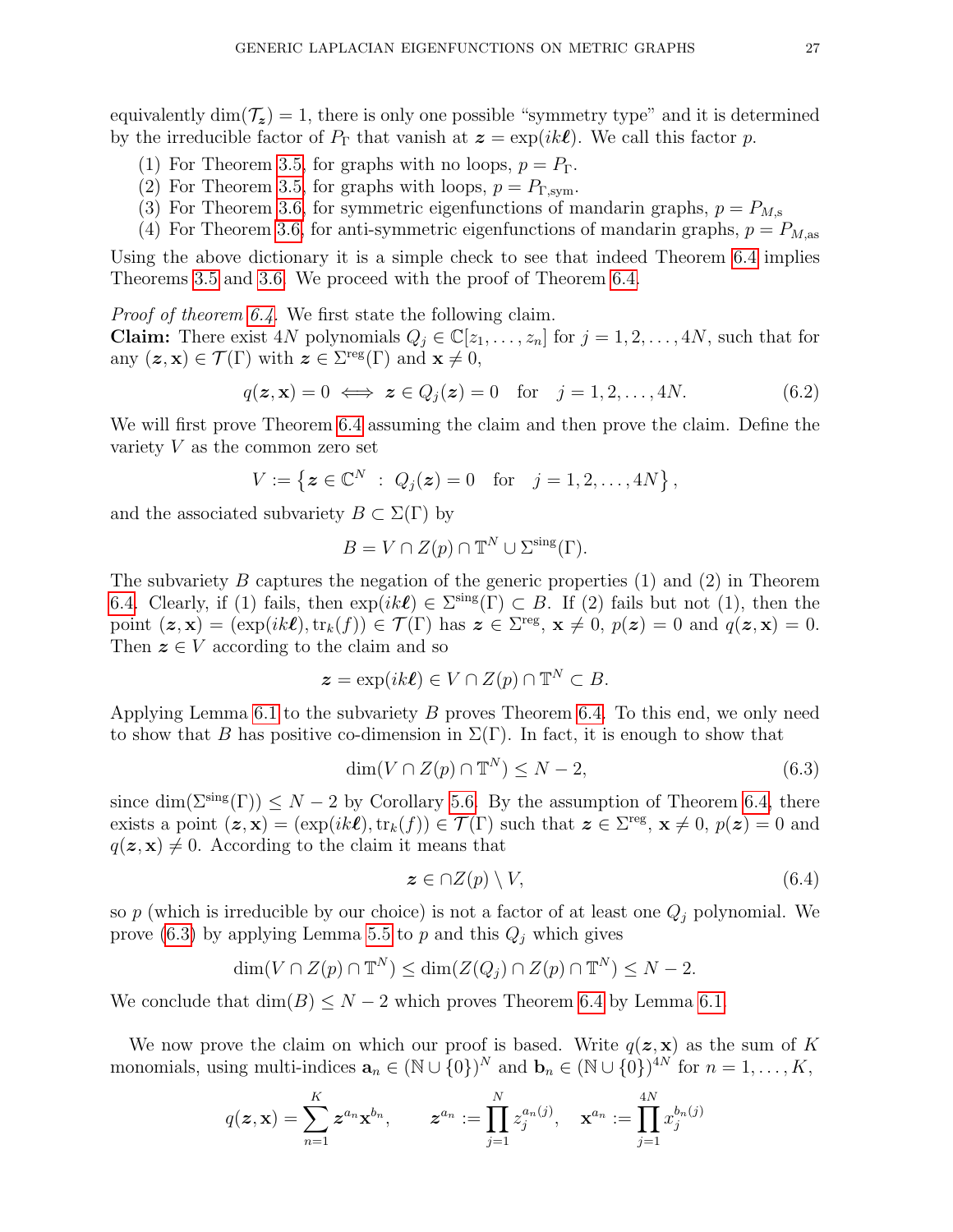Recall that  $q(z, x)$  is homogeneous in x, so there is some  $m \in \mathbb{N} \cup \{0\}$  such that

$$
|\mathbf{b}_n| := \sum_{j=1}^{4N} \mathbf{b}_n(j) = m
$$
, for all  $n = 1, 2, ... K$ .

Consider the rank one matrix  $\mathbf{x}\mathbf{x}^*$  whose entries are  $(\mathbf{x}\mathbf{x}^*)_{i,j} = x_i \overline{x}_j$ . The following holds

$$
\overline{x}_j^m q(\boldsymbol{z}, \mathbf{x}) = \sum_{n=1}^K \boldsymbol{z}^{a_n} \prod_{i=1}^{4N} (\mathbf{x} \mathbf{x}^*)_{b_n(i), j} \text{ for all } j = 1, 2, \ldots, 4N.
$$

Let  $A(z)$  be the  $4N \times 4N$  matrix introduced in Lemma [4.12,](#page-14-1) and define the polynomials,

$$
Q_j(\boldsymbol{z}) := \sum_{n=1}^K \boldsymbol{z}^{a_n} \prod_{i=1}^{4N} (A(\boldsymbol{z}))_{b_n(i),j} \text{ for all } j=1,2,\ldots,4N.
$$

These are indeed polynomials since the entries of  $A(z)$  are polynomials, by Lemma [4.12.](#page-14-1) Fix a point  $(z, x) \in \mathcal{T}(\Gamma)$  with  $z \in \Sigma^{\text{reg}}(\Gamma)$  and  $x \neq 0$ . According to Lemma [4.12,](#page-14-1)

$$
A(\boldsymbol{z}) = c_{\boldsymbol{z},\mathbf{x}} \mathbf{x} \mathbf{x}^*,
$$

for some non-zero constant  $c_{\mathbf{z},\mathbf{x}} \in \mathbb{C} \setminus \{0\}$ . Therefore,

$$
Q_j(\boldsymbol{z}) = c_{\boldsymbol{z},\mathbf{x}}^m(\overline{x_j})^m q(\boldsymbol{z},\mathbf{x}) \quad \text{for every} \quad j = 1,2,\ldots, 4N.
$$

If  $q(z, x) = 0$  then  $Q_j(z) = 0$  for all j. For the other direction, assume that  $Q_j(z) = 0$  for all j. Since  $\mathbf{x} \neq 0$  then  $x_j \neq 0$  for some j, in which case  $Q_j(z) = 0$  implies  $q(z, \mathbf{x}) = 0$ . We conclude that for any point  $(z, x) \in \mathcal{T}(\Gamma)$  with  $z \in \Sigma^{\text{reg}}(\Gamma)$  and  $x \neq 0$ ,

$$
q(\mathbf{z}, \mathbf{x}) = 0 \iff Q_j(\mathbf{z}) = 0
$$
 for every  $j = 1, 2, ..., 4N$ .

 $\Box$ 

6.2. Proof of Theorem [3.3](#page-7-1) - No common spectrum. We remind the reader that Theorem [3.3](#page-7-1) considers the common spectrum,

$$
\operatorname{spec}(\Gamma,\boldsymbol{\ell})\cap\operatorname{spec}(\Gamma',\boldsymbol{\ell}),
$$

of two distinct<sup>13</sup> graphs  $\Gamma$  and  $\Gamma'$  of same number of edges, assigned with the same edge lengths  $\ell = \ell'$ . The theorem states that except for two cases, generically, there are no common eigenvalues. The two exceptional cases are:

i) If  $\Gamma$  and  $\Gamma'$  share a common a common loops  $e_j$ , then for any  $\ell = \ell'$ ,

$$
\frac{2\pi}{\ell_j} \mathbb{N} \subset \text{spec}(\Gamma, \boldsymbol{\ell}) \cap \text{spec}(\Gamma', \boldsymbol{\ell}),
$$

which means that the common spectrum has positive density,

$$
\liminf_{T \to \infty} \frac{|\operatorname{spec}(\Gamma, \boldsymbol{\ell}) \cap \operatorname{spec}(\Gamma', \boldsymbol{\ell}) \cap [0, T]|}{|\operatorname{spec}(\Gamma, \boldsymbol{\ell}) \cap [0, T]|} \ge \frac{2L}{\ell_j}, \qquad L = \sum_{j=1}^N \ell_j.
$$

ii) If  $\Gamma$  is a mandarin graph and  $\Gamma'$  is a flower graph, then for any  $\ell = \ell'$ , the common spectrum is at least half of the spectrum, i.e.,

$$
\liminf_{T\to\infty}\frac{|\operatorname{spec}(\Gamma,\boldsymbol{\ell})\cap\operatorname{spec}(\Gamma',\boldsymbol{\ell})\cap[0,T]|}{|\operatorname{spec}(\Gamma,\boldsymbol{\ell})\cap[0,T]|}\geq\frac{1}{2}.
$$

<sup>13</sup>By distinct we mean non isomorphic.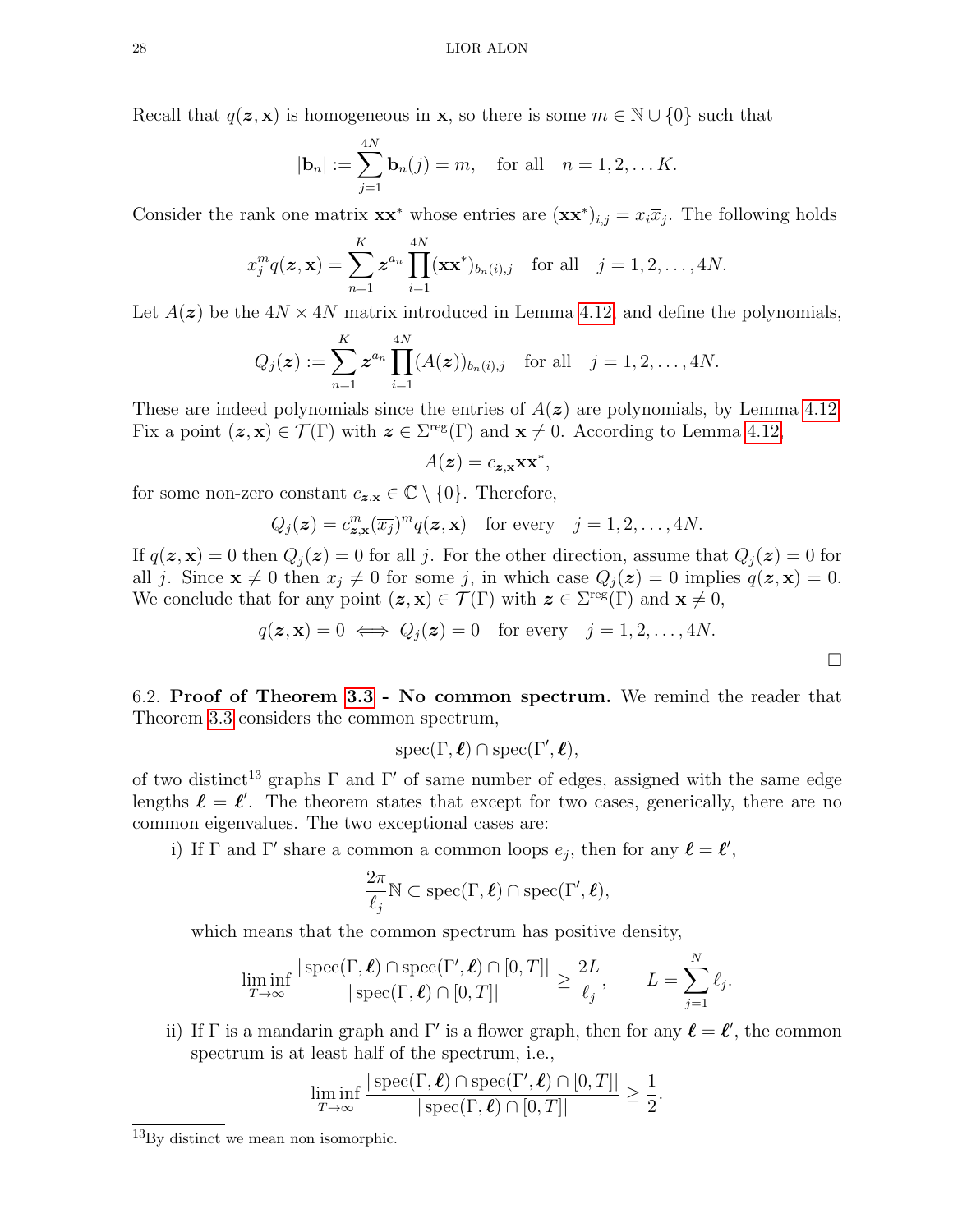Theorem [3.3](#page-7-1) can now follow from Theorem [6.4](#page-25-0) for  $\Gamma$  and  $q(z, x) = P_{\Gamma'}$ , however, we will prove it using Lemma [6.1](#page-23-0) which was the main ingredient in the proof of Theorem [6.4.](#page-25-0)

*Proof of Theorem [3.3.](#page-7-1)* Assume that  $\Gamma$  and  $\Gamma'$  are both graphs of N edges that satisfy Assumption [1.](#page-7-2) Recall that for any  $k \geq 0$ , denoting  $\boldsymbol{z} = \exp(ik\boldsymbol{\ell})$ , we have

$$
k \in \text{spec}(\Gamma, \ell) \cap \text{spec}(\Gamma', \ell) \iff P_{\Gamma}(z) = 0 \text{ and } P_{\Gamma'}(z) = 0,
$$

and define

$$
B := \Sigma(\Gamma) \cap \Sigma(\Gamma') = \left\{ \boldsymbol{z} \in \mathbb{T}^N \; : \; P_{\Gamma}(\boldsymbol{z}) = 0 \quad \text{and} \quad P_{\Gamma'}(\boldsymbol{z}) = 0 \right\}.
$$

Assume that  $\Gamma$  and  $\Gamma'$  are distinct, do not share a loop edge, and are not a pair of mandarin graph and flower graph. Then, the polynomials  $P_{\Gamma}$  and  $P_{\Gamma}$  do not share any common factor, according to Lemma [5.8,](#page-18-0) which means that  $B$  has positive co-dimension in  $\Sigma(\Gamma)$ , by Lemma [5.5.](#page-17-0) We conclude that B is a subvariety of  $\Sigma(\Gamma)$  that has positive co-dimension, so Lemma [6.1](#page-23-0) applies and the following holds:

(1) The set of "good" lengths

$$
G(B) = \{ \ell \in \mathbb{R}_+^E : \forall k > 0, \quad \exp(ik\ell) \notin B \}
$$
  
= 
$$
\{ \ell \in \mathbb{R}_+^E : \operatorname{spec}(\Gamma, \ell) \cap \operatorname{spec}(\Gamma', \ell) = \{0\} \},
$$

is strongly generic.

<span id="page-28-0"></span>(2) For any Q-independent  $\ell$ ,

$$
\frac{|\{k \in \text{spec}(\Gamma, \ell) \cap [0, T] : \exp(ik\ell) \in B\}|}{|\text{spec}(\Gamma, \ell) \cap [0, T]|} = \frac{|\text{spec}(\Gamma, \ell) \cap \text{spec}(\Gamma', \ell) \cap [0, T]|}{|\text{spec}(\Gamma, \ell) \cap [0, T]|} \xrightarrow[T \to \infty]{} 0.
$$

This proves Theorem [3.3,](#page-7-1) except for the two special cases.

Case i: Assume that  $\Gamma$  and  $\Gamma'$  share a common loop  $e_j$ , then according to Theorem [5.3,](#page-16-0)  $P_{\Gamma}$  and  $P_{\Gamma'}$  share a common factor  $(z_i - 1)$ , and so

$$
e^{ik\ell_j} = 1 \Rightarrow P_\Gamma(\exp(ik\ell)) = 0 \text{ and } P_{\Gamma'}(\exp(ik\ell)) = 0.
$$

We conclude that  $k = \frac{2\pi}{l}$  $\frac{2\pi}{\ell_j} n \in \text{spec}(\Gamma, \ell) \cap \text{spec}(\Gamma', \ell)$  for every  $n \in \mathbb{N}$ , as needed. For the density statement we can write it as

$$
|\operatorname{spec}(\Gamma,\boldsymbol{\ell}) \cap \operatorname{spec}(\Gamma',\boldsymbol{\ell}) \cap [0,T]| \ge \frac{\ell_j}{2\pi}T + O(1), \qquad T \to \infty.
$$

Using the Weyl law, as stated in [\[10,](#page-34-18) p. 95] for example,

$$
\frac{|\operatorname{spec}(\Gamma,\boldsymbol{\ell}) \cap \operatorname{spec}(\Gamma',\boldsymbol{\ell}) \cap [0,T]|}{|\operatorname{spec}(\Gamma,\boldsymbol{\ell}) \cap [0,T]|} \ge \frac{\frac{\ell_j}{2\pi}T + O(1)}{\frac{L}{\pi}T + O(1)} = \frac{\ell_j}{2L} + O(\frac{1}{T}), \qquad T \to \infty.
$$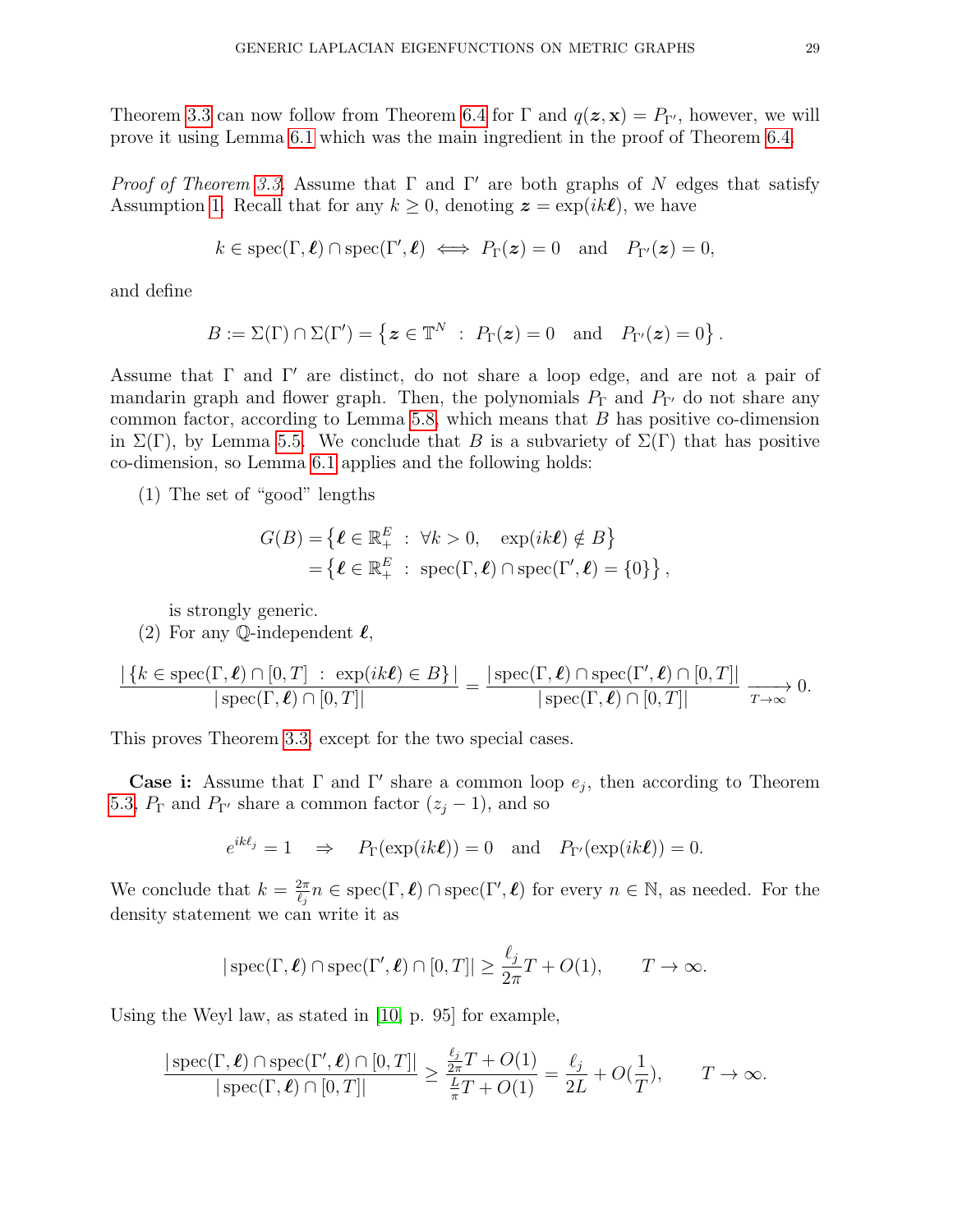**Case ii:** Assume that  $\Gamma$  is a flower with N edges, i.e, every edge is a loop. According to the decomposition in Theorem [5.3,](#page-16-0) and the argument of case i, we have

$$
|\{k \in [0, T] : P_{\Gamma, \text{sym}}(\exp(ik\ell)) = 0\}| = |\sec(\Gamma, \ell) \cap [0, T]| - \sum_{j=1}^{N} |\frac{2\pi}{\ell_j} \mathbb{N} \cap [0, T]|
$$
  

$$
= \frac{L}{\pi} T - \sum_{j=1}^{N} \frac{\ell_j}{2\pi} T + O(1),
$$
  

$$
= \frac{L}{2\pi} T + O(1),
$$

where we count, as usual, such that zeros of  $P_{\Gamma,\text{sym}}(\exp(ik\ell))$  are repeated according to their degree and eigenvalues are repeated according their multiplicity. We conclude that

$$
\frac{|\{k \in [0,T] : P_{\Gamma,\text{sym}}(\exp(ik\ell)) = 0\}|}{|\operatorname{spec}(\Gamma,\ell) \cap [0,T]|} = \frac{1}{2} + O(\frac{1}{T}), \qquad T \to \infty.
$$

Now let  $\Gamma'$  be a mandarin graph with N edges. According to Lemma [5.13,](#page-22-2)

$$
\{k \in [0, T] : P_{\Gamma, \text{sym}}(\exp(ik\ell)) = 0\} \subset \text{spec}(\Gamma, \ell) \cap \text{spec}(\Gamma', \ell),
$$

which finishes the proof.  $\Box$ 

6.3. Proof of Theorem [3.2](#page-7-0) - Non vanishing trace. Given a graph  $\Gamma$  with N edges, and  $\tilde{m}$  vertices of degree one, let  $m := 4N - m$ , and number the entries of the associated trace vectors  $\mathbf{x} = \text{tr}_k(f)$  by

$$
\mathbf{x}=(x_1,x_2,\ldots,x_m,0,0,\ldots,0),
$$

such that the last  $\tilde{m} = 4N - m$  entries are the Neumann entries (namely  $B_j$  or  $D_j$ ) corresponding to a vertex of degree one, and are therefore zero. In this way, Theorem [3.2](#page-7-0) says that given a graph  $\Gamma$  that satisfy Assumption [1,](#page-7-2) the following properties of eigenpairs  $(k^2, f)$  of  $(\gamma, \ell)$  are strongly and ergodically generic in  $\ell$ :

- $(1)$  $k^2 > 0$  is simple, and
- (2) whenever f is not supported on a loop (if such exists),

$$
(\text{tr}_k(f))_j \neq 0
$$
, for all  $j = 1, 2, \dots M$ .

We will prove Theorem [3.2](#page-7-0) by applying Theorem [6.4](#page-25-0) to the polynomial  $q(\mathbf{z}, \mathbf{x}) := \prod_{j=1}^{m} x_j$ together with the following lemma.

<span id="page-29-0"></span>**Lemma 6.5.** Let  $\Gamma$  be a graph satisfying Assumption [1,](#page-7-2) and fix an index  $j \in \{1, 2, \ldots, m\}$ . Then, there exist an  $\ell \in \mathbb{R}_+^N$  and an eigenpair  $(k^2, f)$  of  $(\Gamma, \ell)$ , such that  $k^2$  is a non-zero simple eigenvalue, f is not supported on a loop (if the graph has loops), and

$$
(\operatorname{tr}_k(f))_j \neq 0.
$$

*Proof.* First consider the case where the j-th coordinate of  $tr_k(f)$  is a Dirichlet coordinate (namely  $A_{j'}$  or  $C_{j'}$  for some edge  $e_{j'}$ ) and therefore equal to the value of f at some vertex  $v$ . In such case, the genericity result Berkolaiko and Liu in  $[12]$  assures that there is an  $\ell \in \mathbb{R}^N_+$  (in fact a residual set of such) for which every eigenfunction which is not supported on a loop does not vanish at v. Since not all eigenfunctions are supported on loops (as can be seen in the proof of Theorem [3.3\)](#page-7-1) then we are done.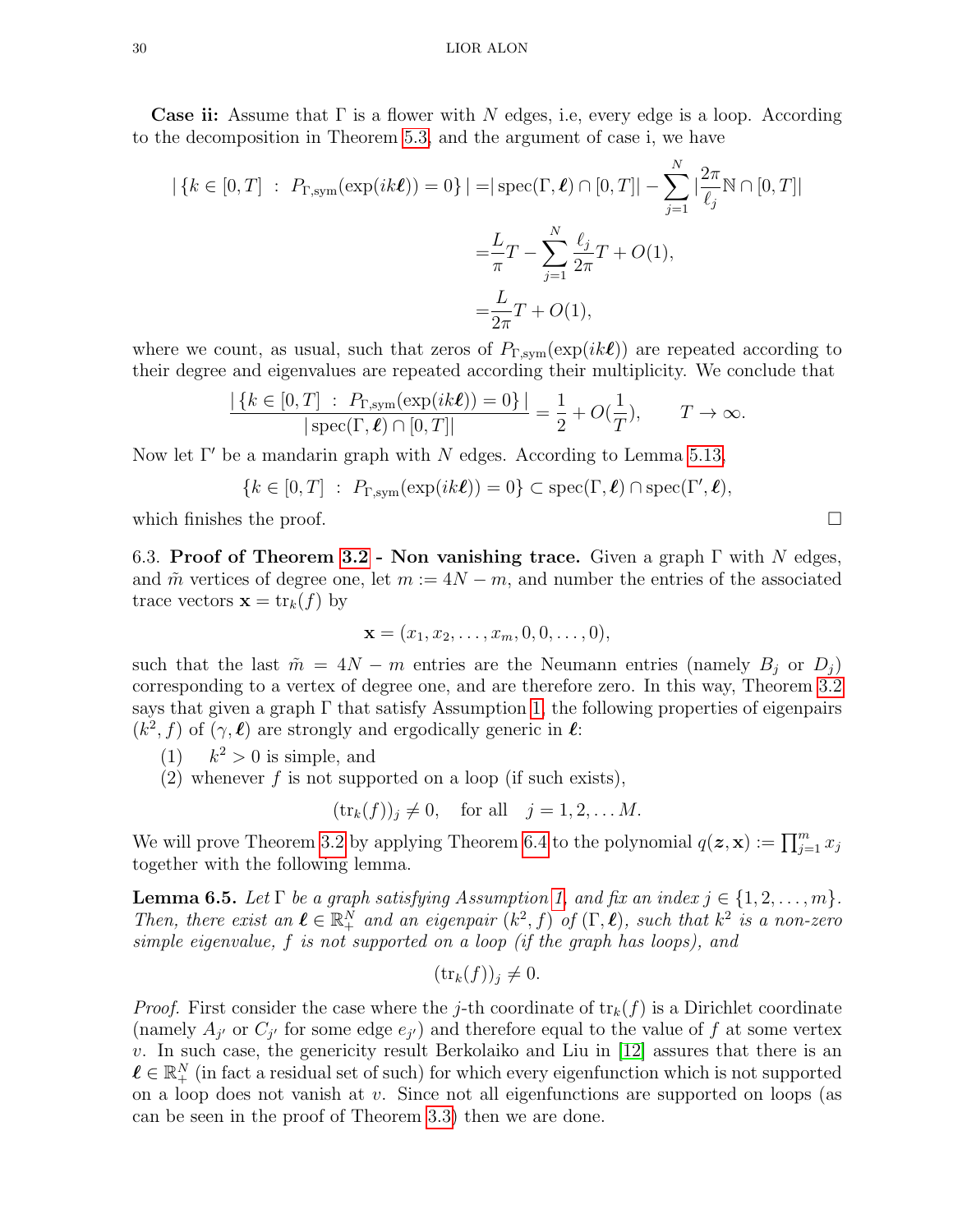Now consider the case of j such that the j-th coordinate of  $\text{tr}_k(f)$  is a Neumann coordinate, namely it equals to  $\frac{1}{k}$  times the normal derivative of f along an edge e at a vertex  $v$  which is not of degree one. We may now use [\[3,](#page-34-24) Lemma 5.20] which shows that there exists some  $\vec{\kappa} \in \mathbb{R}^N / 2\pi \mathbb{Z}^N$  such that whenever  $\vec{\ell} \in \mathbb{R}^N_+$  satisfies  $\exp(i\ell) = \exp(i\vec{\kappa})$ , then  $k^2 = 1$  is a simple eigenvalue of  $(\Gamma, \ell)$  with an eigenfunction f which is not supported on a loops (this is the meaning of the notation  $\vec{\kappa} \in \Sigma_{\mathcal{L}}^c$  in [\[3\]](#page-34-24)), and furthermore the normal derivative of f along the edge e at the vertex  $v$  is non-zero (this is the meaning of the notation  $\partial_{\epsilon}f_{\vec{\kappa}}(v) \neq 0$  in [\[3\]](#page-34-24)). This proves the lemma.

*Proof of Theorem [3.2.](#page-7-0)* Let  $\Gamma$  be a graph with N edges that satisfies Assumption [1.](#page-7-2) Choose the irreducible polynomial p as follows. If  $\Gamma$  has loops, set  $p = P_{\Gamma, sym}$ . If  $\Gamma$  is a mandarin, set  $p = P_{M,s}$ . Otherwise,  $P_{\Gamma}$  is irreducible and we set  $p = P_{\Gamma}$ . According to Lemma [5.11,](#page-19-2) if  $\Gamma$  has loops then any eigenpair  $(k^2, f)$  of  $(\Gamma, \ell)$  with the properties that  $k^2$  is non-zero and simple, and  $f$  is not supported on a loop, must satisfy

$$
\boldsymbol{z} = \exp(ik\boldsymbol{\ell}) \in Z(P_{\Gamma,\text{sym}}) \cap \Sigma^{\text{reg}}(\Gamma) = Z(p) \cap \Sigma^{\text{reg}}(\Gamma).
$$

We may deduce from Lemma [6.5](#page-29-0) that for any  $\Gamma$  which is not a mandarin

<span id="page-30-0"></span>
$$
\exists (\mathbf{z}, \mathbf{x}) \in \mathcal{T}(\Gamma) \quad \text{such that} \quad \mathbf{z} \in \Sigma^{\text{reg}}(\Gamma) \cap Z(p) \quad \text{and} \quad q(\mathbf{x}) \neq 0. \tag{6.5}
$$

Notice that  $q(\mathbf{x}) \neq 0$  implies  $\mathbf{x} \neq 0$ . This is the needed assumption for Theorem [6.4](#page-25-0) and we conclude that the properties

 $(1)$  $k^2 > 0$  is simple, and

(2)  $q(\text{tr}_k(f))_i \neq 0$  whenever f is not supported on a loop (if such exists),

are strongly and ergodically generic. We have proved Theorem [3.2](#page-7-0) except for mandarin graphs.

Now assume that  $\Gamma$  is a mandarin graph, an orient all edges from one vertex, say  $v_0$  to the other, say  $v_1$ . According to Lemma [6.5,](#page-29-0) there exists an eigenpair  $(k^2, f)$  of  $(\Gamma, \ell)$  such that  $k^2$  is a non-zero simple eigenvalue and  $q(\text{tr}_k(f)) = 0$ . We claim that we may assume that f is symmetric. To see that, first assume that f is anti-symmetric, and consider its restriction to the edge  $e_i$ 

$$
f|_{e_j}(t_j) = A_j \cos(kt_j) + B_j \cos(kt_j), \qquad t_j \in [0, \ell_j]
$$

Define  $\ell'$  such that  $\ell'_j = \ell_j + \frac{\pi}{k}$  $\frac{\pi}{k}$  for all edges, and extend f to a function  $\tilde{f}$  on  $(\Gamma, \ell')$ 

$$
\tilde{f}|_{e_j}(t_j) = A_j \cos(kt_j) + B_j \cos(kt_j), \qquad t_j \in [0, \ell_j + \frac{\pi}{k}].
$$

It is not hard to conclude that  $\text{tr}_k(\tilde{f})$  and  $\text{tr}_k(f)$  are related by

$$
(\tilde{A}_j, \tilde{B}_j, \tilde{C}_j, \tilde{D}_j) = (A_j, B_j, -C_j, -D_j).
$$

We may conclude that  $\tilde{f}$  is a symmetric eigenfunction of eigenvalue  $k^2$  with  $q(\text{tr}_k(\tilde{f})) \neq 0$ . To see that  $k^2$  is also simple as an eigenvalue of  $(\Gamma, \ell')$ , notice that this extension procedure is invertible and maps eigenspaces to eigenspaces, so it preserves multiplicity.

To conclude, we have shown that there exists an eigenpair  $(k^2, f)$  of  $(\Gamma, \ell)$  such that  $k^2$ is a non-zero simple eigenvalue,  $q(\text{tr}_k(f)) = 0$ , and f is symmetric, so [\(6.5\)](#page-30-0) holds and we may apply Theorem [6.4](#page-25-0) by which

- $(1)$  $k^2 > 0$  is simple, and
- (2)  $q(\text{tr}_k(f)) \neq 0$  whenever f is symmetric,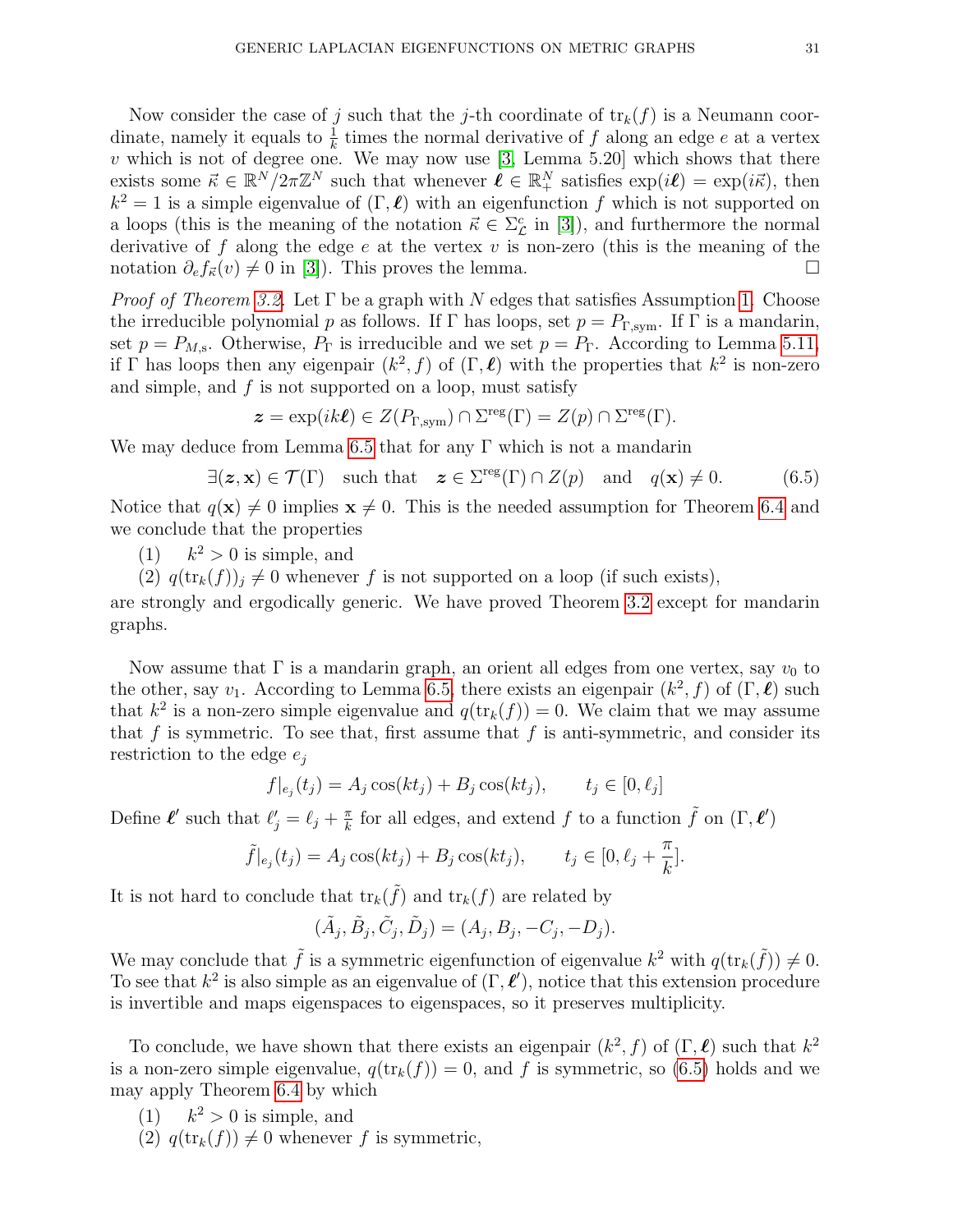are strongly and ergodically generic properties for a mandarin graph. If we set  $p = P_{M,as}$ , then the same argument proves that

(3)  $q(\text{tr}_k(f)) \neq 0$  whenever f is anti-symmetric,

is also strongly and ergodically generic. Since an eigenfunction of a simple eigenvalue is either symmetric or anti-symmetric, then we are done.

# 7. Future work

<span id="page-31-4"></span>7.1. The conjecture of Q-independent spectrum. In this paper we constructed a machinery for proving genericity statements for a single eigenpair. However, this machinery may be generalized to include relations between different eigenvalues and eigenfunctions, by considering products of  $\mathcal{T}(\Gamma)$  and products of  $\Sigma(\Gamma)$ . Kurasov and Sarnak has shown in [\[29\]](#page-35-2) that when  $\ell$  is Q-independent, the spectrum spec(Γ,  $\ell$ ) has infinite dimension over Q. Following this result, Sarnak raised the question of whether spec( $\Gamma, \ell$ ) is linearly independent over  $\mathbb Q$ , for a generic  $\ell$ . We believe that the answer is affirmative, and we write it as a conjecture.

Conjecture 7.1 (Q-independent spectrum). For every graph  $\Gamma$ , maybe except some pathological cases, there is a generic set  $G \subset \mathbb{R}^N_+$ , such that for any  $\ell \in G$ , the spectrum spec( $\Gamma$ ,  $\ell$ ) is linearly independent over Q. That is, if we number the non-zero square root eigenvalues in  $spec(\Gamma, \ell)$  increasingly,  $k_1 \leq k_2 \leq k_3 \leq \ldots \nearrow \infty$ . Then, for any  $n \in \mathbb{N}$ ,

$$
\sum_{j=1}^n k_j q_j \neq 0, \quad \text{for all} \quad \boldsymbol{q} = (q_1, \ldots, q_n) \in \mathbb{Q}^n \setminus \{0\}.
$$

If we can extend Theorem [6.4](#page-25-0) to products of the trace space, then we would reduce the conjecture, for a given graph  $\Gamma$ , to the following problem. For any rational vector  $\mathbf{q} \in \mathbb{Q}^n \setminus \{0\}$ , provide at least one choice of  $\ell$ , such that the first n eigenvalues are simple and  $\sum_{j=1}^{n} k_j q_j \neq 0$ .

<span id="page-31-3"></span>7.2. The conjecture of full support eigenfunctions. We say that an eigenfunction has full support if it does not vanish entirely on any edge,

 $f|_{e_j} \not\equiv 0$ , for all  $j = 1, 2, \ldots, N$ .

Conjecture 4.3 in [\[24\]](#page-34-25) states,

<span id="page-31-2"></span>**Conjecture 7.2** (Full support eigenfunctions). [\[24\]](#page-34-25) For any metric graph  $(\Gamma, \ell)$ , and any choice of a complete orthonormal sequence of eigenfunctions, there are infinitely many eigenfunctions with full support.

This conjecture was confirmed in [\[24\]](#page-34-25) for any graph with  $\ell$  proportional to a rational vector. The case of  $\mathbb Q$ -independent  $\ell$  follows from the ergodic genericity proved in [\[4\]](#page-34-11). The conjecture was proven for all tree graphs (and graphs with Dirichlet conditions) in [\[30\]](#page-35-4). Let us provide two lemmas that may lead to progress in proving this conjecture in general.

<span id="page-31-1"></span>**Lemma 7.3.** Consider a metric graph  $(\Gamma, \ell)$ . If there exists one non-zero eigenvalue which is simple and has eigenfunction with full support, then there are infinitely many such simple eigenvalues whose eigenfunctions have full support.

*Proof.* Using Lemma [4.11,](#page-14-0) we may say that a non-zero  $k \in \text{spec}(\Gamma, \ell)$  is simple and has eigenfunction of full support, if

<span id="page-31-0"></span>
$$
\frac{\partial}{\partial z_j} P_{\Gamma}(\exp(ik\ell)) \neq 0 \quad \text{for every} \quad j = 1, 2, \dots, N. \tag{7.1}
$$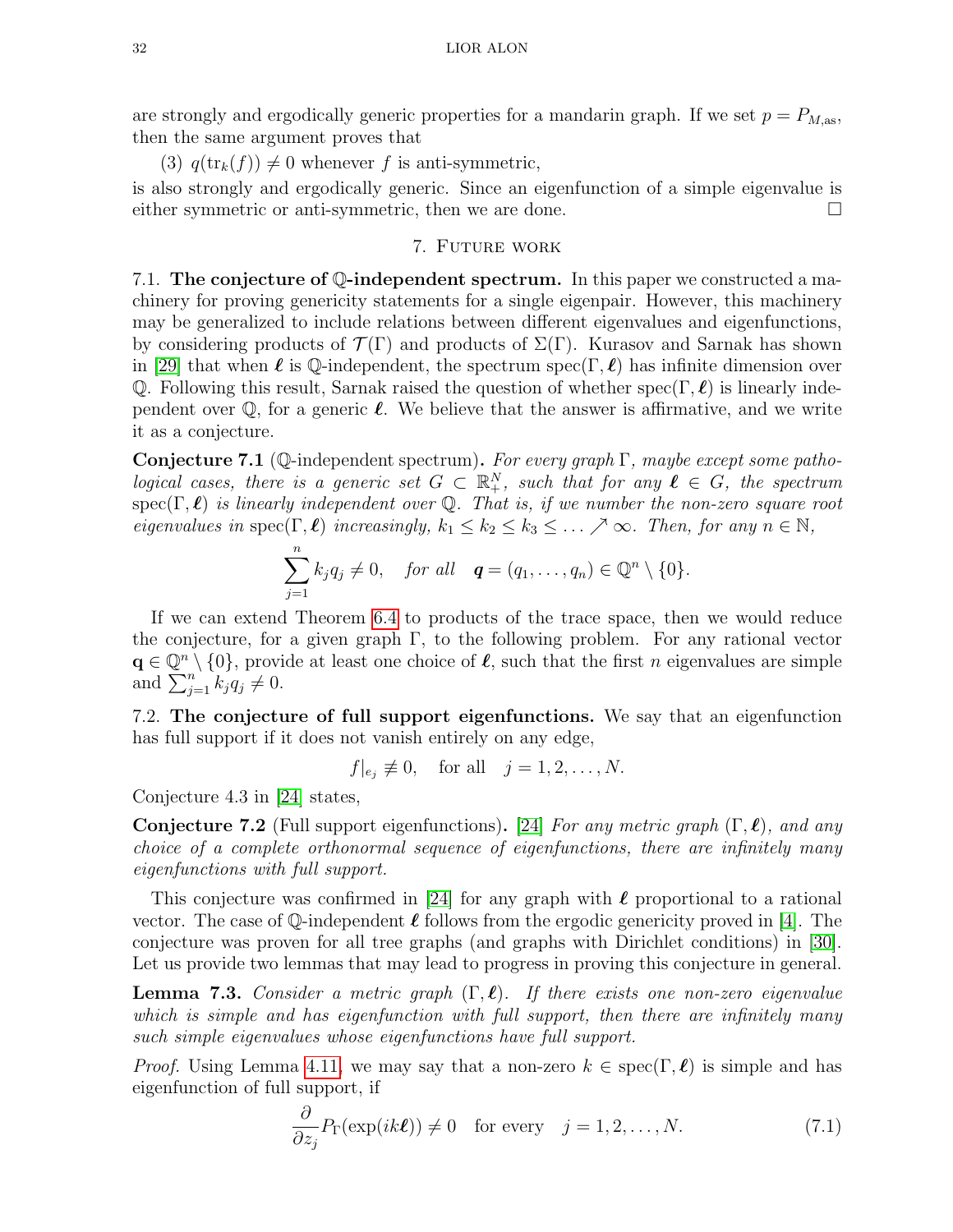Given such k, consider the infinite path,  $\exp(it\ell)$  for  $t \in \mathbb{R}_+$ . This path intersects any  $\Sigma(\Gamma)$ neighborhood of the point  $\exp(ik\ell)$  infinitely often. Taking a small enough neighborhood so that the derivatives of  $P_{\Gamma}$  remains non-zero, we get an infinite sub-sequence of spec( $\Gamma, \ell$ ) of square root eigenvalues that satisfy [\(7.1\)](#page-31-0), and hence each of these square root eigenvalues is simple, with eigenfunctions that has full support.  $\Box$ 

Lemma [7.3,](#page-31-1) implicitly, is used in [\[30\]](#page-35-4), where the fact that the graph is a tree allows to omit the  $k \neq 0$  restriction, and then one can take  $k = 0$ , which is simple and has a constant eigenfunction (and hence of full support). The next lemma uses the trace space to capture the property of "not having full support" in terms of the secular manifold.

**Lemma 7.4.** Given a metric graph  $(\Gamma, \ell)$ , let f be an eigenfunction with a non zero eigenvalue  $k^2 \neq 0$ , and let  $\mathbf{x} = \text{tr}_k(f)$ . Let  $\text{supp}(f) \subset \mathcal{E}$  be the set of edges  $e_j$  for which  $f|_{e_j} \not\equiv 0$  and let  $s_j := e^{ik\ell_j}$  for every  $e_j \in \text{supp}(f)$ . Then, the z fiber

$$
\mathcal{T}(\Gamma)_x := \{ \boldsymbol{z} \in \Sigma(\Gamma) \ : \ (\boldsymbol{z}, \boldsymbol{x}) \in \mathcal{T}(\Gamma) \},
$$

is an  $m = N - |\text{supp}(f)|$  dimensional torus inside  $\Sigma(\Gamma)$ , given by

$$
\mathcal{T}(\Gamma)_x = \left\{ \boldsymbol{z} \in \mathbb{T}^N \ : \ z_j = s_j \quad \text{for every} \quad e_j \in \text{supp}(f) \right\}.
$$

*Proof.* Let  $(A_j, B_j, C_j, D_j)$  be the restriction of **x** to the edge  $e_j$ . Since **x** satisfies the vertex conditions, then according to Lemma [4.2,](#page-9-0)  $\boldsymbol{z} \in \mathcal{T}(\Gamma)_{\mathbf{x}}$  if and only if

$$
A_j + iB_j - z_j(C_j - iD_j) = 0 \t\t(7.2)
$$

$$
C_j + iD_j - z_j(A_j - iB_j) = 0,\t(7.3)
$$

for every edge  $e_j$ . If  $e_j \notin \text{supp}(f)$ , namely  $(A_j, B_j, C_j, D_j) = 0$ , then any  $z_j$  solves these equations. If  $e_j \in \text{supp}(f)$ , namely  $(A_j, B_j, C_j, D_j) \neq 0$ , then these two equations have a unique  $z_j$  solution. Since we are given a point  $\exp(ik\ell) \in \mathcal{T}(\Gamma)_x$ , then the  $z_j$  solution for  $e_i \in \text{supp}(f)$  is

$$
z_j = e^{ik\ell_j} =: s_j.
$$

Using the above two lemmas, one may prove the conjecture by showing that there is no  $\ell \in \mathbb{R}_+^N$  for which the path  $t \mapsto \exp(it\ell)$  intersects  $\Sigma(\Gamma)$  only at positive dimensional subtori as above. It is possible that such a claim can be approached using algebraic tools.

<span id="page-32-0"></span>7.3. The co-dimension of the singular set  $\Sigma^{\text{sing}}(\Gamma)$ . In [\[15\]](#page-34-13), below the proof of Proposition 1.1, the author conjecture that in the cases where  $\Sigma(\Gamma)$  is irreducible, the singular set  $\Sigma^{\text{sing}}(\Gamma)$  has real dimension

$$
\dim(\Sigma^{\text{sing}}(\Gamma)) \leq N - 3.
$$

Consider the vertical fiber,

$$
\mathcal{T}(\Gamma)_{\boldsymbol{z}} := \left\{ \mathbf{x} \in \mathbb{C}^{4N} \ : \ (\boldsymbol{z}, \mathbf{x}) \in \mathcal{T}(\Gamma) \right\},
$$

which is a complex vector space. Recall that

$$
\boldsymbol{z} \in \Sigma^{\text{sing}}(\Gamma) \iff \dim(\mathcal{T}(\Gamma)_{\boldsymbol{z}}) \geq 2.
$$

Since  $\mathcal{T}(\Gamma)$  is defined in  $\mathbb{T}^N \times \mathbb{C}^{4N}$  by 4N linear equations with real coefficients, then we expect  $\mathcal{T}(\Gamma)$  to be an N dimensional manifold. However this requires a transversality argument, i.e., showing that the rank of the Jacobian is always maximal. If this is the case, then the submanifold

$$
\Sigma_d(\Gamma) := \{ \boldsymbol{z} \in \Sigma(\Gamma) \; : \; \dim(\mathcal{T}(\Gamma)_{\boldsymbol{z}}) = d \},
$$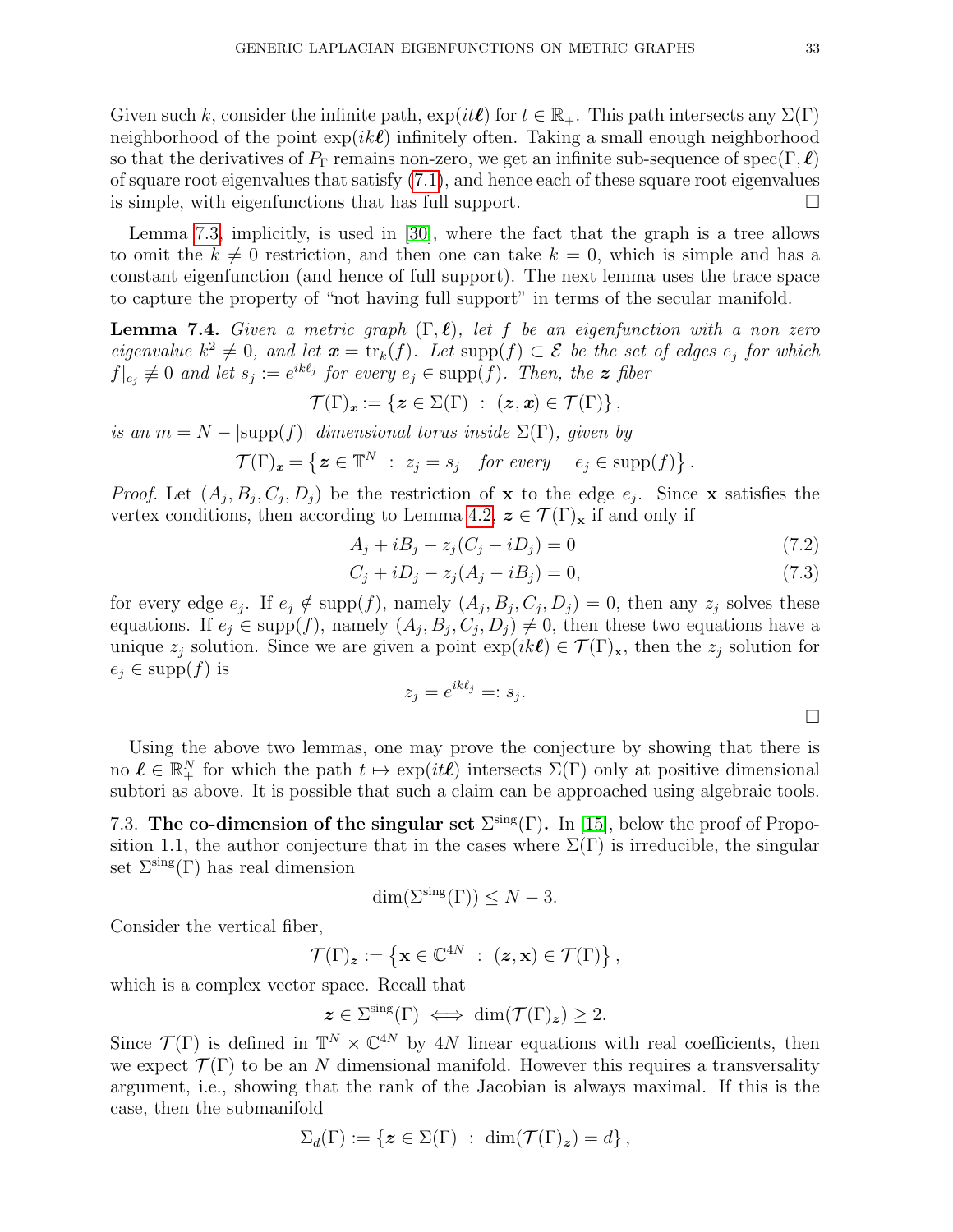should have dimension at most  $N - d$ . If this is true, then to prove the conjecture, one only needs to deal with  $\Sigma_2(\Gamma)$ , namely eigenvalues with multiplicity exactly 2. One may ask if such multiplicity can exist without any symmetry of degree 2. We believe that this approach might lead to a proof for this conjecture.

# Appendix A. Algebraic varieties intersected with the torus

<span id="page-33-0"></span>**Lemma A.1.** Consider an algebraic set (or variety)  $V \subset \mathbb{C}^N$  of (complex) dimension n, then  $V \cap \mathbb{T}^N$  has real dimension at most n.

*Proof.* We consider the case where V is the common zero set of  $p_1, p_2, \ldots, p_m$  are distinct irreducible polynomials, which we write as

$$
V = Z(p_1) \cup Z(p_2) \dots \cup Z(p_m).
$$

Since any variety is a finite union of zero sets as above, then it is sufficient to prove the statement for this case.

Let  $Q = (p_1, p_2, \ldots, p_m)$  so that  $Q: \mathbb{C}^N \to \mathbb{C}^m$  and let  $F(\mathbf{x}) := Q(\exp(i\mathbf{x}))$ . We denote their derivatives by DF and DQ. The derivatives at a point  $\mathbf{z} = \exp(i\mathbf{x}) \in \mathbb{T}^N$  are  $m \times N$ matrices, which are related by the diagonal unitary matrix  $u(z) := i \text{diag}(z)$ ,

$$
DF(\mathbf{x}) = DQ(\mathbf{z})u(\mathbf{z}), \qquad \mathbf{z} = \exp(i\mathbf{x}) \in \mathbb{T}^{N}.
$$
 (A.1)

Assume that  $V \cap \mathbb{T}^N$  has real dimension  $n'$ , so that we want to show  $n' \leq n$ . Since the exponent is a diffeomorhpism between  $\mathbb{R}^N/2\pi\mathbb{Z}^N$  and  $\mathbb{T}^N$ , then

$$
O := \left\{ \mathbf{x} \in \mathbb{R}^N / 2\pi \mathbb{Z}^N \ : \ \exp(i\mathbf{x}) \in V \cap \mathbb{T}^N \right\},\
$$

has real dimension n' and exp(ix) is a regular point of  $V \cap \mathbb{T}^N$  if and only if x is a regular point of  $O$ . Notice that  $O$  is the zero set of  $F$ , and therefore at any regular point  $\mathbf{x} \in O$ , the tangent space  $T_{\mathbf{x}}O$  is n' dimensional real vector space, given by the right kernel of the matrix  $DF(\mathbf{x})$ . In particular,  $T_{\mathbf{x}}O$  has an orthonormal basis of n' real vectors  $\{a_1, a_2, \ldots, a_{n'}\}$ , such that

$$
DF(\mathbf{x})\mathbf{a}_j = 0, \qquad j = 1, 2, \dots n'.
$$

Define the vectors  $\mathbf{b}_j := u(\mathbf{z})\mathbf{a}_j$  for all j. Since  $u(\mathbf{z})$  is unitary, these are n' complex orthonormal vectors. They satisfy

$$
DF(\mathbf{x})\mathbf{a}_j = DQ(\mathbf{z})\mathbf{b}_j = 0, \qquad j = 1, 2, \dots n',
$$

so we conclude that the kernel of  $DQ(z)$  has complex dimension at least n'. Now, assume that there exists a regular point of V in  $V \cap \mathbb{T}^N$ , say  $\boldsymbol{z} = \exp(i\boldsymbol{x})$ , then the tangent space  $T_zV$  at  $\boldsymbol{z}$  is n dimensional and equals to the kernel of  $DQ(\boldsymbol{z})$ . Hence,

$$
n' \leq n.
$$

On the other hand if there are no regular points of V in  $V \cap \mathbb{T}^N$ , then  $V \cap \mathbb{T}^N$  is contained in the singular set of  $V$ , say  $V^{\text{sing}}$ , which is a variety of dimension strictly smaller than n. Set  $V = V_0$  and  $n_0 = n$  and let  $V_{j+1}$  be the singular set of  $V_j$  with  $n_{j+1} = \dim(V_{j+1})$ . We may conclude that for any j, either  $V_j \cap \mathbb{T}^N$  has real dimension  $n' \leq n_j$  or  $V_j \cap \mathbb{T}^N = V_{j+1} \cap \mathbb{T}^N$ . Since the dimensions  $n_i$  are strictly decreasing this must end after at most  $n = n_0$  steps and provide the answer  $n' \leq n = n_0$ .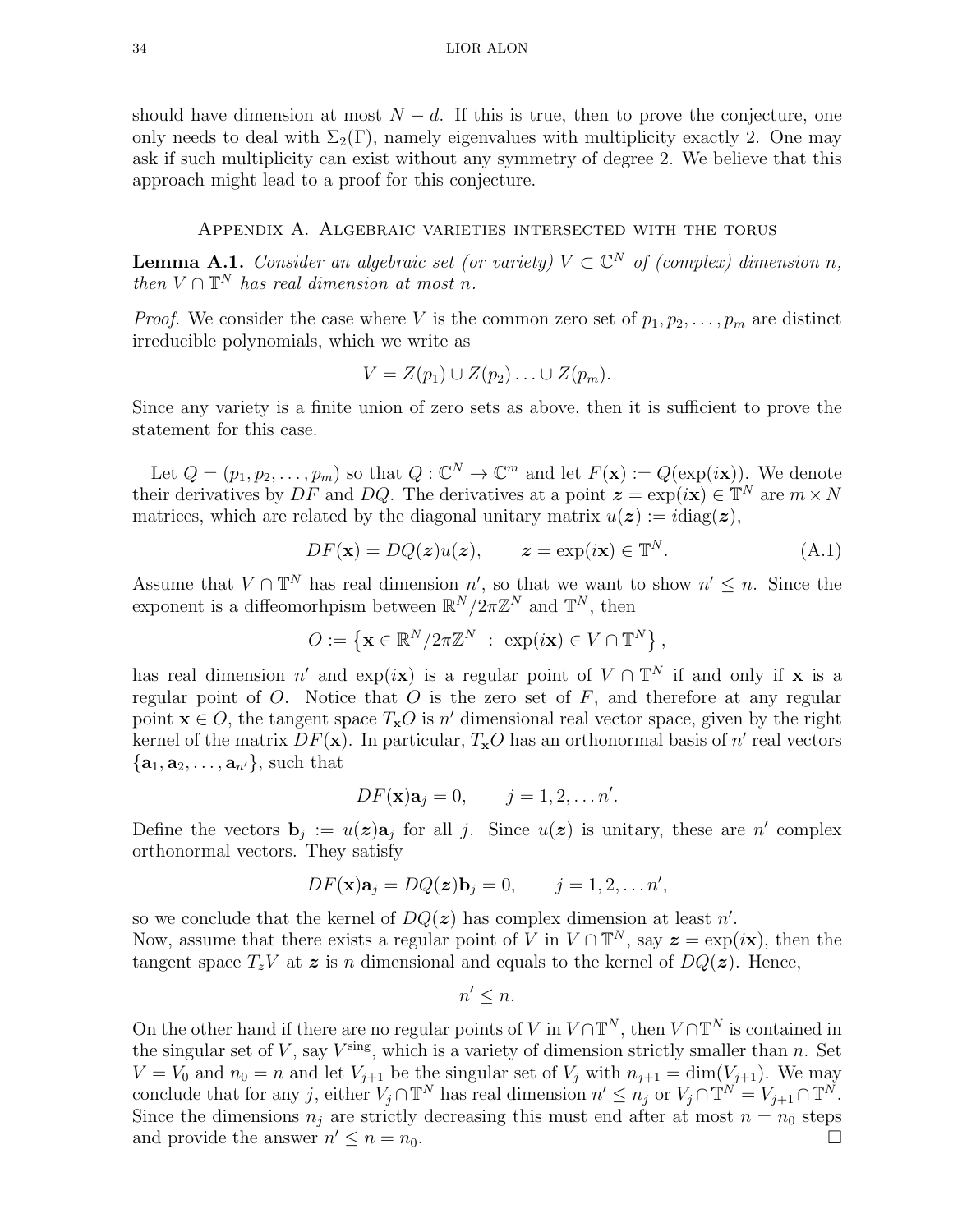#### **REFERENCES**

- <span id="page-34-22"></span>[1] J. AGLER, J. E. MCCARTHY, AND M. STANKUS, Toral algebraic sets and function theory on polydisks, The Journal of Geometric Analysis, 16 (2006), pp. 551–562. [5.1](#page-17-2)
- <span id="page-34-2"></span>[2] J. H. Albert, Topology of the nodal and critical point sets for eigenfunctions of elliptic operators, ProQuest LLC, Ann Arbor, MI, 1972. Thesis (Ph.D.)–Massachusetts Institute of Technology. [1](#page-0-0)
- <span id="page-34-24"></span>[3] L. ALON, Quantum graphs-generic eigenfunctions and their nodal count and neumann count statistics [ph.d. thesis, technion - israel institute of technology], arXiv preprint arXiv:2010.03004, (2020). [6.3](#page-29-0)
- <span id="page-34-11"></span>[4] L. ALON, R. BAND, AND G. BERKOLAIKO, Nodal Statistics On Quantum Graphs, Communications in Mathematical Physics, (2018). [1,](#page-1-0) [7.2](#page-31-2)
- <span id="page-34-23"></span>[5] L. Alon, R. Band, and G. Berkolaiko, Universality of nodal count distribution in large metric graphs, arXiv preprint arXiv:2106.06096, (2021). [5.2](#page-22-0)
- <span id="page-34-20"></span>[6] R. BAND, G. BERKOLAIKO, AND T. WEYAND, Anomalous nodal count and singularities in the dispersion relation of honeycomb graphs, J. Math. Phys., 56 (2015), p. 122111. [3,](#page-8-1) [5.2](#page-20-0)
- <span id="page-34-21"></span>[7] R. BAND AND G. LÉVY, Quantum graphs which optimize the spectral gap. preprint arXiv:1608.00520, 2016. [4, 11](#page-14-0)
- <span id="page-34-10"></span>[8] F. BARRA AND P. GASPARD, On the level spacing distribution in quantum graphs, J. Statist. Phys., 101 (2000), pp. 283–319. [1,](#page-1-1) [1,](#page-1-0) [4,](#page-11-2) [4.7,](#page-12-0) [6](#page-23-5)
- <span id="page-34-4"></span>[9] G. Berkolaiko, A lower bound for nodal count on discrete and metric graphs, Comm. Math. Phys., 278 (2008), pp. 803–819. [1](#page-0-0)
- <span id="page-34-18"></span>[10] G. Berkolaiko and P. Kuchment, Introduction to Quantum Graphs, vol. 186 of Mathematical Surveys and Monographs, AMS, 2013. [2.1,](#page-4-0) [3.4,](#page-8-2) [4,](#page-11-0) [4.5,](#page-11-3) [6.2](#page-28-0)
- <span id="page-34-19"></span>[11] G. Berkolaiko, Y. Latushkin, and S. Sukhtaiev, Limits of quantum graph operators with shrinking edges, Advances in Mathematics, 352 (2019), pp. 632–669. [6](#page-3-0)
- <span id="page-34-1"></span>[12] G. BERKOLAIKO AND W. LIU, Simplicity of eigenvalues and non-vanishing of eigenfunctions of a quantum graph, J. Math. Anal. Appl., 445 (2017), pp. 803–818. preprint arXiv:1601.06225. [\(docu](#page-0-1)[ment\),](#page-0-1) [1,](#page-0-0) [1,](#page-1-0) [6.3](#page-29-0)
- <span id="page-34-12"></span>[13] G. Berkolaiko and B. Winn, Relationship between scattering matrix and spectrum of quantum graphs, Trans. Amer. Math. Soc., 362 (2010), pp. 6261–6277. [1,](#page-1-0) [4.7,](#page-12-0) [6](#page-23-5)
- <span id="page-34-6"></span>[14] E. BIERSTONE AND P. D. MILMAN, Semianalytic and subanalytic sets, Publications Mathématiques de l'IHES, 67 (1988), pp. 5–42. [1,](#page-0-0) [2.2](#page-6-1) ´
- <span id="page-34-13"></span>[15] Y. COLIN DE VERDIÈRE, Semi-classical measures on quantum graphs and the Gauß map of the determinant manifold, Annales Henri Poincaré, 16 (2015), pp. 347–364. also  $arXiv:1311.5449. 1, 1,$  $arXiv:1311.5449. 1, 1,$  $arXiv:1311.5449. 1, 1,$ [4.7, 4,](#page-12-0) [4, 11,](#page-14-0) [5,](#page-15-0) [5,](#page-15-1) [5.2,](#page-15-2) [5.7,](#page-18-1) [6,](#page-23-5) [6.3,](#page-25-1) [7.3](#page-32-0)
- <span id="page-34-0"></span>[16] L. FRIEDLANDER, *Genericity of simple eigenvalues for a metric graph*, Israel J. Math., 146 (2005), pp. 149–156. [\(document\),](#page-0-1) [1,](#page-0-0) [1,](#page-1-0) [5.7,](#page-18-1) [6.3](#page-25-1)
- <span id="page-34-5"></span>[17] A. M. GABRIELOV, *Projections of semi-analytic sets*, Functional Analysis and its applications, 2 (1968), pp. 282–291. [1,](#page-0-0) [2.2](#page-6-1)
- <span id="page-34-14"></span>[18] S. Gnutzmann, J. P. Keating, and F. Piotet, Eigenfunction statistics on quantum graphs, Ann. Physics, 325 (2010), pp. 2595–2640. [1](#page-1-0)
- <span id="page-34-15"></span>[19] S. Gnutzmann and U. Smilansky, Quantum graphs: Applications to quantum chaos and universal spectral statistics, Adv. Phys., 55 (2006), pp. 527–625. [1,](#page-1-0) [2.1,](#page-4-0) [4,](#page-11-0) [4.5](#page-11-3)
- <span id="page-34-3"></span>[20] S. GNUTZMANN, U. SMILANSKY, AND J. WEBER, Nodal counting on quantum graphs, Waves Random Media, 14 (2004), pp. S61–S73. [1](#page-0-0)
- <span id="page-34-16"></span>[21] B. GUTKIN AND U. SMILANSKY, Can one hear the shape of a graph?, J. Phys. A, 34 (2001), pp. 6061– 6068. [1,](#page-2-0) [5.1](#page-18-2)
- <span id="page-34-7"></span>[22] L. HILLAIRET AND C. JUDGE, Generic spectral simplicity of polygons, Proceedings of the American Mathematical Society, 137 (2009), pp. 2139–2145. [1](#page-1-1)
- <span id="page-34-8"></span>[23] — Hyperbolic triangles without embedded eigenvalues, Annals of Mathematics, 187 (2018), pp. 301–377. [1](#page-1-1)
- <span id="page-34-25"></span> $[24]$  M. HOFMANN, J. B. KENNEDY, D. MUGNOLO, AND M. PLUMER, On pleijel's nodal domain theorem for quantum graphs, in Annales Henri Poincaré, vol. 22, Springer, 2021, pp. 3841–3870. [7.2,](#page-31-3) [7.2](#page-31-2)
- <span id="page-34-9"></span>[25] T. KOTTOS AND U. SMILANSKY, *Quantum chaos on graphs*, Phys. Rev. Lett., 79 (1997), pp. 4794– 4797. [1,](#page-1-1) [4](#page-11-2)
- <span id="page-34-17"></span>[26] P. KURASOV, Spectral Geometry of Graphs, Birkhäuser, forthcoming. [1,](#page-2-0) [5,](#page-15-0) [5.3,](#page-16-0) [5.4, 5](#page-16-1)